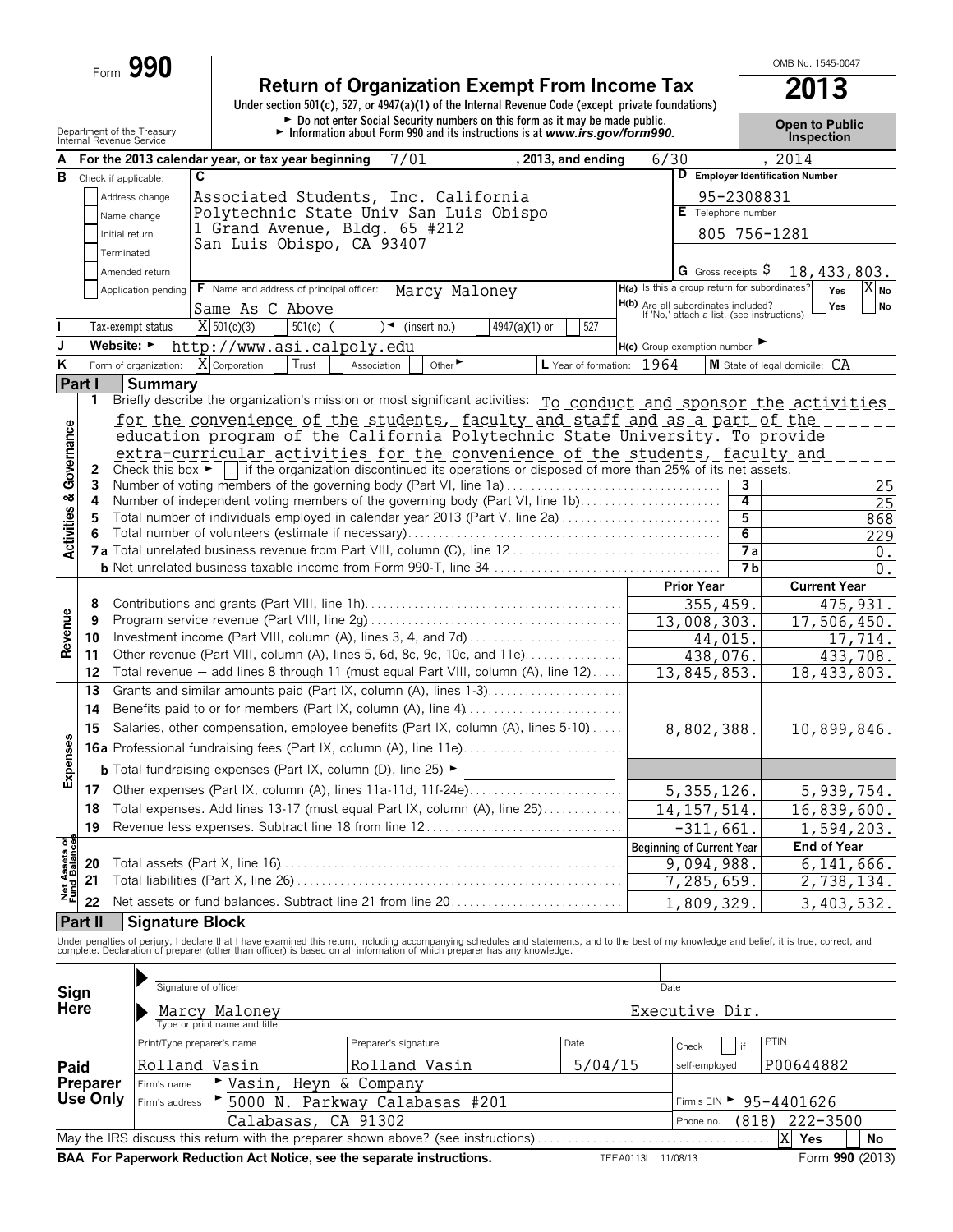|                 | Form 990 (2013) Associated Students, Inc. California                                                                                                                                                                                                                                                                                                                      |                                   |                                                                          |                                                                                                                                                                                                                                                                                                                                                                                                                                   | 95-2308831                | Page 2           |
|-----------------|---------------------------------------------------------------------------------------------------------------------------------------------------------------------------------------------------------------------------------------------------------------------------------------------------------------------------------------------------------------------------|-----------------------------------|--------------------------------------------------------------------------|-----------------------------------------------------------------------------------------------------------------------------------------------------------------------------------------------------------------------------------------------------------------------------------------------------------------------------------------------------------------------------------------------------------------------------------|---------------------------|------------------|
| <b>Part III</b> | <b>Statement of Program Service Accomplishments</b>                                                                                                                                                                                                                                                                                                                       |                                   |                                                                          |                                                                                                                                                                                                                                                                                                                                                                                                                                   |                           |                  |
|                 |                                                                                                                                                                                                                                                                                                                                                                           |                                   |                                                                          |                                                                                                                                                                                                                                                                                                                                                                                                                                   |                           | X                |
| 1               | Briefly describe the organization's mission:                                                                                                                                                                                                                                                                                                                              |                                   |                                                                          |                                                                                                                                                                                                                                                                                                                                                                                                                                   |                           |                  |
|                 | See Schedule O                                                                                                                                                                                                                                                                                                                                                            |                                   |                                                                          | ________________________                                                                                                                                                                                                                                                                                                                                                                                                          |                           |                  |
|                 |                                                                                                                                                                                                                                                                                                                                                                           |                                   |                                                                          |                                                                                                                                                                                                                                                                                                                                                                                                                                   |                           |                  |
|                 |                                                                                                                                                                                                                                                                                                                                                                           |                                   |                                                                          |                                                                                                                                                                                                                                                                                                                                                                                                                                   |                           |                  |
| $\mathbf{2}$    | Did the organization undertake any significant program services during the year which were not listed on the prior                                                                                                                                                                                                                                                        |                                   |                                                                          |                                                                                                                                                                                                                                                                                                                                                                                                                                   |                           |                  |
|                 | Form 990 or 990-EZ?.                                                                                                                                                                                                                                                                                                                                                      |                                   |                                                                          |                                                                                                                                                                                                                                                                                                                                                                                                                                   | Yes                       | Χ<br>No          |
|                 | If 'Yes,' describe these new services on Schedule O.                                                                                                                                                                                                                                                                                                                      |                                   |                                                                          |                                                                                                                                                                                                                                                                                                                                                                                                                                   |                           |                  |
| 3               | Did the organization cease conducting, or make significant changes in how it conducts, any program services?                                                                                                                                                                                                                                                              |                                   |                                                                          |                                                                                                                                                                                                                                                                                                                                                                                                                                   | Yes                       | X<br>No          |
|                 | If 'Yes,' describe these changes on Schedule O.                                                                                                                                                                                                                                                                                                                           |                                   |                                                                          |                                                                                                                                                                                                                                                                                                                                                                                                                                   |                           |                  |
| 4               | Describe the organization's program service accomplishments for each of its three largest program services, as measured by expenses.<br>Section 501(c)(3) and 501(c)(4) organizations and section 4947(a)(1) trusts are required to report the amount of grants and allocations to<br>others, the total expenses, and revenue, if any, for each program service reported. |                                   |                                                                          |                                                                                                                                                                                                                                                                                                                                                                                                                                   |                           |                  |
|                 | ) (Expenses \$<br>4a (Code:                                                                                                                                                                                                                                                                                                                                               |                                   | 9,714,927. including grants of $\,$ \$                                   | $\frac{1}{\sqrt{1-\frac{1}{\sqrt{1-\frac{1}{\sqrt{1-\frac{1}{\sqrt{1-\frac{1}{\sqrt{1-\frac{1}{\sqrt{1-\frac{1}{\sqrt{1-\frac{1}{\sqrt{1-\frac{1}{\sqrt{1-\frac{1}{\sqrt{1-\frac{1}{\sqrt{1-\frac{1}{\sqrt{1-\frac{1}{\sqrt{1-\frac{1}{\sqrt{1-\frac{1}{\sqrt{1-\frac{1}{\sqrt{1-\frac{1}{\sqrt{1-\frac{1}{\sqrt{1-\frac{1}{\sqrt{1-\frac{1}{\sqrt{1-\frac{1}{\sqrt{1-\frac{1}{\sqrt{1-\frac{1}{\sqrt{1-\frac{1}{\sqrt{1-\frac{1$ | \$                        | 10, 546, 971.    |
|                 | University Union provides for the operation of the facilities for approximately                                                                                                                                                                                                                                                                                           |                                   |                                                                          |                                                                                                                                                                                                                                                                                                                                                                                                                                   |                           |                  |
|                 | 19,000 students.                                                                                                                                                                                                                                                                                                                                                          |                                   |                                                                          |                                                                                                                                                                                                                                                                                                                                                                                                                                   |                           |                  |
|                 |                                                                                                                                                                                                                                                                                                                                                                           |                                   |                                                                          |                                                                                                                                                                                                                                                                                                                                                                                                                                   |                           |                  |
|                 |                                                                                                                                                                                                                                                                                                                                                                           |                                   |                                                                          |                                                                                                                                                                                                                                                                                                                                                                                                                                   |                           |                  |
|                 |                                                                                                                                                                                                                                                                                                                                                                           |                                   |                                                                          |                                                                                                                                                                                                                                                                                                                                                                                                                                   |                           |                  |
|                 |                                                                                                                                                                                                                                                                                                                                                                           |                                   |                                                                          |                                                                                                                                                                                                                                                                                                                                                                                                                                   |                           |                  |
|                 |                                                                                                                                                                                                                                                                                                                                                                           |                                   |                                                                          |                                                                                                                                                                                                                                                                                                                                                                                                                                   |                           |                  |
|                 |                                                                                                                                                                                                                                                                                                                                                                           |                                   |                                                                          |                                                                                                                                                                                                                                                                                                                                                                                                                                   |                           |                  |
|                 |                                                                                                                                                                                                                                                                                                                                                                           |                                   |                                                                          |                                                                                                                                                                                                                                                                                                                                                                                                                                   |                           |                  |
|                 |                                                                                                                                                                                                                                                                                                                                                                           |                                   |                                                                          |                                                                                                                                                                                                                                                                                                                                                                                                                                   |                           |                  |
|                 |                                                                                                                                                                                                                                                                                                                                                                           |                                   |                                                                          |                                                                                                                                                                                                                                                                                                                                                                                                                                   |                           |                  |
|                 | $4b$ (Code:<br>Student programs provide for diverse avenues of education: athletic and fitness<br>programs, music, debate, and miscellaneous events for approximately 19,000 students.                                                                                                                                                                                    |                                   | ) (Expenses $\frac{1}{5}$ 4, 857, 463. including grants of $\frac{1}{5}$ |                                                                                                                                                                                                                                                                                                                                                                                                                                   | ) (Revenue $\frac{1}{2}$  | $5, 273, 485.$ ) |
|                 |                                                                                                                                                                                                                                                                                                                                                                           |                                   |                                                                          |                                                                                                                                                                                                                                                                                                                                                                                                                                   |                           |                  |
|                 |                                                                                                                                                                                                                                                                                                                                                                           |                                   |                                                                          |                                                                                                                                                                                                                                                                                                                                                                                                                                   |                           |                  |
|                 | 4c (Code:<br>The children's center provides child care for the children of students and staff in<br>an on-campus facility. The facility also offers the students studying to become<br>teachers hands-on experience dealing with pre-school and elementary-age children.                                                                                                  |                                   | ) (Expenses $\frac{1}{974}$ , 603. including grants of $\frac{1}{9}$     |                                                                                                                                                                                                                                                                                                                                                                                                                                   | ) (Revenue \$ 1,685,994.) |                  |
|                 |                                                                                                                                                                                                                                                                                                                                                                           |                                   |                                                                          |                                                                                                                                                                                                                                                                                                                                                                                                                                   |                           |                  |
|                 | 4d Other program services. (Describe in Schedule O.)<br>\$<br>(Expenses                                                                                                                                                                                                                                                                                                   | including grants of $\frac{1}{2}$ |                                                                          | ) (Revenue $\sqrt{5}$                                                                                                                                                                                                                                                                                                                                                                                                             |                           |                  |
|                 | 4 e Total program service expenses ▶                                                                                                                                                                                                                                                                                                                                      |                                   | 16,546,993.                                                              |                                                                                                                                                                                                                                                                                                                                                                                                                                   |                           |                  |
| <b>BAA</b>      |                                                                                                                                                                                                                                                                                                                                                                           |                                   | TEEA0102L 07/02/13                                                       |                                                                                                                                                                                                                                                                                                                                                                                                                                   |                           | Form 990 (2013)  |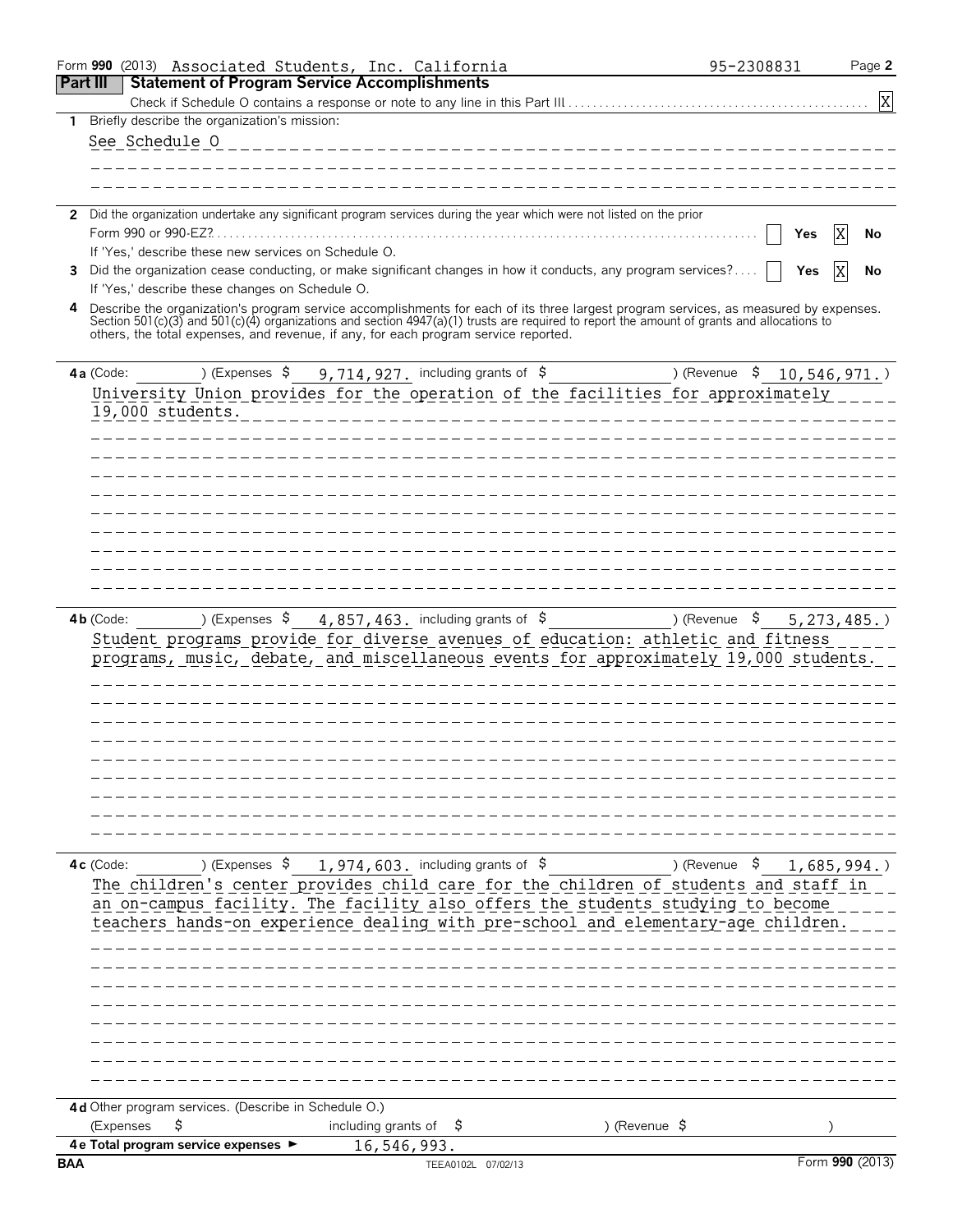#### Form **990** (2013) Page **3 Part IV Checklist of Required Schedules** Associated Students, Inc. California 95-2308831

|    |                                                                                                                                                                                                                                                     |                         | Yes | No          |
|----|-----------------------------------------------------------------------------------------------------------------------------------------------------------------------------------------------------------------------------------------------------|-------------------------|-----|-------------|
|    | Is the organization described in section 501(c)(3) or $4947(a)(1)$ (other than a private foundation)? If 'Yes,' complete                                                                                                                            | $\mathbf{1}$            | Χ   |             |
|    | 2 Is the organization required to complete Schedule B, Schedule of Contributors (see instructions)?                                                                                                                                                 | $\overline{2}$          |     | $\mathbf X$ |
| 3. | Did the organization engage in direct or indirect political campaign activities on behalf of or in opposition to candidates                                                                                                                         | $\overline{\mathbf{3}}$ |     | X           |
| 4  | Section 501(c)(3) organizations. Did the organization engage in lobbying activities, or have a section 501(h) election                                                                                                                              | 4                       |     | X           |
| 5. | Is the organization a section 501(c)(4), 501(c)(5), or 501(c)(6) organization that receives membership dues,<br>assessments, or similar amounts as defined in Revenue Procedure 98-19? If 'Yes,' complete Schedule C, Part III                      | 5                       |     | Χ           |
| 6  | Did the organization maintain any donor advised funds or any similar funds or accounts for which donors have the right<br>to provide advice on the distribution or investment of amounts in such funds or accounts? If 'Yes,' complete Schedule D,  | 6                       |     | X           |
| 7  | Did the organization receive or hold a conservation easement, including easements to preserve open space, the                                                                                                                                       | $\overline{7}$          |     | X           |
| 8  | Did the organization maintain collections of works of art, historical treasures, or other similar assets? If 'Yes,'                                                                                                                                 | 8                       |     | X           |
| 9  | Did the organization report an amount in Part X, line 21, for escrow or custodial account liability; serve as a custodian<br>for amounts not listed in Part X; or provide credit counseling, debt management, credit repair, or debt negotiation    | 9                       |     | X           |
| 10 | Did the organization, directly or through a related organization, hold assets in temporarily restricted endowments,<br>permanent endowments, or quasi-endowments? If 'Yes,' complete Schedule D, Part V                                             | 10                      |     | Χ           |
| 11 | If the organization's answer to any of the following questions is 'Yes', then complete Schedule D, Parts VI, VII, VIII, IX,<br>or X as applicable.                                                                                                  |                         |     |             |
|    | a Did the organization report an amount for land, buildings and equipment in Part X, line 10? If 'Yes,' complete Schedule                                                                                                                           | 11a                     | X   |             |
|    | <b>b</b> Did the organization report an amount for investments - other securities in Part X, line 12 that is 5% or more of its total                                                                                                                | 11 <sub>b</sub>         |     | Χ           |
|    | c Did the organization report an amount for investments - program related in Part X, line 13 that is 5% or more of its total                                                                                                                        | 11c                     |     | Χ           |
|    | d Did the organization report an amount for other assets in Part X, line 15 that is 5% or more of its total assets reported                                                                                                                         | 11d                     | X   |             |
|    | e Did the organization report an amount for other liabilities in Part X, line 25? If 'Yes,' complete Schedule D, Part X                                                                                                                             | 11 e                    | X   |             |
|    | f Did the organization's separate or consolidated financial statements for the tax year include a footnote that addresses<br>the organization's liability for uncertain tax positions under FIN 48 (ASC 740)? If 'Yes,' complete Schedule D, Part X | 11f                     | X   |             |
|    | 12 a Did the organization obtain separate, independent audited financial statements for the tax year? If 'Yes,' complete                                                                                                                            | 12a                     | X   |             |
|    | <b>b</b> Was the organization included in consolidated, independent audited financial statements for the tax year? If 'Yes,' and if the organization answered 'No' to line 12a, then completing Schedule D, Parts XI and XII is opt                 | 12 <sub>b</sub>         |     | X           |
|    |                                                                                                                                                                                                                                                     | 13                      |     | Χ           |
|    |                                                                                                                                                                                                                                                     | 14a                     |     | X           |
|    | <b>b</b> Did the organization have aggregate revenues or expenses of more than \$10,000 from grantmaking, fundraising,<br>business, investment, and program service activities outside the United States, or aggregate foreign investments valued   | 14b                     |     | X           |
|    | 15 Did the organization report on Part IX, column (A), line 3, more than \$5,000 of grants or other assistance to or for any                                                                                                                        | 15                      |     | X           |
|    | 16 Did the organization report on Part IX, column (A), line 3, more than \$5,000 of aggregate grants or other assistance to                                                                                                                         | 16                      |     | X           |
|    | 17 Did the organization report a total of more than \$15,000 of expenses for professional fundraising services on Part IX,                                                                                                                          | 17                      |     | X           |
|    | 18 Did the organization report more than \$15,000 total of fundraising event gross income and contributions on Part VIII,                                                                                                                           | 18                      |     | X           |
|    | 19 Did the organization report more than \$15,000 of gross income from gaming activities on Part VIII, line 9a? If 'Yes,'                                                                                                                           | 19                      |     | X           |
|    |                                                                                                                                                                                                                                                     | 20                      |     | Χ           |
|    | <b>b</b> If 'Yes' to line 20a, did the organization attach a copy of its audited financial statements to this return?                                                                                                                               | 20 <sub>b</sub>         |     |             |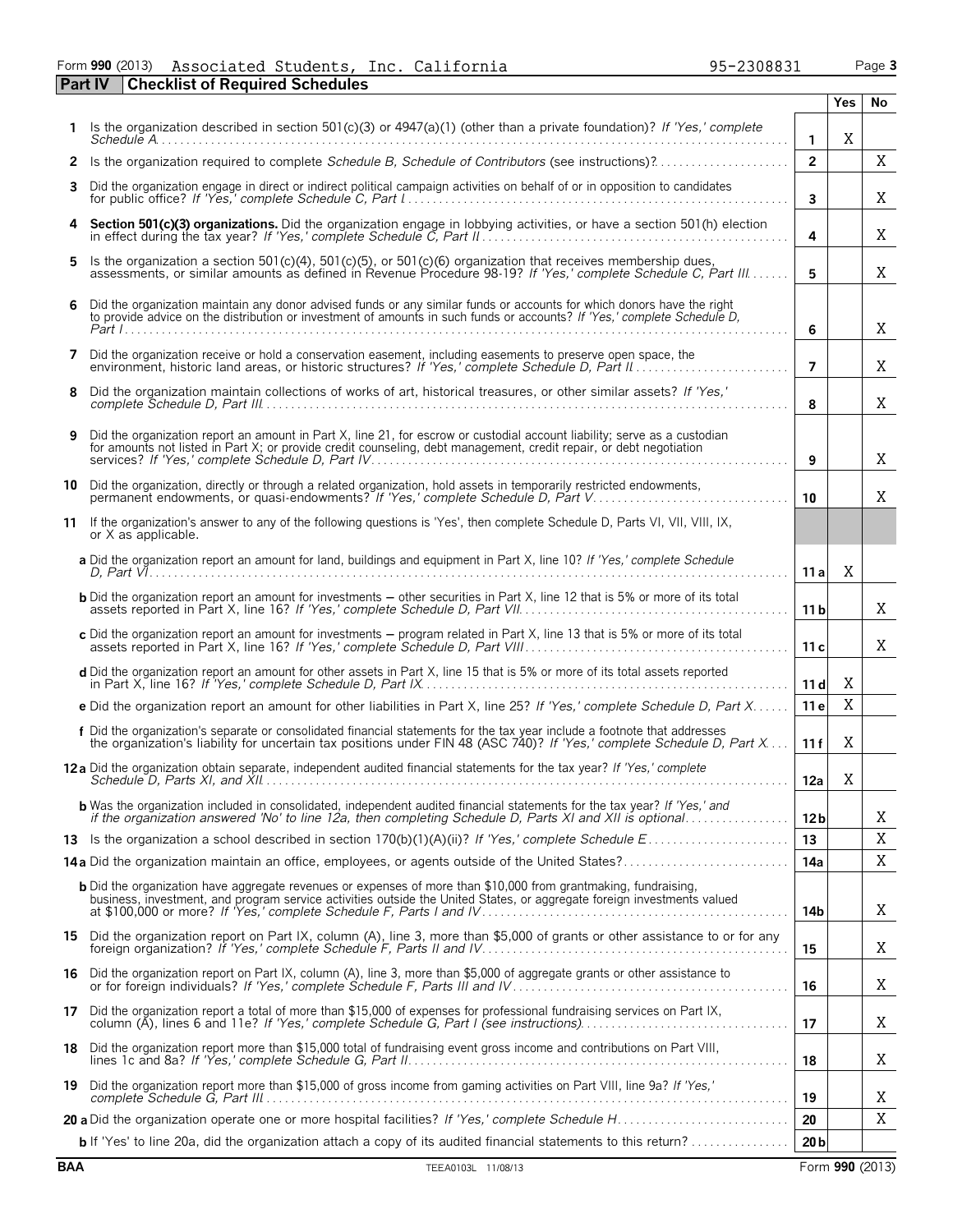Form **990** (2013) Associated Students, Inc. California 95-2308831 Page **4** Associated Students, Inc. California 95-2308831

|            | <b>Checklist of Required Schedules</b> (continued)<br><b>Part IV</b>                                                                                                                                                                                  |                 |            |                 |
|------------|-------------------------------------------------------------------------------------------------------------------------------------------------------------------------------------------------------------------------------------------------------|-----------------|------------|-----------------|
|            |                                                                                                                                                                                                                                                       |                 | <b>Yes</b> | No              |
|            | 21 Did the organization report more than \$5,000 of grants or other assistance to any domestic organizations or<br>government on Part IX, column (A), line 1? If 'Yes,' complete Schedule I, Parts I and II                                           | 21              |            | X               |
|            | 22 Did the organization report more than \$5,000 of grants or other assistance to individuals in the United States on Part                                                                                                                            | 22              |            | Χ               |
|            | 23 Did the organization answer 'Yes' to Part VII, Section A, line 3, 4, or 5 about compensation of the organization's current<br>and former officers, directors, trustees, key employees, and highest compensated employees? If 'Yes,' complete       |                 | Χ          |                 |
|            |                                                                                                                                                                                                                                                       | 23              |            |                 |
|            | 24 a Did the organization have a tax-exempt bond issue with an outstanding principal amount of more than \$100,000 as of<br>the last day of the year, that was issued after December 31, 2002? If 'Yes,' answer lines 24b through 24d and             | 24a             |            | X               |
|            | <b>b</b> Did the organization invest any proceeds of tax-exempt bonds beyond a temporary period exception?                                                                                                                                            | 24 <sub>b</sub> |            |                 |
|            | c Did the organization maintain an escrow account other than a refunding escrow at any time during the year to defease                                                                                                                                | 24c             |            |                 |
|            | d Did the organization act as an 'on behalf of' issuer for bonds outstanding at any time during the year?                                                                                                                                             | 24d             |            |                 |
|            | 25 a Section 501(c)(3) and 501(c)(4) organizations. Did the organization engage in an excess benefit transaction with a                                                                                                                               | 25a             |            | X               |
|            | b Is the organization aware that it engaged in an excess benefit transaction with a disqualified person in a prior year, and<br>that the transaction has not been reported on any of the organization's prior Forms 990 or 990-EZ? If 'Yes,' complete | 25 <sub>b</sub> |            | X               |
|            | 26 Did the organization report any amount on Part X, line 5, 6, or 22 for receivables from or payables to any current or<br>former officers, directors, trustees, key employees, highest compensated employees, or disqualified persons?              | 26              |            | X               |
| 27         | Did the organization provide a grant or other assistance to an officer, director, trustee, key employee, substantial<br>contributor or employee thereof, a grant selection committee member, or to a 35% controlled entity or family member           | 27              |            | Χ               |
|            | 28 Was the organization a party to a business transaction with one of the following parties (see Schedule L, Part IV<br>instructions for applicable filing thresholds, conditions, and exceptions):                                                   |                 |            |                 |
|            | a A current or former officer, director, trustee, or key employee? If 'Yes,' complete Schedule L, Part IV                                                                                                                                             | 28a             |            | X               |
|            | <b>b</b> A family member of a current or former officer, director, trustee, or key employee? If 'Yes,' complete                                                                                                                                       | 28 <sub>b</sub> |            | Χ               |
|            | c An entity of which a current or former officer, director, trustee, or key employee (or a family member thereof) was an                                                                                                                              | 28c             |            | Χ               |
| 29         | Did the organization receive more than \$25,000 in non-cash contributions? If 'Yes,' complete Schedule M                                                                                                                                              | $\overline{29}$ |            | $\overline{X}$  |
| 30         | Did the organization receive contributions of art, historical treasures, or other similar assets, or qualified conservation                                                                                                                           | 30              |            | Χ               |
| 31         | Did the organization liquidate, terminate, or dissolve and cease operations? If 'Yes,' complete Schedule N, Part I                                                                                                                                    | 31              |            | $\overline{X}$  |
| 32         | Did the organization sell, exchange, dispose of, or transfer more than 25% of its net assets? If 'Yes,' complete                                                                                                                                      | 32              |            | Χ               |
| 33         | Did the organization own 100% of an entity disregarded as separate from the organization under Regulations sections                                                                                                                                   | 33              |            | Χ               |
|            | 34 Was the organization related to any tax-exempt or taxable entity? If 'Yes,' complete Schedule R, Parts II, III, IV,                                                                                                                                | 34              | X          |                 |
|            |                                                                                                                                                                                                                                                       | 35a             |            | $\overline{X}$  |
|            | <b>b</b> If 'Yes' to line 35a, did the organization receive any payment from or engage in any transaction with a controlled                                                                                                                           | 35 <sub>b</sub> |            |                 |
| 36         | Section 501(c)(3) organizations. Did the organization make any transfers to an exempt non-charitable related                                                                                                                                          | 36              |            | Χ               |
| 37         | Did the organization conduct more than 5% of its activities through an entity that is not a related organization and that is                                                                                                                          | 37              |            | Χ               |
| 38         | Did the organization complete Schedule O and provide explanations in Schedule O for Part VI, lines 11b and 19?                                                                                                                                        | 38              | Χ          |                 |
| <b>BAA</b> |                                                                                                                                                                                                                                                       |                 |            | Form 990 (2013) |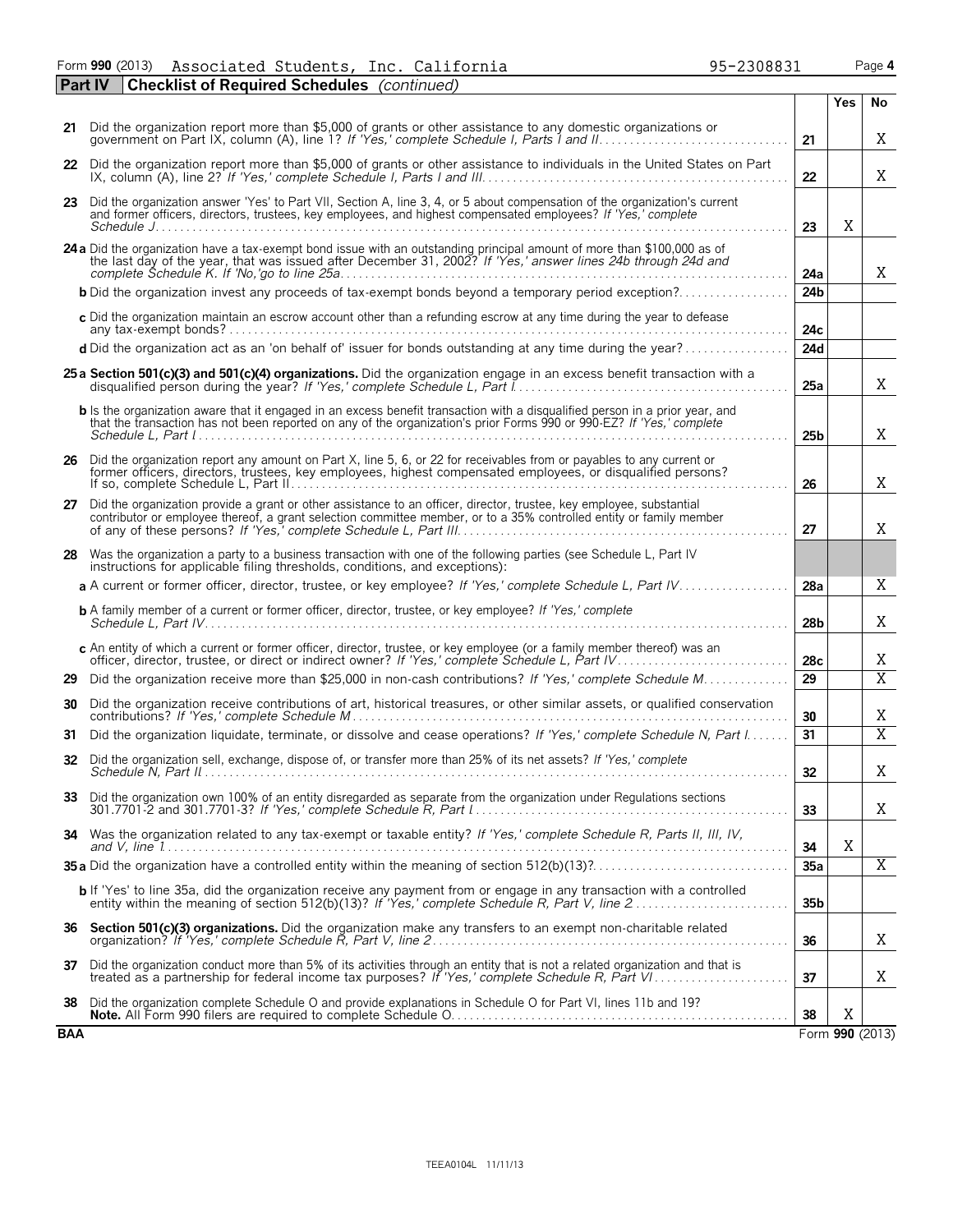|                                                                                                                                                                                                                                                   | Associated Students, Inc. California<br>Form 990 (2013)                                                                                                                                                                            |                 | 95-2308831 |                   |      | Page 5          |  |  |  |  |
|---------------------------------------------------------------------------------------------------------------------------------------------------------------------------------------------------------------------------------------------------|------------------------------------------------------------------------------------------------------------------------------------------------------------------------------------------------------------------------------------|-----------------|------------|-------------------|------|-----------------|--|--|--|--|
| <b>Part V</b>                                                                                                                                                                                                                                     | <b>Statements Regarding Other IRS Filings and Tax Compliance</b>                                                                                                                                                                   |                 |            |                   |      |                 |  |  |  |  |
|                                                                                                                                                                                                                                                   | Check if Schedule O contains a response or note to any line in this Part V                                                                                                                                                         |                 |            |                   |      |                 |  |  |  |  |
|                                                                                                                                                                                                                                                   |                                                                                                                                                                                                                                    |                 |            |                   | Yes. | No              |  |  |  |  |
|                                                                                                                                                                                                                                                   |                                                                                                                                                                                                                                    |                 | 102        |                   |      |                 |  |  |  |  |
|                                                                                                                                                                                                                                                   | <b>b</b> Enter the number of Forms W-2G included in line 1a. Enter $-0$ - if not applicable $\ldots$                                                                                                                               | 1 <sub>b</sub>  | 0          |                   |      |                 |  |  |  |  |
|                                                                                                                                                                                                                                                   | c Did the organization comply with backup withholding rules for reportable payments to vendors and reportable gaming                                                                                                               |                 |            |                   |      |                 |  |  |  |  |
|                                                                                                                                                                                                                                                   |                                                                                                                                                                                                                                    |                 |            | 1 <sub>c</sub>    | Χ    |                 |  |  |  |  |
|                                                                                                                                                                                                                                                   | 2a Enter the number of employees reported on Form W-3, Transmittal of Wage and Tax State-                                                                                                                                          |                 |            |                   |      |                 |  |  |  |  |
|                                                                                                                                                                                                                                                   | ments, filed for the calendar year ending with or within the year covered by this return                                                                                                                                           | 2a              | 868        |                   | Χ    |                 |  |  |  |  |
|                                                                                                                                                                                                                                                   | <b>b</b> If at least one is reported on line 2a, did the organization file all required federal employment tax returns?                                                                                                            |                 |            | 2b                |      |                 |  |  |  |  |
|                                                                                                                                                                                                                                                   | Note. If the sum of lines 1a and 2a is greater than 250, you may be required to e-file (see instructions)                                                                                                                          |                 |            |                   |      |                 |  |  |  |  |
|                                                                                                                                                                                                                                                   | 3a Did the organization have unrelated business gross income of \$1,000 or more during the year?                                                                                                                                   |                 |            | 3a                |      | Χ               |  |  |  |  |
|                                                                                                                                                                                                                                                   |                                                                                                                                                                                                                                    |                 |            | 3 <sub>b</sub>    |      |                 |  |  |  |  |
| 4 a At any time during the calendar year, did the organization have an interest in, or a signature or other authority over, a<br>financial account in a foreign country (such as a bank account, securities account, or other financial account)? |                                                                                                                                                                                                                                    |                 |            |                   |      |                 |  |  |  |  |
|                                                                                                                                                                                                                                                   | <b>b</b> If 'Yes,' enter the name of the foreign country: ►                                                                                                                                                                        |                 |            |                   |      |                 |  |  |  |  |
|                                                                                                                                                                                                                                                   | See instructions for filing requirements for Form TD F 90-22.1, Report of Foreign Bank and Financial Accounts.                                                                                                                     |                 |            |                   |      |                 |  |  |  |  |
|                                                                                                                                                                                                                                                   | <b>5a</b> Was the organization a party to a prohibited tax shelter transaction at any time during the tax year?                                                                                                                    |                 |            | 5a                |      | Χ               |  |  |  |  |
|                                                                                                                                                                                                                                                   | <b>b</b> Did any taxable party notify the organization that it was or is a party to a prohibited tax shelter transaction?                                                                                                          |                 |            | 5 <sub>b</sub>    |      | X               |  |  |  |  |
|                                                                                                                                                                                                                                                   |                                                                                                                                                                                                                                    |                 |            | 5c                |      |                 |  |  |  |  |
|                                                                                                                                                                                                                                                   | 6 a Does the organization have annual gross receipts that are normally greater than \$100,000, and did the organization                                                                                                            |                 |            | 6а                |      | Χ               |  |  |  |  |
|                                                                                                                                                                                                                                                   | b If 'Yes,' did the organization include with every solicitation an express statement that such contributions or gifts were                                                                                                        |                 |            | 6b                |      |                 |  |  |  |  |
|                                                                                                                                                                                                                                                   | 7 Organizations that may receive deductible contributions under section 170(c).                                                                                                                                                    |                 |            |                   |      |                 |  |  |  |  |
|                                                                                                                                                                                                                                                   | a Did the organization receive a payment in excess of \$75 made partly as a contribution and partly for goods and                                                                                                                  |                 |            |                   |      | X               |  |  |  |  |
|                                                                                                                                                                                                                                                   |                                                                                                                                                                                                                                    |                 |            | 7 a<br>7 <b>b</b> |      |                 |  |  |  |  |
|                                                                                                                                                                                                                                                   | c Did the organization sell, exchange, or otherwise dispose of tangible personal property for which it was required to file                                                                                                        |                 |            |                   |      |                 |  |  |  |  |
|                                                                                                                                                                                                                                                   |                                                                                                                                                                                                                                    |                 |            | 7 с               |      | Χ               |  |  |  |  |
|                                                                                                                                                                                                                                                   |                                                                                                                                                                                                                                    |                 |            |                   |      |                 |  |  |  |  |
|                                                                                                                                                                                                                                                   | e Did the organization receive any funds, directly or indirectly, to pay premiums on a personal benefit contract?                                                                                                                  |                 |            | <b>7e</b>         |      | Χ               |  |  |  |  |
|                                                                                                                                                                                                                                                   | f Did the organization, during the year, pay premiums, directly or indirectly, on a personal benefit contract?                                                                                                                     |                 |            | 7f                |      | X               |  |  |  |  |
|                                                                                                                                                                                                                                                   | q If the organization received a contribution of qualified intellectual property, did the organization file Form 8899                                                                                                              |                 |            | 7g                |      |                 |  |  |  |  |
|                                                                                                                                                                                                                                                   | h If the organization received a contribution of cars, boats, airplanes, or other vehicles, did the organization file a                                                                                                            |                 |            | 7 h               |      |                 |  |  |  |  |
|                                                                                                                                                                                                                                                   | Sponsoring organizations maintaining donor advised funds and section 509(a)(3) supporting organizations. Did the<br>supporting organization, or a donor advised fund maintained by a sponsoring organization, have excess business |                 |            | 8                 |      |                 |  |  |  |  |
| 9                                                                                                                                                                                                                                                 | Sponsoring organizations maintaining donor advised funds.                                                                                                                                                                          |                 |            |                   |      |                 |  |  |  |  |
|                                                                                                                                                                                                                                                   |                                                                                                                                                                                                                                    |                 |            | 9а                |      |                 |  |  |  |  |
|                                                                                                                                                                                                                                                   |                                                                                                                                                                                                                                    |                 |            | 9 <sub>b</sub>    |      |                 |  |  |  |  |
|                                                                                                                                                                                                                                                   | 10 Section 501(c)(7) organizations. Enter:                                                                                                                                                                                         |                 |            |                   |      |                 |  |  |  |  |
|                                                                                                                                                                                                                                                   |                                                                                                                                                                                                                                    | 10a             |            |                   |      |                 |  |  |  |  |
|                                                                                                                                                                                                                                                   | <b>b</b> Gross receipts, included on Form 990, Part VIII, line 12, for public use of club facilities                                                                                                                               | 10 <sub>b</sub> |            |                   |      |                 |  |  |  |  |
|                                                                                                                                                                                                                                                   | 11 Section 501(c)(12) organizations. Enter:                                                                                                                                                                                        |                 |            |                   |      |                 |  |  |  |  |
|                                                                                                                                                                                                                                                   |                                                                                                                                                                                                                                    | 11a             |            |                   |      |                 |  |  |  |  |
|                                                                                                                                                                                                                                                   | <b>b</b> Gross income from other sources (Do not net amounts due or paid to other sources                                                                                                                                          | 11 b            |            |                   |      |                 |  |  |  |  |
|                                                                                                                                                                                                                                                   | 12a Section 4947(a)(1) non-exempt charitable trusts. Is the organization filing Form 990 in lieu of Form 1041?                                                                                                                     |                 |            | 12 a              |      |                 |  |  |  |  |
|                                                                                                                                                                                                                                                   | <b>b</b> If 'Yes,' enter the amount of tax-exempt interest received or accrued during the year                                                                                                                                     | 12 <sub>b</sub> |            |                   |      |                 |  |  |  |  |
|                                                                                                                                                                                                                                                   | 13 Section 501(c)(29) qualified nonprofit health insurance issuers.                                                                                                                                                                |                 |            |                   |      |                 |  |  |  |  |
|                                                                                                                                                                                                                                                   |                                                                                                                                                                                                                                    |                 |            | 13 a              |      |                 |  |  |  |  |
|                                                                                                                                                                                                                                                   | <b>Note.</b> See the instructions for additional information the organization must report on Schedule O.                                                                                                                           |                 |            |                   |      |                 |  |  |  |  |
|                                                                                                                                                                                                                                                   | <b>b</b> Enter the amount of reserves the organization is required to maintain by the states in                                                                                                                                    |                 |            |                   |      |                 |  |  |  |  |
|                                                                                                                                                                                                                                                   |                                                                                                                                                                                                                                    | 13 <sub>b</sub> |            |                   |      |                 |  |  |  |  |
|                                                                                                                                                                                                                                                   |                                                                                                                                                                                                                                    | 13c             |            |                   |      |                 |  |  |  |  |
|                                                                                                                                                                                                                                                   | 14a Did the organization receive any payments for indoor tanning services during the tax year?                                                                                                                                     |                 |            | 14 a              |      | Χ               |  |  |  |  |
|                                                                                                                                                                                                                                                   | <b>b</b> If 'Yes,' has it filed a Form 720 to report these payments? If 'No,' provide an explanation in Schedule $0$                                                                                                               |                 |            | 14 <sub>b</sub>   |      |                 |  |  |  |  |
| <b>BAA</b>                                                                                                                                                                                                                                        | TEEA0105L 07/02/13                                                                                                                                                                                                                 |                 |            |                   |      | Form 990 (2013) |  |  |  |  |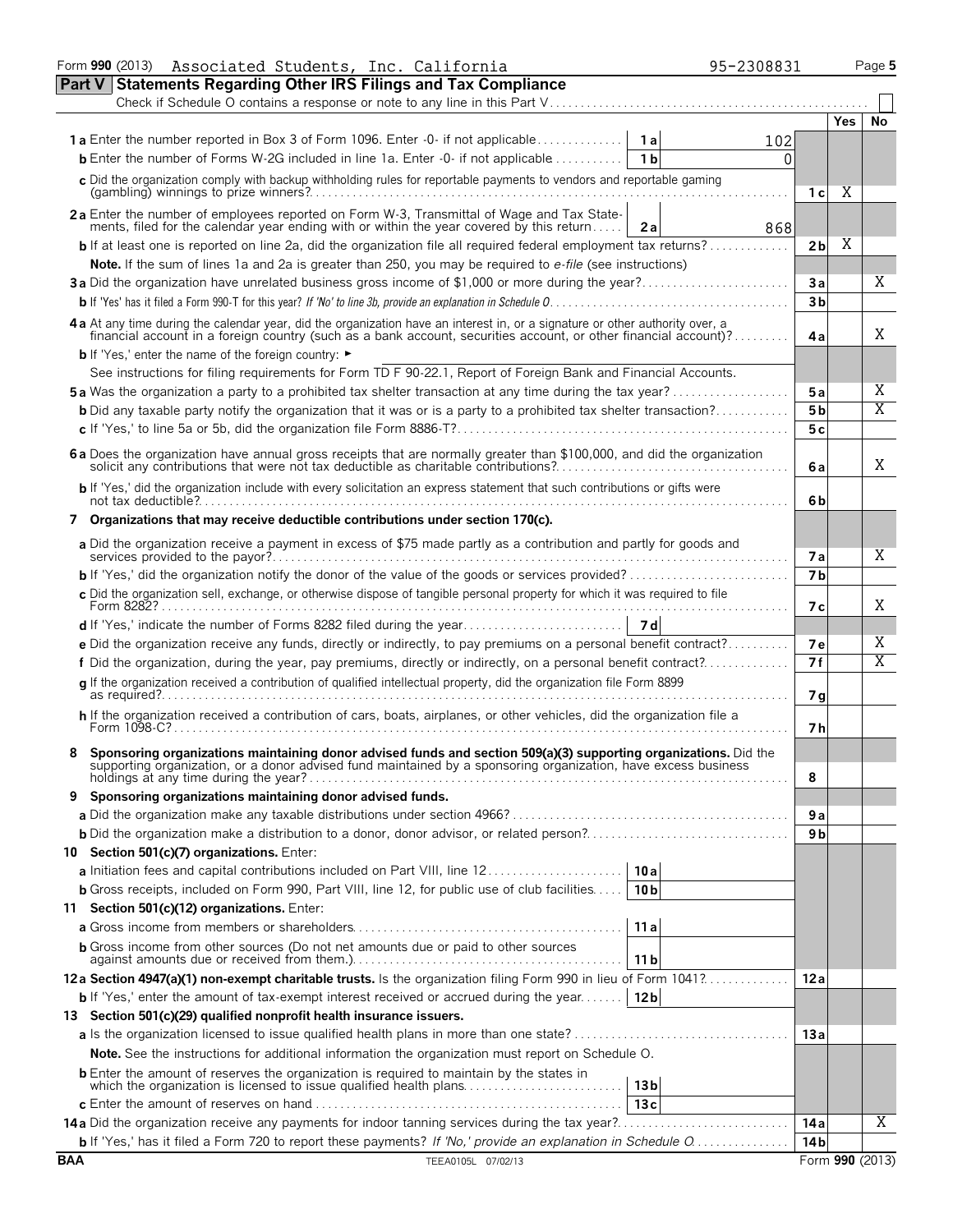|     | <b>Part VI</b><br>Governance, Management and Disclosure For each 'Yes' response to lines 2 through 7b below, and for<br>a 'No' response to line 8a, 8b, or 10b below, describe the circumstances, processes, or changes in                                                                                                      |                 |                 |    |  |  |  |  |  |  |
|-----|---------------------------------------------------------------------------------------------------------------------------------------------------------------------------------------------------------------------------------------------------------------------------------------------------------------------------------|-----------------|-----------------|----|--|--|--|--|--|--|
|     | Schedule O. See instructions.                                                                                                                                                                                                                                                                                                   |                 |                 |    |  |  |  |  |  |  |
|     |                                                                                                                                                                                                                                                                                                                                 |                 |                 | IX |  |  |  |  |  |  |
|     | <b>Section A. Governing Body and Management</b>                                                                                                                                                                                                                                                                                 |                 | <b>Yes</b>      | No |  |  |  |  |  |  |
|     | <b>1a</b> Enter the number of voting members of the governing body at the end of the tax year<br>1al<br>If there are material differences in voting rights among members<br>of the governing body, or if the governing body delegated broad<br>authority to an executive committee or similar committee, explain in Schedule O. | 25              |                 |    |  |  |  |  |  |  |
|     | <b>b</b> Enter the number of voting members included in line 1a, above, who are independent<br>1 b                                                                                                                                                                                                                              | 25              |                 |    |  |  |  |  |  |  |
|     | 2 Did any officer, director, trustee, or key employee have a family relationship or a business relationship with any other                                                                                                                                                                                                      | $\mathbf{2}$    |                 | Χ  |  |  |  |  |  |  |
|     | 3 Did the organization delegate control over management duties customarily performed by or under the direct supervision<br>of officers, directors or trustees, or key employees to a management company or other person?                                                                                                        | 3               |                 | Χ  |  |  |  |  |  |  |
|     | 4 Did the organization make any significant changes to its governing documents<br>since the prior Form 990 was filed? See Sch O                                                                                                                                                                                                 |                 |                 |    |  |  |  |  |  |  |
| 5.  | Did the organization become aware during the year of a significant diversion of the organization's assets?                                                                                                                                                                                                                      |                 |                 |    |  |  |  |  |  |  |
|     | 7a Did the organization have members, stockholders, or other persons who had the power to elect or appoint one or more                                                                                                                                                                                                          |                 |                 |    |  |  |  |  |  |  |
|     | <b>b</b> Are any governance decisions of the organization reserved to (or subject to approval by) members,                                                                                                                                                                                                                      | 7 <sub>b</sub>  |                 | X  |  |  |  |  |  |  |
|     | 8 Did the organization contemporaneously document the meetings held or written actions undertaken during the year by<br>the following:                                                                                                                                                                                          |                 |                 |    |  |  |  |  |  |  |
|     |                                                                                                                                                                                                                                                                                                                                 | 8a<br>8b        | Χ               | Χ  |  |  |  |  |  |  |
|     | 9 Is there any officer, director, trustee, or key employee listed in Part VII, Section A, who cannot be reached at the                                                                                                                                                                                                          |                 |                 |    |  |  |  |  |  |  |
|     | organization's mailing address? If 'Yes,' provide the names and addresses in Schedule O                                                                                                                                                                                                                                         | 9               |                 | X  |  |  |  |  |  |  |
|     | <b>Section B. Policies</b> (This Section B requests information about policies not required by the Internal Revenue Code.)                                                                                                                                                                                                      |                 |                 |    |  |  |  |  |  |  |
|     |                                                                                                                                                                                                                                                                                                                                 |                 | Yes             | No |  |  |  |  |  |  |
|     |                                                                                                                                                                                                                                                                                                                                 | 10a             |                 | X  |  |  |  |  |  |  |
|     | b If 'Yes,' did the organization have written policies and procedures governing the activities of such chapters, affiliates, and branches to ensure their                                                                                                                                                                       | 10 <sub>b</sub> |                 |    |  |  |  |  |  |  |
|     |                                                                                                                                                                                                                                                                                                                                 | 11a             | $\overline{X}$  |    |  |  |  |  |  |  |
|     | <b>b</b> Describe in Schedule O the process, if any, used by the organization to review this Form 990. See Schedule O                                                                                                                                                                                                           | 12a             | $\overline{X}$  |    |  |  |  |  |  |  |
|     | <b>b</b> Were officers, directors, or trustees, and key employees required to disclose annually interests that could give rise                                                                                                                                                                                                  | 12 <sub>b</sub> | Χ               |    |  |  |  |  |  |  |
|     | c Did the organization regularly and consistently monitor and enforce compliance with the policy? If 'Yes,' describe in<br>Schedule O how this was done  See Schedule 0                                                                                                                                                         | 12c             | Χ               |    |  |  |  |  |  |  |
| 13  |                                                                                                                                                                                                                                                                                                                                 | 13              | $\overline{X}$  |    |  |  |  |  |  |  |
| 14  |                                                                                                                                                                                                                                                                                                                                 | 14              | Χ               |    |  |  |  |  |  |  |
|     | 15 Did the process for determining compensation of the following persons include a review and approval by independent<br>persons, comparability data, and contemporaneous substantiation of the deliberation and decision?                                                                                                      |                 |                 |    |  |  |  |  |  |  |
|     |                                                                                                                                                                                                                                                                                                                                 | 15 a            | Χ               |    |  |  |  |  |  |  |
|     |                                                                                                                                                                                                                                                                                                                                 | 15 <sub>b</sub> | Χ               |    |  |  |  |  |  |  |
|     | If 'Yes' to line 15a or 15b, describe the process in Schedule O. (See instructions.)<br><b>16a</b> Did the organization invest in, contribute assets to, or participate in a joint venture or similar arrangement with a                                                                                                        | 16 a            |                 | Χ  |  |  |  |  |  |  |
|     | b If 'Yes,' did the organization follow a written policy or procedure requiring the organization to evaluate its<br>participation in joint venture arrangements under applicable federal tax law, and taken steps to safeguard the                                                                                              | 16 b            |                 |    |  |  |  |  |  |  |
|     | <b>Section C. Disclosure</b>                                                                                                                                                                                                                                                                                                    |                 |                 |    |  |  |  |  |  |  |
|     | 17 List the states with which a copy of this Form 990 is required to be filed $\blacktriangleright$<br>СA<br>_____________________                                                                                                                                                                                              |                 |                 |    |  |  |  |  |  |  |
|     | 18 Section 6104 requires an organization to make its Forms 1023 (or 1024 if applicable), 990, and 990-T (501(c)(3)s only) available for public<br>inspection. Indicate how you make these available. Check all that apply.                                                                                                      |                 |                 |    |  |  |  |  |  |  |
|     | X Another's website<br>X<br>Own website<br>Upon request<br>Other (explain in Schedule O)<br>X                                                                                                                                                                                                                                   |                 |                 |    |  |  |  |  |  |  |
| 19  | Describe in Schedule O whether (and if so, how) the organization makes its governing documents, conflict of interest policy, and financial statements available to<br>the public during the tax year.<br>See Schedule O                                                                                                         |                 |                 |    |  |  |  |  |  |  |
| 20  | State the name, physical address, and telephone number of the person who possesses the books and records of the organization:                                                                                                                                                                                                   |                 |                 |    |  |  |  |  |  |  |
| BAA | > Dwayne Brummett 1 Grand Ave., Bldg. 65 Room 212 San Luis Obispo CA 93407 805-756-1281<br>TEEA0106L 07/02/13                                                                                                                                                                                                                   |                 | Form 990 (2013) |    |  |  |  |  |  |  |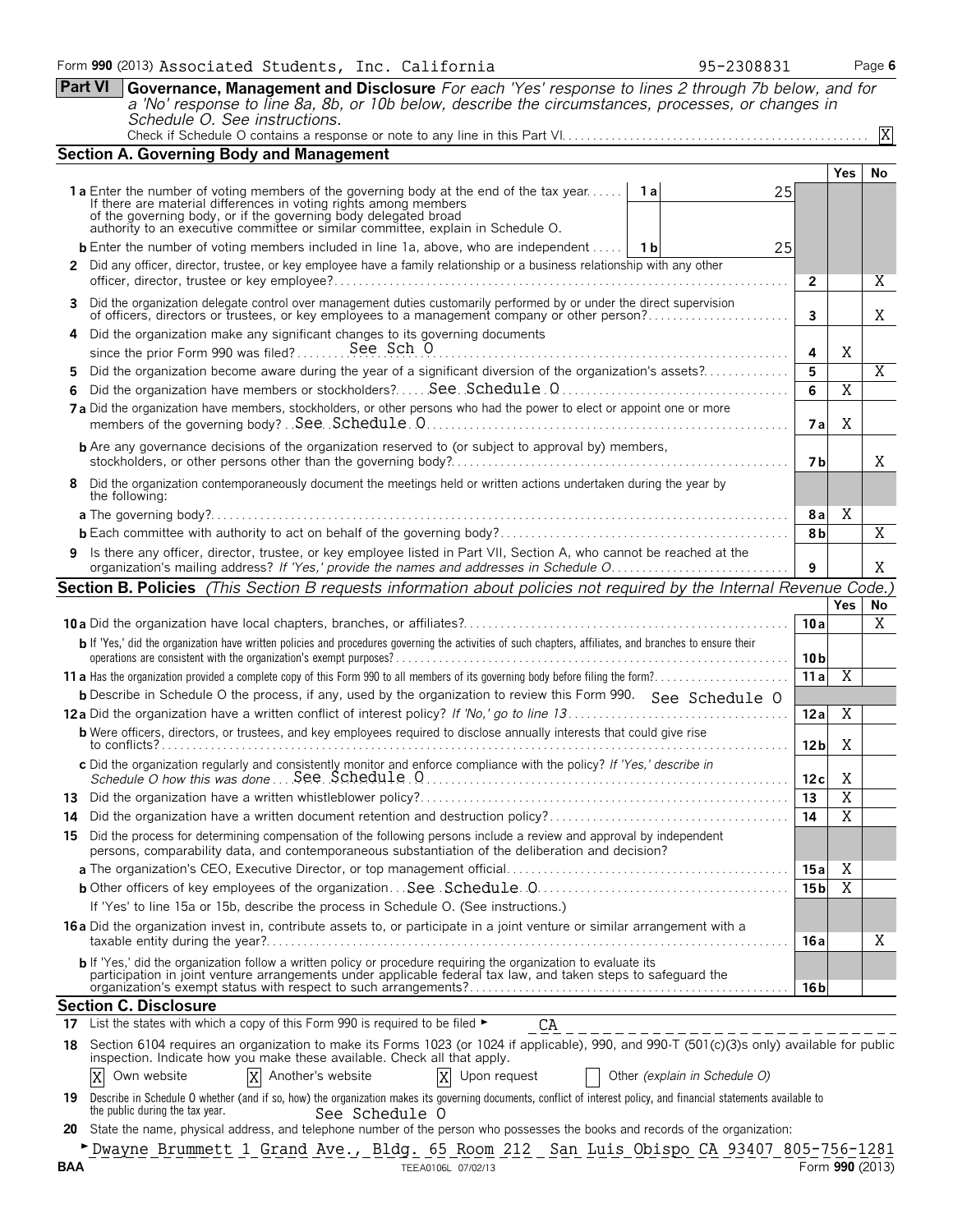| Form 990 (2013) Associated Students, Inc. California                                                                                                                                                                        | 95-2308831 | Page 7 |  |  |  |  |  |  |  |
|-----------------------------------------------------------------------------------------------------------------------------------------------------------------------------------------------------------------------------|------------|--------|--|--|--|--|--|--|--|
| Part VII   Compensation of Officers, Directors, Trustees, Key Employees, Highest Compensated Employees, and<br>Lindependent Contractors                                                                                     |            |        |  |  |  |  |  |  |  |
|                                                                                                                                                                                                                             |            |        |  |  |  |  |  |  |  |
| Section A. Officers, Directors, Trustees, Key Employees, and Highest Compensated Employees                                                                                                                                  |            |        |  |  |  |  |  |  |  |
| 1 a Complete this table for all persons required to be listed. Report compensation for the calendar year ending with or within the<br>organization's tax year.                                                              |            |        |  |  |  |  |  |  |  |
| • List all of the organization's current officers, directors, trustees (whether individuals or organizations), regardless of amount of<br>compensation. Enter -0- in columns (D), (E), and (F) if no compensation was paid. |            |        |  |  |  |  |  |  |  |

? List all of the organization's **current** key employees, if any. See instructions for definition of 'key employee.'

? List the organization's five **current** highest compensated employees (other than an officer, director, trustee, or key employee) who received reportable compensation (Box 5 of Form W-2 and/or Box 7 of Form 1099-MISC) of more than \$100,000 from the organization and any related organizations.

? List all of the organization's **former** officers, key employees, and highest compensated employees who received more than \$100,000 of reportable compensation from the organization and any related organizations.

? List all of the organization's **former directors or trustees** that received, in the capacity as a former director or trustee of the

organization, more than \$10,000 of reportable compensation from the organization and any related organizations.

List persons in the following order: individual trustees or directors; institutional trustees; officers; key employees; highest compensated employees; and former such persons.

Check this box if neither the organization nor any related organization compensated any current officer, director, or trustee.

|                         |                                                                                          | (C)                               |                      |         |                 |                                                                                                          |        |                                                            |                                          |                                                                          |
|-------------------------|------------------------------------------------------------------------------------------|-----------------------------------|----------------------|---------|-----------------|----------------------------------------------------------------------------------------------------------|--------|------------------------------------------------------------|------------------------------------------|--------------------------------------------------------------------------|
| (A)<br>Name and Title   | (B)<br>Average<br>hours per                                                              |                                   |                      |         |                 | Position (do not check more than<br>one box, unless person is both an<br>officer and a director/trustee) |        | (D)<br>Reportable<br>compensation from<br>the organization | (E)<br>Reportable<br>compensation from   | (F)<br>Estimated<br>amount of other                                      |
|                         | week (list<br>any hours<br>for related<br>organiza-<br>tions<br>below<br>dotted<br>line) | Individual trustee<br>or director | nstitutional trustee | Officer | kay<br>aubloyee | Highest compensated<br>employee                                                                          | Former | (W-2/1099-MISC)                                            | related organizations<br>(W-2/1099-MISC) | compensation<br>from the<br>organization<br>and related<br>organizations |
| (1) Tatiana Prestininzi | 15                                                                                       |                                   |                      |         |                 |                                                                                                          |        |                                                            |                                          |                                                                          |
| Chairman                | $\mathbf{0}$                                                                             | X                                 |                      | X       |                 |                                                                                                          |        | $\mathbf 0$ .                                              | 0.                                       | $\boldsymbol{0}$ .                                                       |
| (2) Jason Colombini     | 20                                                                                       |                                   |                      |         |                 |                                                                                                          |        |                                                            |                                          |                                                                          |
| President               | $\boldsymbol{0}$                                                                         | X                                 |                      | X       |                 |                                                                                                          |        | $\mathbf 0$ .                                              | $\mathbf 0$ .                            | $\boldsymbol{0}$ .                                                       |
| (3) Katie Brennan       | 15                                                                                       |                                   |                      |         |                 |                                                                                                          |        |                                                            |                                          |                                                                          |
| Sec/Treasurer           | $\boldsymbol{0}$                                                                         | Χ                                 |                      | X       |                 |                                                                                                          |        | 0.                                                         | $\mathbf 0$ .                            | $\boldsymbol{0}$ .                                                       |
| (4) Kyle Williams       | $\mathbf 0$                                                                              |                                   |                      |         |                 |                                                                                                          |        |                                                            |                                          |                                                                          |
| Director                | 0                                                                                        | Χ                                 |                      |         |                 |                                                                                                          |        | $\theta$ .                                                 | $\mathbf{0}$ .                           | $\mathbf 0$ .                                                            |
| (5) Hannah Brozek       | 5                                                                                        |                                   |                      |         |                 |                                                                                                          |        |                                                            |                                          |                                                                          |
| Director                | 0                                                                                        | Χ                                 |                      |         |                 |                                                                                                          |        | 0.                                                         | $\mathbf 0$ .                            | $\boldsymbol{0}$ .                                                       |
| (6) Kevin Colwell       | 5                                                                                        |                                   |                      |         |                 |                                                                                                          |        |                                                            |                                          |                                                                          |
| Director                | 0                                                                                        | X                                 |                      |         |                 |                                                                                                          |        | 0.                                                         | 0.                                       | 0.                                                                       |
| (7) Michael Falcone     | $\overline{5}$                                                                           |                                   |                      |         |                 |                                                                                                          |        |                                                            |                                          |                                                                          |
| Director                | 0                                                                                        | Χ                                 |                      |         |                 |                                                                                                          |        | 0.                                                         | $\mathbf 0$ .                            | $0$ .                                                                    |
| (8) McGuire Gillan      | $\overline{5}$                                                                           |                                   |                      |         |                 |                                                                                                          |        |                                                            |                                          |                                                                          |
| Director                | 0                                                                                        | Χ                                 |                      |         |                 |                                                                                                          |        | $\overline{0}$ .                                           | $\mathbf 0$ .                            | 0.                                                                       |
| (9) Sarah Griess        | 5                                                                                        |                                   |                      |         |                 |                                                                                                          |        |                                                            |                                          |                                                                          |
| Director                | 0                                                                                        | Χ                                 |                      |         |                 |                                                                                                          |        | 0.                                                         | $\mathbf 0$ .                            | 0.                                                                       |
| (10) Brea Haller        | $\overline{5}$                                                                           |                                   |                      |         |                 |                                                                                                          |        |                                                            |                                          |                                                                          |
| Director                | 0                                                                                        | X                                 |                      |         |                 |                                                                                                          |        | 0.                                                         | 0.                                       | $\boldsymbol{0}$ .                                                       |
| (11) Cameron Javier     | 5                                                                                        |                                   |                      |         |                 |                                                                                                          |        |                                                            |                                          |                                                                          |
| Director                | 0                                                                                        | X                                 |                      |         |                 |                                                                                                          |        | 0.                                                         | 0.                                       | $\boldsymbol{0}$ .                                                       |
| (12) David Jaurez       | 5                                                                                        |                                   |                      |         |                 |                                                                                                          |        |                                                            |                                          |                                                                          |
| Director                | $\Omega$                                                                                 | Χ                                 |                      |         |                 |                                                                                                          |        | 0.                                                         | 0.                                       | 0.                                                                       |
| (13) Rachel Kramer      | $\mathbf 0$                                                                              |                                   |                      |         |                 |                                                                                                          |        |                                                            |                                          |                                                                          |
| Director                | 0                                                                                        | X                                 |                      |         |                 |                                                                                                          |        | 0.                                                         | $\mathbf 0$ .                            | $\boldsymbol{0}$ .                                                       |
| (14) Myra Lukens        | 5                                                                                        |                                   |                      |         |                 |                                                                                                          |        |                                                            |                                          |                                                                          |
| Director                | 0                                                                                        | X                                 |                      |         |                 |                                                                                                          |        | 0.                                                         | 0.                                       | $\boldsymbol{0}$ .                                                       |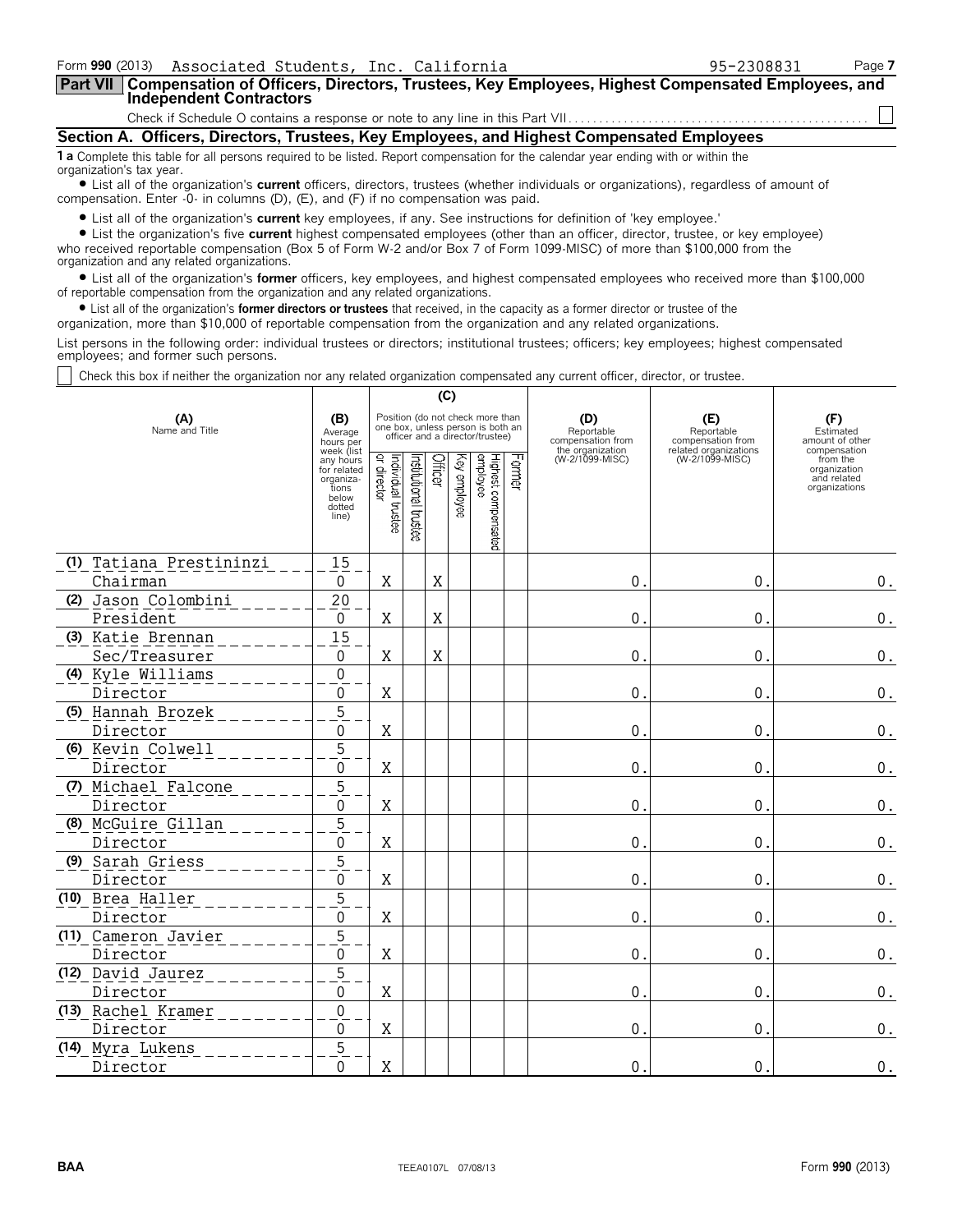| Part VII Section A. Officers, Directors, Trustees, Key Employees, and Highest Compensated Employees (continued)                                                                                                                                              |                                                                                                         |                                     |                      |         |              |                                                                                                                                                          |                                                                               |                                                                                    |                                                                                                                 |  |  |
|--------------------------------------------------------------------------------------------------------------------------------------------------------------------------------------------------------------------------------------------------------------|---------------------------------------------------------------------------------------------------------|-------------------------------------|----------------------|---------|--------------|----------------------------------------------------------------------------------------------------------------------------------------------------------|-------------------------------------------------------------------------------|------------------------------------------------------------------------------------|-----------------------------------------------------------------------------------------------------------------|--|--|
|                                                                                                                                                                                                                                                              | (B)<br>(C)                                                                                              |                                     |                      |         |              |                                                                                                                                                          |                                                                               |                                                                                    |                                                                                                                 |  |  |
| (A)<br>Name and title                                                                                                                                                                                                                                        | Average<br>hours<br>per<br>week<br>(list any<br>hours<br>for<br>related<br>organiza<br>- tions<br>below | Individual trustee<br>  or director | nstitutional trustee | Officer | Key employee | Position<br>(do not check more than one<br>box, unless person is both an<br>officer and a director/trustee)<br>Former<br>Highest compensated<br>employee | (D)<br>Reportable<br>compensation from<br>the organization<br>(W-2/1099-MISC) | (E)<br>Reportable<br>compensation from<br>related organizations<br>(W-2/1099-MISC) | (F)<br>Estimated<br>amount of other<br>compensation<br>from the<br>organization<br>and related<br>organizations |  |  |
|                                                                                                                                                                                                                                                              | dotted<br>line)                                                                                         |                                     |                      |         |              |                                                                                                                                                          |                                                                               |                                                                                    |                                                                                                                 |  |  |
| (15) Jordan Lippincott<br>Director                                                                                                                                                                                                                           | 5<br>0                                                                                                  | X                                   |                      |         |              |                                                                                                                                                          | 0.                                                                            | 0.                                                                                 | 0.                                                                                                              |  |  |
| (16) Emily Mallett                                                                                                                                                                                                                                           | 5                                                                                                       | X                                   |                      |         |              |                                                                                                                                                          |                                                                               |                                                                                    |                                                                                                                 |  |  |
| Director<br>(17) Lauren Mattick                                                                                                                                                                                                                              | 0<br>5                                                                                                  |                                     |                      |         |              |                                                                                                                                                          | 0.                                                                            | 0.                                                                                 | $0_{\cdot}$                                                                                                     |  |  |
| Director                                                                                                                                                                                                                                                     | 0                                                                                                       | X                                   |                      |         |              |                                                                                                                                                          | 0.                                                                            | 0.                                                                                 | $0$ .                                                                                                           |  |  |
| (18) Jayme McInerney<br>Director                                                                                                                                                                                                                             | 5<br>$\boldsymbol{0}$                                                                                   | X                                   |                      |         |              |                                                                                                                                                          | 0.                                                                            | 0.                                                                                 | $0$ .                                                                                                           |  |  |
| (19) Emilie Morse<br>Director                                                                                                                                                                                                                                | 5<br>$\boldsymbol{0}$                                                                                   | X                                   |                      |         |              |                                                                                                                                                          | 0.                                                                            | 0.                                                                                 | $0$ .                                                                                                           |  |  |
| (20) Hilary Poff                                                                                                                                                                                                                                             | $\overline{5}$                                                                                          |                                     |                      |         |              |                                                                                                                                                          |                                                                               |                                                                                    |                                                                                                                 |  |  |
| Director<br>(21) Hamzah Ramadan                                                                                                                                                                                                                              | $\boldsymbol{0}$<br>5                                                                                   | X                                   |                      |         |              |                                                                                                                                                          | 0.                                                                            | 0.                                                                                 | $0$ .                                                                                                           |  |  |
| Director                                                                                                                                                                                                                                                     | $\boldsymbol{0}$                                                                                        | X                                   |                      |         |              |                                                                                                                                                          | 0.                                                                            | 0.                                                                                 | $0$ .                                                                                                           |  |  |
| (22) Connor Paquin                                                                                                                                                                                                                                           | 5                                                                                                       |                                     |                      |         |              |                                                                                                                                                          |                                                                               |                                                                                    |                                                                                                                 |  |  |
| Director                                                                                                                                                                                                                                                     | $\mathbf 0$                                                                                             | $\mathbf X$                         |                      |         |              |                                                                                                                                                          | $\overline{0}$                                                                | $\mathbf{0}$                                                                       | 0.                                                                                                              |  |  |
| (23) Cale_Reid<br>Director                                                                                                                                                                                                                                   | 5<br>0                                                                                                  | X                                   |                      |         |              |                                                                                                                                                          | 0.                                                                            | 0.                                                                                 | $0$ .                                                                                                           |  |  |
| (24) Rebecca Rogers                                                                                                                                                                                                                                          | 5                                                                                                       |                                     |                      |         |              |                                                                                                                                                          |                                                                               |                                                                                    |                                                                                                                 |  |  |
| Director                                                                                                                                                                                                                                                     | 0                                                                                                       | X                                   |                      |         |              |                                                                                                                                                          | 0.                                                                            | 0.                                                                                 | 0.                                                                                                              |  |  |
| (25) Rebecca Scanlon<br>Director                                                                                                                                                                                                                             | 5<br>$\Omega$                                                                                           | X                                   |                      |         |              |                                                                                                                                                          | 0.                                                                            | 0.                                                                                 | 0.                                                                                                              |  |  |
|                                                                                                                                                                                                                                                              |                                                                                                         |                                     |                      |         |              |                                                                                                                                                          | $\Omega$                                                                      | 0.                                                                                 | 0.                                                                                                              |  |  |
|                                                                                                                                                                                                                                                              |                                                                                                         |                                     |                      |         |              |                                                                                                                                                          | 375,777.                                                                      | $0$ .                                                                              | 118,678.                                                                                                        |  |  |
|                                                                                                                                                                                                                                                              |                                                                                                         |                                     |                      |         |              |                                                                                                                                                          | 375,777.                                                                      | 0.                                                                                 | 118,678.                                                                                                        |  |  |
| 2 Total number of individuals (including but not limited to those listed above) who received more than \$100,000 of reportable compensation                                                                                                                  |                                                                                                         |                                     |                      |         |              |                                                                                                                                                          |                                                                               |                                                                                    |                                                                                                                 |  |  |
| from the organization $\blacktriangleright$<br>3                                                                                                                                                                                                             |                                                                                                         |                                     |                      |         |              |                                                                                                                                                          |                                                                               |                                                                                    |                                                                                                                 |  |  |
| Did the organization list any <b>former</b> officer, director, or trustee, key employee, or highest compensated employee<br>3                                                                                                                                |                                                                                                         |                                     |                      |         |              |                                                                                                                                                          |                                                                               |                                                                                    | Yes<br>No<br>3<br>Χ                                                                                             |  |  |
| 4 For any individual listed on line 1a, is the sum of reportable compensation and other compensation from<br>the organization and related organizations greater than \$150,000? If 'Yes' complete Schedule J for                                             |                                                                                                         |                                     |                      |         |              |                                                                                                                                                          |                                                                               |                                                                                    | 4<br>Χ                                                                                                          |  |  |
| Did any person listed on line 1a receive or accrue compensation from any unrelated organization or individual<br>5.                                                                                                                                          |                                                                                                         |                                     |                      |         |              |                                                                                                                                                          |                                                                               |                                                                                    | 5<br>X                                                                                                          |  |  |
| <b>Section B. Independent Contractors</b>                                                                                                                                                                                                                    |                                                                                                         |                                     |                      |         |              |                                                                                                                                                          |                                                                               |                                                                                    |                                                                                                                 |  |  |
| Complete this table for your five highest compensated independent contractors that received more than \$100,000 of<br>1.<br>compensation from the organization. Report compensation for the calendar year ending with or within the organization's tax year. |                                                                                                         |                                     |                      |         |              |                                                                                                                                                          |                                                                               |                                                                                    |                                                                                                                 |  |  |
| (A)<br>Name and business address                                                                                                                                                                                                                             |                                                                                                         |                                     |                      |         |              |                                                                                                                                                          | (B)<br>Description of services                                                |                                                                                    | (C)<br>Compensation                                                                                             |  |  |
|                                                                                                                                                                                                                                                              |                                                                                                         |                                     |                      |         |              |                                                                                                                                                          |                                                                               |                                                                                    |                                                                                                                 |  |  |
|                                                                                                                                                                                                                                                              |                                                                                                         |                                     |                      |         |              |                                                                                                                                                          |                                                                               |                                                                                    |                                                                                                                 |  |  |
|                                                                                                                                                                                                                                                              |                                                                                                         |                                     |                      |         |              |                                                                                                                                                          |                                                                               |                                                                                    |                                                                                                                 |  |  |

**2** Total number of independent contractors (including but not limited to those listed above) who received more than \$100,000 of compensation from the organization ► 0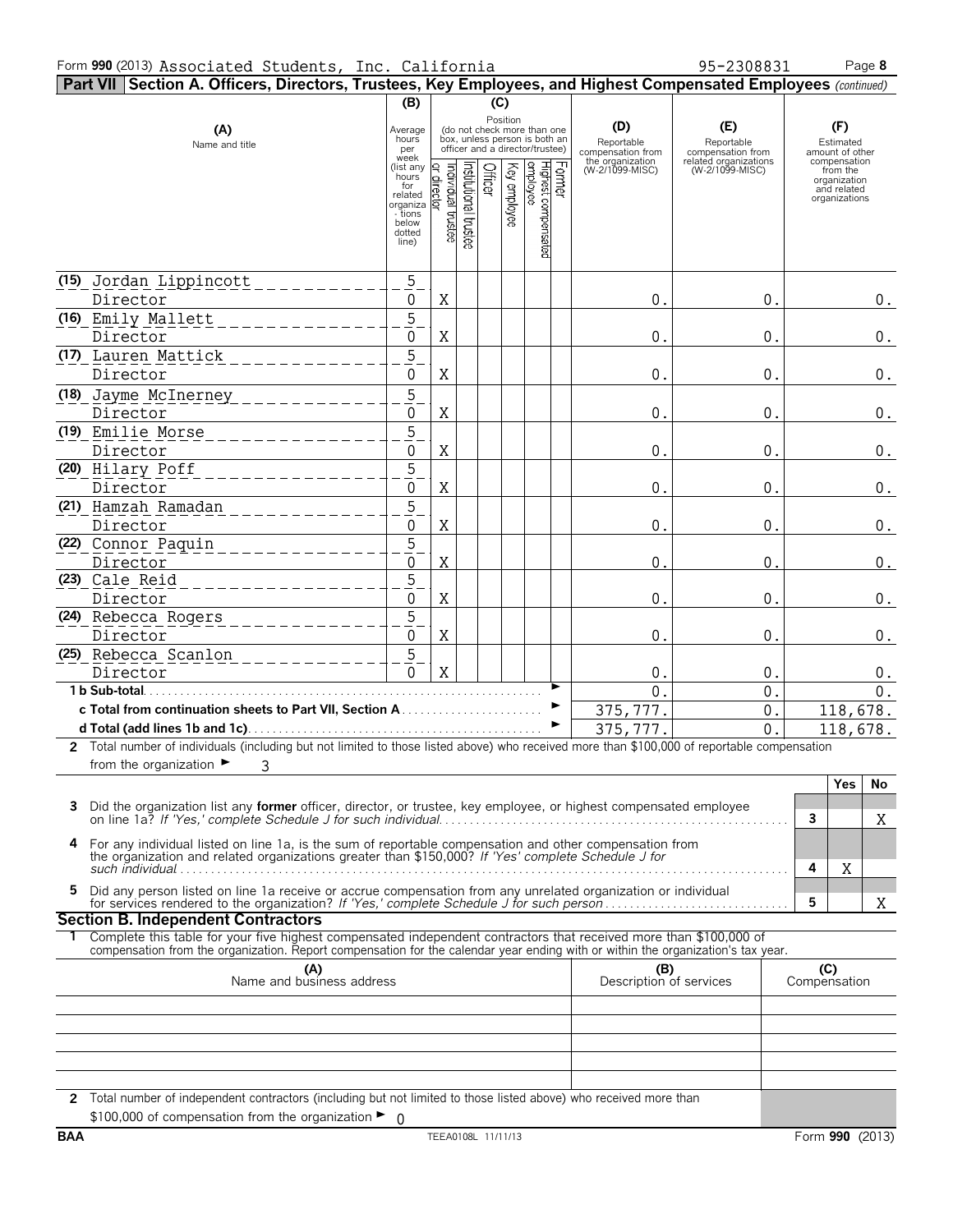# Form 990 **Continuation Sheet for Form 990 Continuation Sheet for Form 990**

Department of the Treasury  $\vert$ Department of the Treasury<br>Internal Revenue Service

| Name of the Organization                                                                                      |                                                        |                                   |                       |         |              |                                 |        |                                                                        | Employler Identification number                                             |                                                                          |  |  |
|---------------------------------------------------------------------------------------------------------------|--------------------------------------------------------|-----------------------------------|-----------------------|---------|--------------|---------------------------------|--------|------------------------------------------------------------------------|-----------------------------------------------------------------------------|--------------------------------------------------------------------------|--|--|
| Associated Students, Inc. California                                                                          |                                                        |                                   |                       |         |              |                                 |        | 95-2308831                                                             |                                                                             |                                                                          |  |  |
| <b>Part VII Continuation: Officers, Directors, Trustees, Key Employees, and Highest Compensated Employees</b> |                                                        |                                   |                       |         |              |                                 |        |                                                                        |                                                                             |                                                                          |  |  |
| (A)                                                                                                           | (B)                                                    |                                   |                       | (C)     |              |                                 |        | (D)                                                                    | (E)                                                                         | (F)                                                                      |  |  |
| Name and Title                                                                                                | Average<br>hours per<br>week<br>(list any<br>hours for |                                   |                       | Officer |              | Position (check all that apply) | Former | Reportable<br>compensation from<br>the organization<br>(W-2/1099-MISC) | Reportable<br>compensation from<br>related organizations<br>(W-2/1099-MISC) | Estimated<br>amount of other<br>compensation<br>from the<br>organization |  |  |
|                                                                                                               | related<br>organiza-<br>tions<br>below<br>dotted line) | Individual trustee<br>or director | Institutional trustee |         | Key employee | Highest compensated<br>employee |        |                                                                        |                                                                             | and related<br>organizations                                             |  |  |
| Alexandra Spooner<br>Director                                                                                 | $\sqrt{5}$<br>0                                        | Χ                                 |                       |         |              |                                 |        | 0.                                                                     | $\mathbf 0$ .                                                               | 0.                                                                       |  |  |
| Joi Sullivan<br>__________<br>Director                                                                        | $\overline{5}$<br>$\boldsymbol{0}$                     | X                                 |                       |         |              |                                 |        | 0.                                                                     | $\boldsymbol{0}$ .                                                          | 0.                                                                       |  |  |
| Marcy Maloney<br>$-$ --------<br>Executive Dir.                                                               | 40<br>$\pmb{0}$                                        |                                   |                       | X       |              |                                 |        | 143,383.                                                               | $0$ .                                                                       | 42,023.                                                                  |  |  |
| Dwayne Brummett<br>_______<br>Assoc Exec Dir                                                                  | 40<br>0                                                |                                   |                       | Χ       |              |                                 |        | 129,784.                                                               | $0$ .                                                                       | 40,232.                                                                  |  |  |
| Tonya Iversen<br>Dir, Children Pgms                                                                           | 40<br>0                                                |                                   |                       |         |              | Χ                               |        | 102,610.                                                               | $0$ .                                                                       | 36, 423.                                                                 |  |  |
| --------------                                                                                                |                                                        |                                   |                       |         |              |                                 |        |                                                                        |                                                                             |                                                                          |  |  |
|                                                                                                               |                                                        |                                   |                       |         |              |                                 |        |                                                                        |                                                                             |                                                                          |  |  |
|                                                                                                               |                                                        |                                   |                       |         |              |                                 |        |                                                                        |                                                                             |                                                                          |  |  |
|                                                                                                               |                                                        |                                   |                       |         |              |                                 |        |                                                                        |                                                                             |                                                                          |  |  |
|                                                                                                               |                                                        |                                   |                       |         |              |                                 |        |                                                                        |                                                                             |                                                                          |  |  |
|                                                                                                               |                                                        |                                   |                       |         |              |                                 |        |                                                                        |                                                                             |                                                                          |  |  |
|                                                                                                               |                                                        |                                   |                       |         |              |                                 |        |                                                                        |                                                                             |                                                                          |  |  |
|                                                                                                               |                                                        |                                   |                       |         |              |                                 |        |                                                                        |                                                                             |                                                                          |  |  |
|                                                                                                               |                                                        |                                   |                       |         |              |                                 |        |                                                                        |                                                                             |                                                                          |  |  |
|                                                                                                               |                                                        |                                   |                       |         |              |                                 |        |                                                                        |                                                                             |                                                                          |  |  |
|                                                                                                               |                                                        |                                   |                       |         |              |                                 |        |                                                                        |                                                                             |                                                                          |  |  |
|                                                                                                               |                                                        |                                   |                       |         |              |                                 |        |                                                                        |                                                                             |                                                                          |  |  |
|                                                                                                               |                                                        |                                   |                       |         |              |                                 |        |                                                                        |                                                                             |                                                                          |  |  |
|                                                                                                               |                                                        |                                   |                       |         |              |                                 |        |                                                                        |                                                                             |                                                                          |  |  |
|                                                                                                               |                                                        |                                   |                       |         |              |                                 |        |                                                                        |                                                                             |                                                                          |  |  |
|                                                                                                               |                                                        |                                   |                       |         |              |                                 |        |                                                                        |                                                                             |                                                                          |  |  |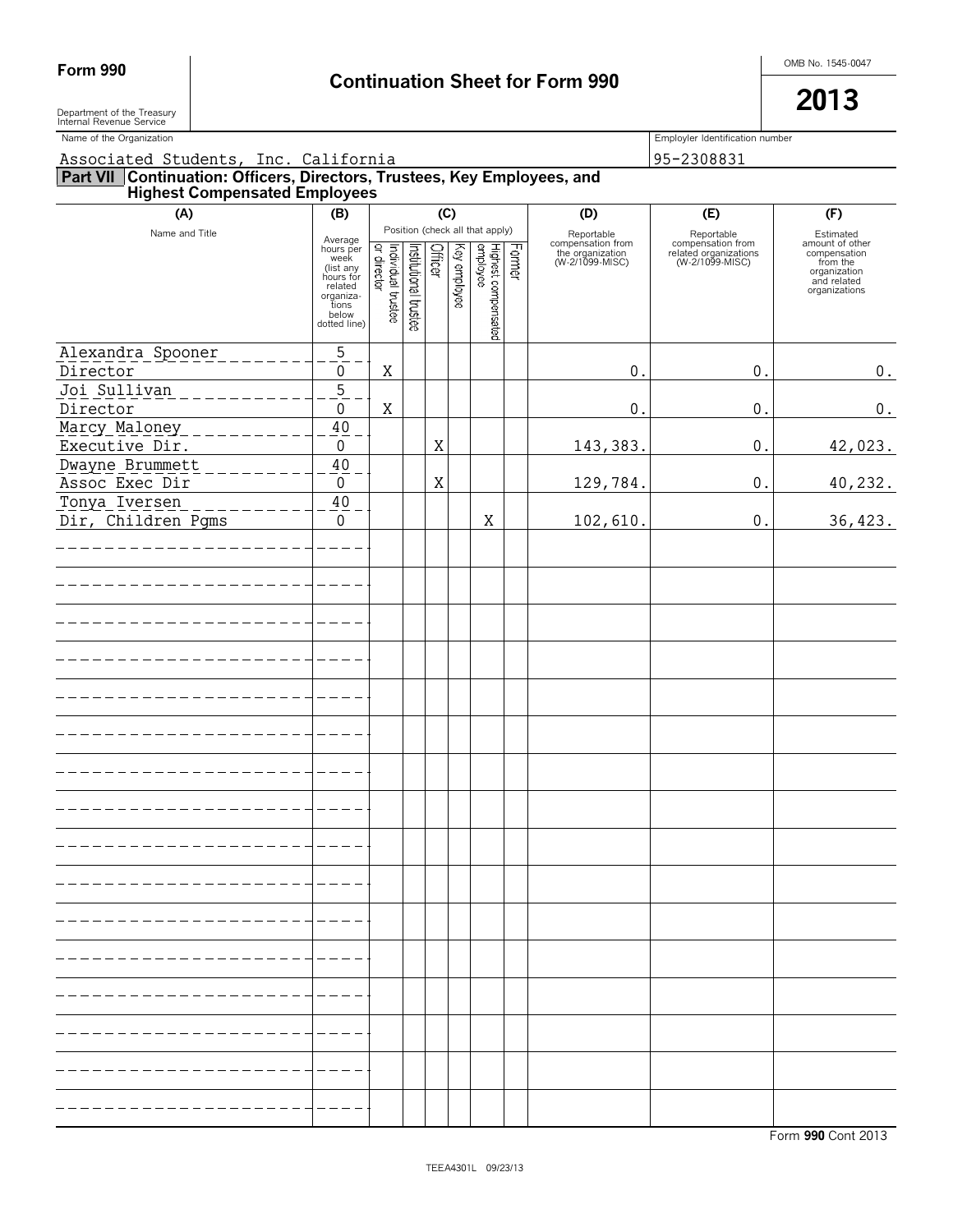#### **Part VIII Statement of Revenue**

|                                                                                                               |   |                                                                                                                                                                                                                                  | (A)<br>Total revenue | (B)<br>Related or<br>exempt<br>function<br>revenue | $\overline{C}$<br>Unrelated<br>business<br>revenue | (D)<br>Revenue<br>excluded from tax<br>under sections<br>512-514 |
|---------------------------------------------------------------------------------------------------------------|---|----------------------------------------------------------------------------------------------------------------------------------------------------------------------------------------------------------------------------------|----------------------|----------------------------------------------------|----------------------------------------------------|------------------------------------------------------------------|
| PROGRAM SERVICE REVENUE   CONTRIBUTIONS, GIFTS, GRANTS<br>PROGRAM SERVICE REVENUE   AND OTHER SIMILAR AMOUNTS |   | 1a Federated campaigns<br>1 a<br>1 <sub>b</sub><br><b>b</b> Membership dues<br>$\overline{1}c$<br>c Fundraising events<br>1d<br>d Related organizations<br><b>e</b> Government grants (contributions) $\ldots$<br>1e<br>148,824. |                      |                                                    |                                                    |                                                                  |
|                                                                                                               |   | f All other contributions, gifts, grants, and<br>similar amounts not included above<br>1f<br>327, 107.<br><b>g</b> Noncash contributions included in lines 1a-1f: \$                                                             |                      |                                                    |                                                    |                                                                  |
|                                                                                                               |   |                                                                                                                                                                                                                                  | ►<br>475, 931.       |                                                    |                                                    |                                                                  |
|                                                                                                               |   | <b>Business Code</b>                                                                                                                                                                                                             |                      |                                                    |                                                    |                                                                  |
|                                                                                                               |   | 2a Membership Dues & Assessments                                                                                                                                                                                                 |                      | <u>15,623,305. 15,623,305.</u>                     |                                                    |                                                                  |
|                                                                                                               |   |                                                                                                                                                                                                                                  | 1,063,254.           | 1,063,254.                                         |                                                    |                                                                  |
|                                                                                                               |   | C <u>Parent Fees</u> _ _ _ _ _ _ _ _ _ _ _ _ _ _ _                                                                                                                                                                               | 819,891.             | 819,891.                                           |                                                    |                                                                  |
|                                                                                                               | d |                                                                                                                                                                                                                                  |                      |                                                    |                                                    |                                                                  |
|                                                                                                               | e | f All other program service revenue $\begin{bmatrix} 1 & 1 & 1 \\ 1 & 1 & 1 \\ 1 & 1 & 1 \end{bmatrix}$                                                                                                                          |                      |                                                    |                                                    |                                                                  |
|                                                                                                               |   |                                                                                                                                                                                                                                  | 17,506,450.          |                                                    |                                                    |                                                                  |
|                                                                                                               | 3 | Investment income (including dividends, interest and                                                                                                                                                                             |                      |                                                    |                                                    |                                                                  |
|                                                                                                               |   |                                                                                                                                                                                                                                  | 22,897.              |                                                    |                                                    | 22,897.                                                          |
|                                                                                                               | 4 | Income from investment of tax-exempt bond proceeds▶                                                                                                                                                                              |                      |                                                    |                                                    |                                                                  |
|                                                                                                               | 5 |                                                                                                                                                                                                                                  |                      |                                                    |                                                    |                                                                  |
|                                                                                                               |   | (i) Real<br>(ii) Personal<br><b>6a</b> Gross rents                                                                                                                                                                               |                      |                                                    |                                                    |                                                                  |
|                                                                                                               |   | 211, 352.<br>128, 165.<br><b>b</b> Less: rental expenses                                                                                                                                                                         |                      |                                                    |                                                    |                                                                  |
|                                                                                                               |   | <b>c</b> Rental income or (loss) $\ldots$<br>211,352.<br>128,165.                                                                                                                                                                |                      |                                                    |                                                    |                                                                  |
|                                                                                                               |   |                                                                                                                                                                                                                                  | ►<br>339, 517.       | 339, 517.                                          |                                                    |                                                                  |
|                                                                                                               |   | (i) Securities<br>(ii) Other<br>7 a Gross amount from sales of                                                                                                                                                                   |                      |                                                    |                                                    |                                                                  |
|                                                                                                               |   | assets other than inventory<br>$-5,183.$                                                                                                                                                                                         |                      |                                                    |                                                    |                                                                  |
|                                                                                                               |   | <b>b</b> Less: cost or other basis<br>and sales expenses                                                                                                                                                                         |                      |                                                    |                                                    |                                                                  |
|                                                                                                               |   | $-5,183.$<br>c Gain or (loss)                                                                                                                                                                                                    |                      |                                                    |                                                    |                                                                  |
|                                                                                                               |   |                                                                                                                                                                                                                                  | $-5, 183.$           | $-5, 183.$                                         |                                                    |                                                                  |
| <b>OTHER REVENUE</b>                                                                                          |   | 8 a Gross income from fundraising events<br>(not including. $\ddot{s}$<br>of contributions reported on line 1c).                                                                                                                 |                      |                                                    |                                                    |                                                                  |
|                                                                                                               |   | See Part IV, line 18. a                                                                                                                                                                                                          |                      |                                                    |                                                    |                                                                  |
|                                                                                                               |   | <b>b</b> Less: direct expenses <b>b</b>                                                                                                                                                                                          |                      |                                                    |                                                    |                                                                  |
|                                                                                                               |   | <b>c</b> Net income or (loss) from fundraising events $\ldots \ldots$                                                                                                                                                            |                      |                                                    |                                                    |                                                                  |
|                                                                                                               |   | <b>9a</b> Gross income from gaming activities.<br>See Part IV, line 19. <b>a</b>                                                                                                                                                 |                      |                                                    |                                                    |                                                                  |
|                                                                                                               |   |                                                                                                                                                                                                                                  |                      |                                                    |                                                    |                                                                  |
|                                                                                                               |   | <b>c</b> Net income or (loss) from gaming activities                                                                                                                                                                             |                      |                                                    |                                                    |                                                                  |
|                                                                                                               |   | 10a Gross sales of inventory, less returns                                                                                                                                                                                       |                      |                                                    |                                                    |                                                                  |
|                                                                                                               |   | <b>b</b> Less: cost of goods sold <b>b</b>                                                                                                                                                                                       |                      |                                                    |                                                    |                                                                  |
|                                                                                                               |   | <b>c</b> Net income or (loss) from sales of inventory<br>Miscellaneous Revenue<br><b>Business Code</b>                                                                                                                           |                      |                                                    |                                                    |                                                                  |
|                                                                                                               |   | 11a Miscellaneous Income<br>900099                                                                                                                                                                                               | 71,777.              | 71,777.                                            |                                                    |                                                                  |
|                                                                                                               |   | 900099<br><b>b</b> Commissions                                                                                                                                                                                                   | 22,414               | 22,414.                                            |                                                    |                                                                  |
|                                                                                                               | C |                                                                                                                                                                                                                                  |                      |                                                    |                                                    |                                                                  |
|                                                                                                               |   | d All other revenue                                                                                                                                                                                                              |                      |                                                    |                                                    |                                                                  |
|                                                                                                               |   |                                                                                                                                                                                                                                  | 94,191               |                                                    |                                                    |                                                                  |
|                                                                                                               |   |                                                                                                                                                                                                                                  |                      | 18, 433, 803. 17, 934, 975.                        | 0.                                                 | 22,897.                                                          |
| <b>BAA</b>                                                                                                    |   |                                                                                                                                                                                                                                  | TEEA0109L 07/08/13   |                                                    |                                                    | Form 990 (2013)                                                  |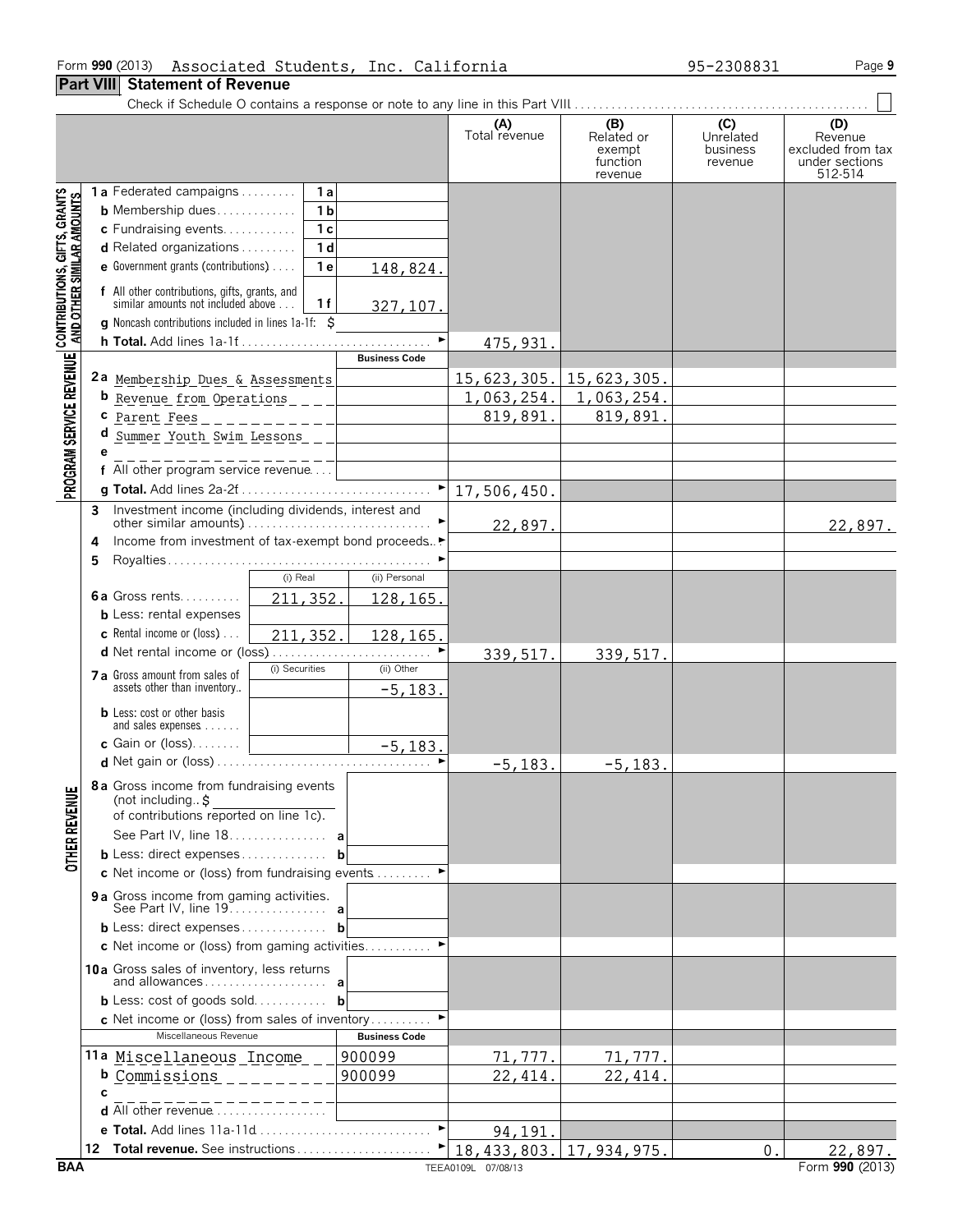|               | Section 501(c)(3) and 501(c)(4) organizations must complete all columns. All other organizations must complete column (A).                                                                                                                                   |                       |                                    |                                                      |                                |
|---------------|--------------------------------------------------------------------------------------------------------------------------------------------------------------------------------------------------------------------------------------------------------------|-----------------------|------------------------------------|------------------------------------------------------|--------------------------------|
|               |                                                                                                                                                                                                                                                              |                       |                                    |                                                      |                                |
|               | Do not include amounts reported on lines<br>6b, 7b, 8b, 9b, and 10b of Part VIII.                                                                                                                                                                            | (A)<br>Total expenses | (B)<br>Program service<br>expenses | $\overline{C}$<br>Management and<br>general expenses | (D)<br>Fundraising<br>expenses |
|               | Grants and other assistance to governments<br>and organizations in the United States. See                                                                                                                                                                    |                       |                                    |                                                      |                                |
| $\mathcal{P}$ | Grants and other assistance to individuals in<br>the United States. See Part IV, line 22                                                                                                                                                                     |                       |                                    |                                                      |                                |
|               | 3 Grants and other assistance to governments,<br>organizations, and individuals outside the<br>United States. See Part IV, lines 15 and 16.                                                                                                                  |                       |                                    |                                                      |                                |
|               | 4 Benefits paid to or for members                                                                                                                                                                                                                            |                       |                                    |                                                      |                                |
| 5             | Compensation of current officers, directors,<br>trustees, and key employees                                                                                                                                                                                  | 355, 422.             | 355, 422.                          | 0.                                                   | 0.                             |
| 6             | Compensation not included above, to<br>disqualified persons (as defined under<br>section $4958(f)(1)$ and persons described                                                                                                                                  | 0.                    | 0.                                 | 0.                                                   | 0.                             |
| 7             | Other salaries and wages                                                                                                                                                                                                                                     | 4, 915, 638.          | 4, 915, 638.                       |                                                      |                                |
| 8             | Pension plan accruals and contributions<br>(include section 401(k) and 403(b) employer                                                                                                                                                                       |                       |                                    |                                                      |                                |
| 9             | Other employee benefits                                                                                                                                                                                                                                      | 5,269,846.            | 5, 269, 846.                       |                                                      |                                |
| 10            | Payroll taxes                                                                                                                                                                                                                                                | 358,940.              | 358,940.                           |                                                      |                                |
|               | 11 Fees for services (non-employees):                                                                                                                                                                                                                        |                       |                                    |                                                      |                                |
|               | a Management                                                                                                                                                                                                                                                 |                       |                                    |                                                      |                                |
|               |                                                                                                                                                                                                                                                              |                       |                                    |                                                      |                                |
|               |                                                                                                                                                                                                                                                              |                       |                                    |                                                      |                                |
|               |                                                                                                                                                                                                                                                              |                       |                                    |                                                      |                                |
|               | e Professional fundraising services. See Part IV, line 17                                                                                                                                                                                                    |                       |                                    |                                                      |                                |
|               | f Investment management fees<br><b>g</b> Other. (If line 11g amt exceeds 10% of line 25, column                                                                                                                                                              |                       |                                    |                                                      |                                |
|               | (A) amount, list line 11g expenses on Schedule $0$ )                                                                                                                                                                                                         |                       |                                    |                                                      |                                |
|               | 12 Advertising and promotion                                                                                                                                                                                                                                 | 11,509.               | 11,509.                            |                                                      |                                |
| 13            |                                                                                                                                                                                                                                                              | 112,758.              | 112,758.                           |                                                      |                                |
| 14            | Information technology                                                                                                                                                                                                                                       |                       |                                    |                                                      |                                |
| 15            |                                                                                                                                                                                                                                                              |                       |                                    |                                                      |                                |
| 16            | Occupancy                                                                                                                                                                                                                                                    |                       |                                    |                                                      |                                |
| 17<br>18      | Payments of travel or entertainment                                                                                                                                                                                                                          | 78,736.               | 78,736.                            |                                                      |                                |
|               | expenses for any federal, state, or local<br>public officials                                                                                                                                                                                                |                       |                                    |                                                      |                                |
| 19            | Conferences, conventions, and meetings                                                                                                                                                                                                                       |                       |                                    |                                                      |                                |
| 20<br>21      | $Interest \dots \dots \dots \dots \dots \dots \dots \dots \dots \dots \dots \dots \dots \dots$<br>Payments to affiliates                                                                                                                                     | 5,749.                | 5,749.                             |                                                      |                                |
| 22            | Depreciation, depletion, and amortization                                                                                                                                                                                                                    | 258,459.              | 257,207.                           | 1,252.                                               |                                |
| 23            | $Insurance \ldots \ldots \ldots \ldots \ldots \ldots \ldots \ldots \ldots$                                                                                                                                                                                   | 158,226.              | 158,226.                           |                                                      |                                |
|               | 24 Other expenses. Itemize expenses not<br>covered above (List miscellaneous expenses<br>in line 24e. If line 24e amount exceeds 10%<br>of line 25, column (A) amount, list line 24e<br>expenses on Schedule O.)                                             |                       |                                    |                                                      |                                |
|               | a Scholarships                                                                                                                                                                                                                                               | 2,567,807             | 2,567,807.                         |                                                      |                                |
|               | <b>b</b> Utilities                                                                                                                                                                                                                                           | 608,742.              | 608,742.                           |                                                      |                                |
|               | c Repairs and Maintenance ___                                                                                                                                                                                                                                | 403, 339.             | 403,339.                           |                                                      |                                |
|               | d Student Program Activities                                                                                                                                                                                                                                 | 342,383.              | 342, 383.                          |                                                      |                                |
|               | e All other expenses                                                                                                                                                                                                                                         | 1,392,046.            | 1,100,691.                         | 291, 355.                                            |                                |
| 25            | Total functional expenses. Add lines 1 through 24e                                                                                                                                                                                                           | 16,839,600.           | 16,546,993.                        | 292,607.                                             | 0.                             |
| 26            | <b>Joint costs.</b> Complete this line only if<br>the organization reported in column (B)<br>joint costs from a combined educational<br>campaign and fundraising solicitation.<br>if following<br>Check here $\blacktriangleright$<br>SOP 98-2 (ASC 958-720) |                       |                                    |                                                      |                                |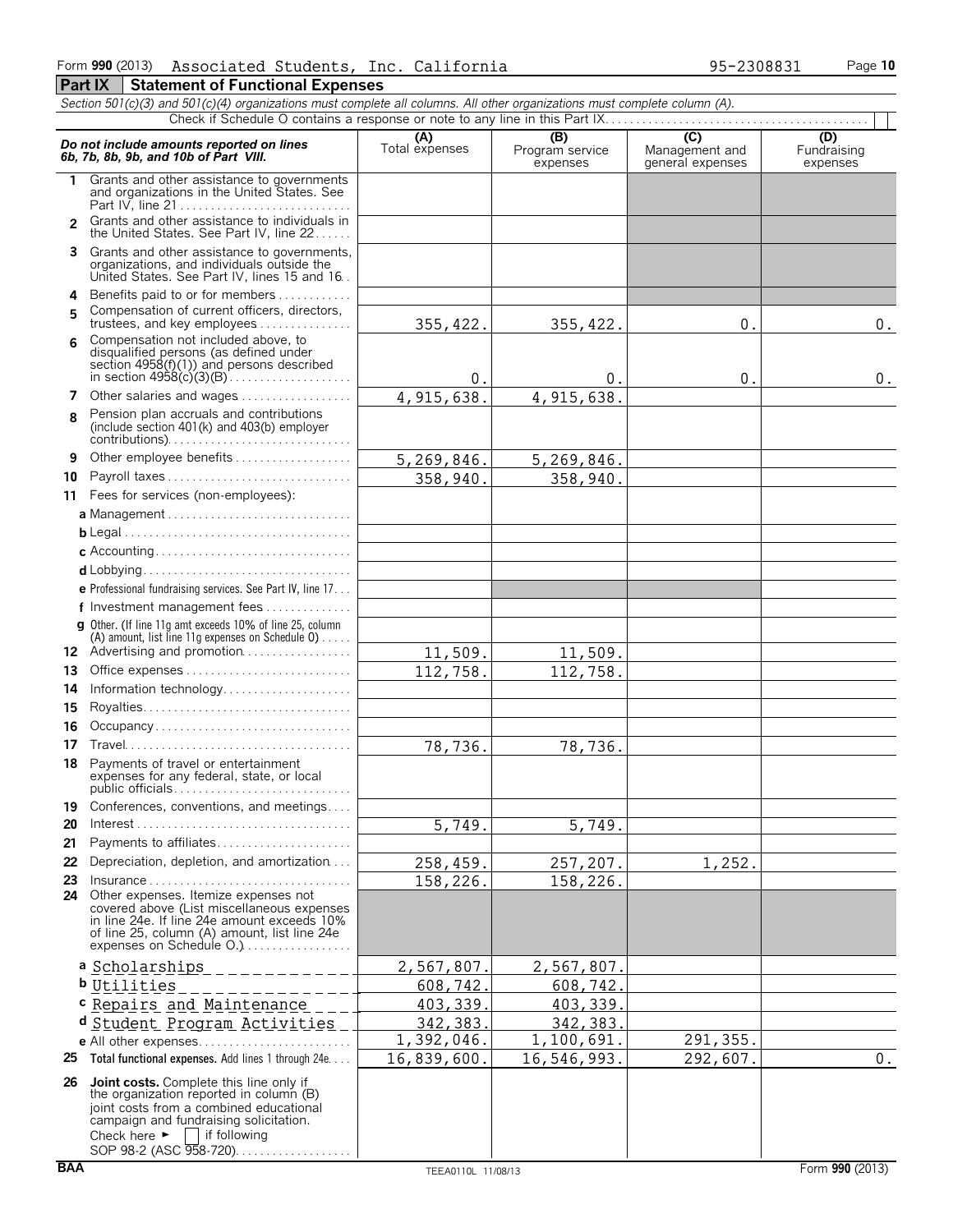#### Form **990** (2013) Associated Students, Inc. California 95–2308831 Page 11

|                                                                                                                                                                 | <b>Part X</b> | <b>Balance Sheet</b>                                                                                                                                                                                                                                                                                                 |  |                             |                          |                 |                    |
|-----------------------------------------------------------------------------------------------------------------------------------------------------------------|---------------|----------------------------------------------------------------------------------------------------------------------------------------------------------------------------------------------------------------------------------------------------------------------------------------------------------------------|--|-----------------------------|--------------------------|-----------------|--------------------|
|                                                                                                                                                                 |               |                                                                                                                                                                                                                                                                                                                      |  |                             |                          |                 |                    |
|                                                                                                                                                                 |               |                                                                                                                                                                                                                                                                                                                      |  |                             | (A)<br>Beginning of year |                 | (B)<br>End of year |
|                                                                                                                                                                 | 1             |                                                                                                                                                                                                                                                                                                                      |  |                             | 230,863.                 | 1               | 290,265.           |
|                                                                                                                                                                 | 2             |                                                                                                                                                                                                                                                                                                                      |  |                             |                          | $\overline{2}$  |                    |
|                                                                                                                                                                 | 3             |                                                                                                                                                                                                                                                                                                                      |  |                             |                          | 3               |                    |
|                                                                                                                                                                 | 4             |                                                                                                                                                                                                                                                                                                                      |  |                             | 146,795.                 | 4               | 216,741.           |
|                                                                                                                                                                 | 5             | Loans and other receivables from current and former officers, directors,<br>trustees, key employees, and highest compensated employees. Complete                                                                                                                                                                     |  |                             |                          | 5               |                    |
|                                                                                                                                                                 | 6             | Loans and other receivables from other disqualified persons (as defined under<br>section 4958(f)(1)), persons described in section 4958(c)(3)(B), and contributing<br>employers and sponsoring organizations of section 501(c)(9) voluntary employees<br>beneficiary organizations (see instructions). Complete Part |  |                             |                          | 6               |                    |
| <b>ASSETS</b>                                                                                                                                                   | 7             |                                                                                                                                                                                                                                                                                                                      |  |                             |                          | $\overline{7}$  |                    |
|                                                                                                                                                                 | 8             |                                                                                                                                                                                                                                                                                                                      |  |                             | 55,745.                  | 8               | 63,970.            |
|                                                                                                                                                                 | 9             |                                                                                                                                                                                                                                                                                                                      |  |                             | 105, 451.                | 9               | 127,843.           |
|                                                                                                                                                                 |               |                                                                                                                                                                                                                                                                                                                      |  | 5, 314, 804.                |                          |                 |                    |
|                                                                                                                                                                 |               |                                                                                                                                                                                                                                                                                                                      |  | 4,297,732.                  | 1,249,638.               | 10c             | 1,017,072.         |
|                                                                                                                                                                 | 11            |                                                                                                                                                                                                                                                                                                                      |  |                             |                          | 11              |                    |
|                                                                                                                                                                 | 12            |                                                                                                                                                                                                                                                                                                                      |  |                             |                          | 12              |                    |
|                                                                                                                                                                 | 13            | Investments – program-related. See Part IV, line 11                                                                                                                                                                                                                                                                  |  |                             | 13                       |                 |                    |
|                                                                                                                                                                 | 14            |                                                                                                                                                                                                                                                                                                                      |  |                             | 14                       |                 |                    |
|                                                                                                                                                                 | 15            |                                                                                                                                                                                                                                                                                                                      |  |                             | 7,306,496.               | 15              | 4, 425, 775.       |
|                                                                                                                                                                 | 16            |                                                                                                                                                                                                                                                                                                                      |  |                             | 9,094,988.               | 16              | 6, 141, 666.       |
|                                                                                                                                                                 | 17            |                                                                                                                                                                                                                                                                                                                      |  |                             | 114,947.                 | 17              | 318, 354.          |
|                                                                                                                                                                 | 18            |                                                                                                                                                                                                                                                                                                                      |  |                             | 7,169.                   | 18              |                    |
|                                                                                                                                                                 | 19            |                                                                                                                                                                                                                                                                                                                      |  |                             | 271,378.                 | $\overline{19}$ | 257, 319.          |
|                                                                                                                                                                 | 20            |                                                                                                                                                                                                                                                                                                                      |  |                             |                          | 20              |                    |
| L                                                                                                                                                               | 21            | Escrow or custodial account liability. Complete Part IV of Schedule D.                                                                                                                                                                                                                                               |  |                             |                          | 21              |                    |
| $\mathbf{B}$<br>$\overline{L}$<br>T                                                                                                                             | 22            | Loans and other payables to current and former officers, directors, trustees,<br>key employees, highest compensated employees, and disqualified persons.                                                                                                                                                             |  |                             |                          | 22              |                    |
|                                                                                                                                                                 | 23            | Secured mortgages and notes payable to unrelated third parties                                                                                                                                                                                                                                                       |  |                             | 99,647.                  | 23              |                    |
| $_{\rm S}^{\rm E}$                                                                                                                                              | 24            | Unsecured notes and loans payable to unrelated third parties                                                                                                                                                                                                                                                         |  |                             |                          | 24              |                    |
|                                                                                                                                                                 | 25            |                                                                                                                                                                                                                                                                                                                      |  |                             |                          |                 |                    |
|                                                                                                                                                                 |               | Other liabilities (including federal income tax, payables to related third parties, and other liabilities not included on lines 17-24). Complete Part X of Schedule D.                                                                                                                                               |  |                             | 6,792,518.               | 25              | 2, 162, 461.       |
|                                                                                                                                                                 | 26            |                                                                                                                                                                                                                                                                                                                      |  |                             | 7,285,659.               | 26              | 2,738,134.         |
| $\frac{N}{T}$                                                                                                                                                   |               | Organizations that follow SFAS 117 (ASC 958), check here ►<br>lines 27 through 29, and lines 33 and 34.                                                                                                                                                                                                              |  | $\overline{X}$ and complete |                          |                 |                    |
| A<br>S<br>S<br>T<br>S<br>S<br>S<br>S<br>S<br>S<br>S<br><br><br><br><br><br><br><br><br><br><br><br><br><br><br><br><br><br><br><br><br><br><br><br><br><br><br> | 27            |                                                                                                                                                                                                                                                                                                                      |  |                             | 1,809,329.               | 27              | 3,403,532.         |
|                                                                                                                                                                 | 28            |                                                                                                                                                                                                                                                                                                                      |  |                             |                          | 28              |                    |
|                                                                                                                                                                 | 29            |                                                                                                                                                                                                                                                                                                                      |  |                             |                          | 29              |                    |
| ខ្ព                                                                                                                                                             |               | Organizations that do not follow SFAS 117 (ASC 958), check here ►<br>and complete lines 30 through 34.                                                                                                                                                                                                               |  |                             |                          |                 |                    |
| 5<br>22                                                                                                                                                         | 30            |                                                                                                                                                                                                                                                                                                                      |  |                             |                          | 30              |                    |
|                                                                                                                                                                 | 31            | Paid-in or capital surplus, or land, building, or equipment fund                                                                                                                                                                                                                                                     |  |                             |                          | 31              |                    |
|                                                                                                                                                                 | 32            | Retained earnings, endowment, accumulated income, or other funds                                                                                                                                                                                                                                                     |  |                             |                          | 32              |                    |
| <b>BALANCES</b>                                                                                                                                                 | 33            |                                                                                                                                                                                                                                                                                                                      |  |                             | 1,809,329.               | 33              | 3,403,532.         |
|                                                                                                                                                                 | 34            |                                                                                                                                                                                                                                                                                                                      |  |                             | 9,094,988.               | 34              | 6, 141, 666.       |
| <b>BAA</b>                                                                                                                                                      |               |                                                                                                                                                                                                                                                                                                                      |  |                             |                          |                 | Form 990 (2013)    |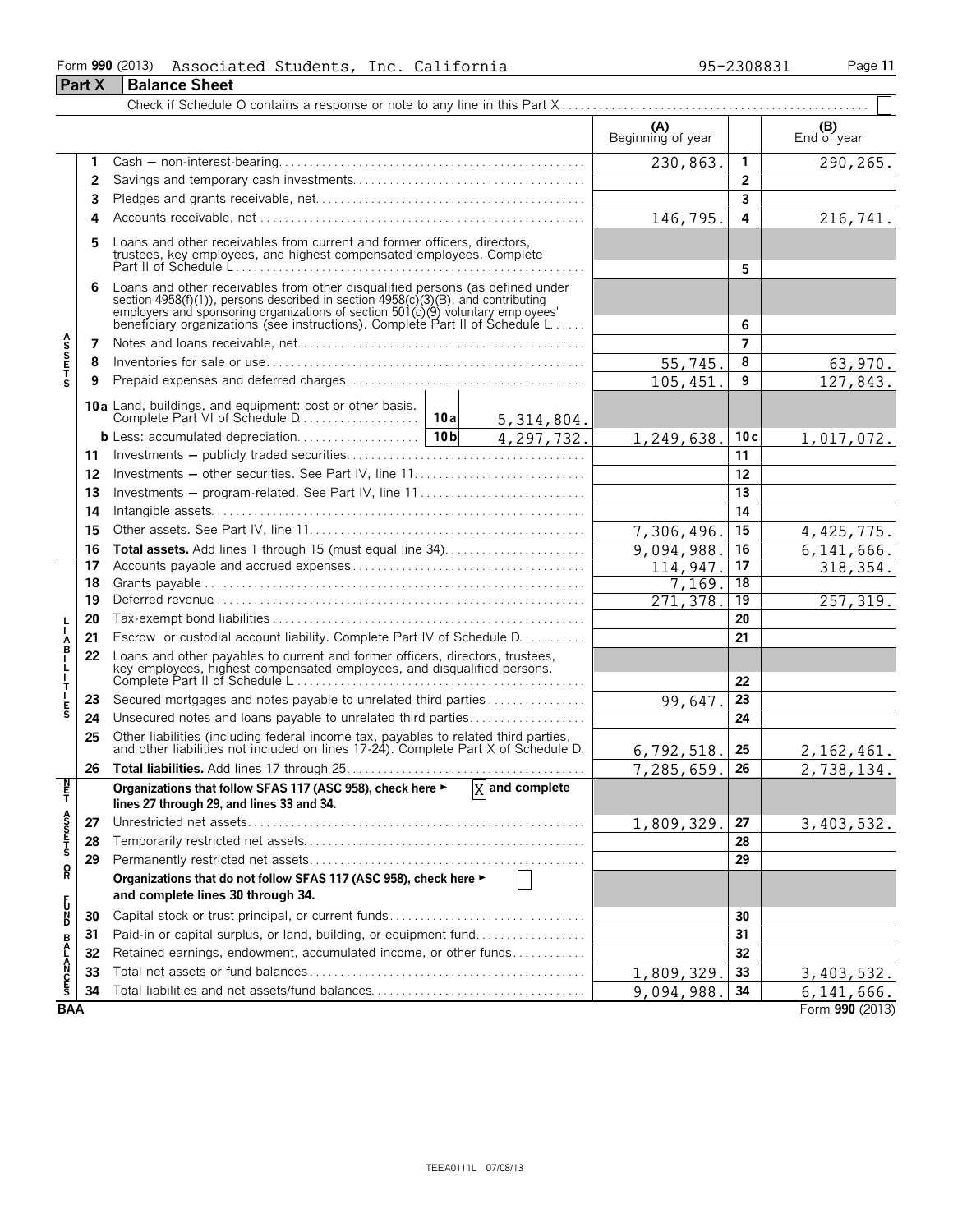|                | Form 990 (2013)<br>Associated Students, Inc. California                                                                                                                                                                       | 95-2308831              |                |            | Page 12         |
|----------------|-------------------------------------------------------------------------------------------------------------------------------------------------------------------------------------------------------------------------------|-------------------------|----------------|------------|-----------------|
| <b>Part XI</b> | Reconciliation of Net Assets                                                                                                                                                                                                  |                         |                |            |                 |
|                |                                                                                                                                                                                                                               |                         |                |            |                 |
| 1              |                                                                                                                                                                                                                               | $\overline{1}$          | 18,433,803.    |            |                 |
| 2              |                                                                                                                                                                                                                               | $\overline{2}$          | 16,839,600.    |            |                 |
| 3              |                                                                                                                                                                                                                               | $\mathbf{3}$            |                | 1,594,203. |                 |
| 4              | Net assets or fund balances at beginning of year (must equal Part X, line 33, column (A))                                                                                                                                     | $\overline{\mathbf{4}}$ |                | 1,809,329. |                 |
| 5              |                                                                                                                                                                                                                               | 5                       |                |            |                 |
| 6              |                                                                                                                                                                                                                               | 6                       |                |            |                 |
| 7              |                                                                                                                                                                                                                               | $\overline{7}$          |                |            |                 |
| 8              |                                                                                                                                                                                                                               | 8                       |                |            |                 |
| 9              |                                                                                                                                                                                                                               | 9                       |                |            | 0.              |
| 10             | Net assets or fund balances at end of year. Combine lines 3 through 9 (must equal Part X, line 33,                                                                                                                            |                         |                |            |                 |
|                |                                                                                                                                                                                                                               | 10                      |                | 3,403,532. |                 |
|                | <b>Part XII Financial Statements and Reporting</b>                                                                                                                                                                            |                         |                |            |                 |
|                |                                                                                                                                                                                                                               |                         |                |            |                 |
|                |                                                                                                                                                                                                                               |                         |                | Yes        | No.             |
|                | X Accrual<br>1 Accounting method used to prepare the Form 990:<br>  Cash<br>Other                                                                                                                                             |                         |                |            |                 |
|                | If the organization changed its method of accounting from a prior year or checked 'Other,' explain<br>in Schedule O.                                                                                                          |                         |                |            |                 |
|                |                                                                                                                                                                                                                               |                         | 2a             |            | X               |
|                | If 'Yes,' check a box below to indicate whether the financial statements for the year were compiled or reviewed on a<br>separate basis, consolidated basis, or both:                                                          |                         |                |            |                 |
|                | Consolidated basis<br>Separate basis<br>Both consolidated and separate basis                                                                                                                                                  |                         |                |            |                 |
|                | <b>b</b> Were the organization's financial statements audited by an independent accountant?                                                                                                                                   |                         | 2 <sub>b</sub> | Χ          |                 |
|                | If 'Yes,' check a box below to indicate whether the financial statements for the year were audited on a separate                                                                                                              |                         |                |            |                 |
|                | basis, consolidated basis, or both:                                                                                                                                                                                           |                         |                |            |                 |
|                | X<br>Consolidated basis<br>Both consolidated and separate basis<br>Separate basis                                                                                                                                             |                         |                |            |                 |
|                | c If 'Yes' to line 2a or 2b, does the organization have a committee that assumes responsibility for oversight of the audit,<br>review, or compilation of its financial statements and selection of an independent accountant? |                         | 2c             | Χ          |                 |
|                | If the organization changed either its oversight process or selection process during the tax year, explain<br>in Schedule O.                                                                                                  |                         |                |            |                 |
|                | 3a As a result of a federal award, was the organization required to undergo an audit or audits as set forth in the Single                                                                                                     |                         | 3a             | X          |                 |
|                | <b>b</b> If 'Yes,' did the organization undergo the required audit or audits? If the organization did not undergo the required audit                                                                                          |                         |                |            |                 |
|                | or audits, explain why in Schedule O and describe any steps taken to undergo such audits                                                                                                                                      |                         | 3 <sub>b</sub> | Χ          |                 |
| <b>BAA</b>     |                                                                                                                                                                                                                               |                         |                |            | Form 990 (2013) |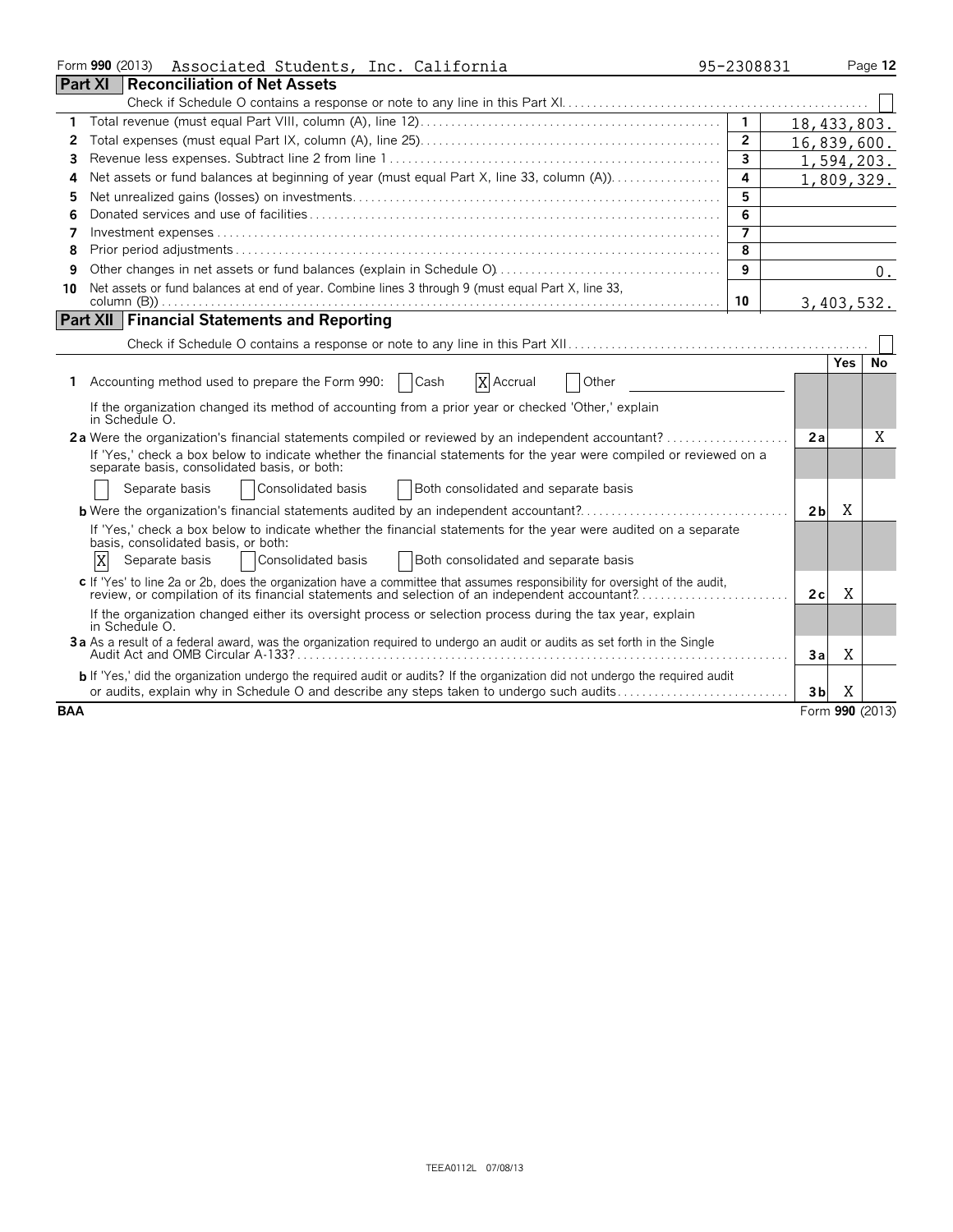|                                                        |                                                                                                                           |                                                            | <b>Public Charity Status and Public Support</b>                                                                                                                                                                                                                                                                                                                                                                      |     |                                                                                         |                                                                             |     |     |                                                                             | OMB No. 1545-0047                      |                   |    |
|--------------------------------------------------------|---------------------------------------------------------------------------------------------------------------------------|------------------------------------------------------------|----------------------------------------------------------------------------------------------------------------------------------------------------------------------------------------------------------------------------------------------------------------------------------------------------------------------------------------------------------------------------------------------------------------------|-----|-----------------------------------------------------------------------------------------|-----------------------------------------------------------------------------|-----|-----|-----------------------------------------------------------------------------|----------------------------------------|-------------------|----|
| <b>SCHEDULE A</b><br>(Form 990 or 990-EZ)              | Complete if the organization is a section $501(c)(3)$ organization or a section<br>4947(a)(1) nonexempt charitable trust. |                                                            |                                                                                                                                                                                                                                                                                                                                                                                                                      |     |                                                                                         |                                                                             |     |     |                                                                             |                                        | 2013              |    |
| Department of the Treasury<br>Internal Revenue Service |                                                                                                                           |                                                            | Attach to Form 990 or Form 990-EZ.<br>Information about Schedule A (Form 990 or 990-EZ) and its instructions is<br>at www.irs.gov/form990.                                                                                                                                                                                                                                                                           |     |                                                                                         |                                                                             |     |     |                                                                             | <b>Open to Public</b>                  | <b>Inspection</b> |    |
| Name of the organization                               |                                                                                                                           |                                                            | Associated Students, Inc. California                                                                                                                                                                                                                                                                                                                                                                                 |     |                                                                                         |                                                                             |     |     |                                                                             | <b>Employer identification number</b>  |                   |    |
| Part I                                                 |                                                                                                                           |                                                            | Polytechnic State Univ San Luis Obispo<br><b>Reason for Public Charity Status</b> (All organizations must complete this part.) See instructions.                                                                                                                                                                                                                                                                     |     |                                                                                         |                                                                             |     |     | 95-2308831                                                                  |                                        |                   |    |
|                                                        |                                                                                                                           |                                                            | The organization is not a private foundation because it is: (For lines 1 through 11, check only one box.)                                                                                                                                                                                                                                                                                                            |     |                                                                                         |                                                                             |     |     |                                                                             |                                        |                   |    |
| 1                                                      |                                                                                                                           |                                                            | A church, convention of churches or association of churches described in <b>section 170(b)(1)(A)(i).</b>                                                                                                                                                                                                                                                                                                             |     |                                                                                         |                                                                             |     |     |                                                                             |                                        |                   |    |
| 2                                                      |                                                                                                                           |                                                            | A school described in section 170(b)(1)(A)(ii). (Attach Schedule E.)                                                                                                                                                                                                                                                                                                                                                 |     |                                                                                         |                                                                             |     |     |                                                                             |                                        |                   |    |
| 3                                                      |                                                                                                                           |                                                            | A hospital or a cooperative hospital service organization described in section 170(b)(1)(A)(iii).                                                                                                                                                                                                                                                                                                                    |     |                                                                                         |                                                                             |     |     |                                                                             |                                        |                   |    |
| 4<br>name, city, and state:                            |                                                                                                                           |                                                            | A medical research organization operated in conjunction with a hospital described in section 170(b)(1)(A)(iii). Enter the hospital's                                                                                                                                                                                                                                                                                 |     |                                                                                         |                                                                             |     |     |                                                                             |                                        |                   |    |
| 5<br>6                                                 |                                                                                                                           | $170(b)(1)(A)(iv)$ . (Complete Part II.)                   | An organization operated for the benefit of a college or university owned or operated by a governmental unit described in section<br>A federal, state, or local government or governmental unit described in section 170(b)(1)(A)(v).                                                                                                                                                                                |     |                                                                                         |                                                                             |     |     |                                                                             |                                        |                   |    |
| 7                                                      |                                                                                                                           | in section 170(b)(1)(A)(vi). (Complete Part II.)           | An organization that normally receives a substantial part of its support from a governmental unit or from the general public described                                                                                                                                                                                                                                                                               |     |                                                                                         |                                                                             |     |     |                                                                             |                                        |                   |    |
| 8                                                      |                                                                                                                           |                                                            | A community trust described in section 170(b)(1)(A)(vi). (Complete Part II.)                                                                                                                                                                                                                                                                                                                                         |     |                                                                                         |                                                                             |     |     |                                                                             |                                        |                   |    |
| 9                                                      |                                                                                                                           | June 30, 1975. See section 509(a)(2). (Complete Part III.) | An organization that normally receives: (1) more than 33-1/3% of its support from contributions, membership fees, and gross receipts<br>from activities related to its exempt functions - subject to certain exceptions, and (2) no more than 33-1/3% of its support from gross<br>investment income and unrelated business taxable income (less section 511 tax) from businesses acquired by the organization after |     |                                                                                         |                                                                             |     |     |                                                                             |                                        |                   |    |
| 10                                                     |                                                                                                                           |                                                            | An organization organized and operated exclusively to test for public safety. See section 509(a)(4).                                                                                                                                                                                                                                                                                                                 |     |                                                                                         |                                                                             |     |     |                                                                             |                                        |                   |    |
| 11                                                     |                                                                                                                           |                                                            | An organization organized and operated exclusively for the benefit of, to perform the functions of, or carry out the purposes of one or<br>more publicly supported organizations described in section 509(a)(1) or section 509(a)(2). See section 509(a)(3). Check the box that<br>describes the type of supporting organization and complete lines 11e through 11h.                                                 |     |                                                                                         |                                                                             |     |     |                                                                             |                                        |                   |    |
| Type I<br>a                                            | $\mathbf b$                                                                                                               | Type II<br>$\mathbf{c}$                                    | Type III - Functionally integrated                                                                                                                                                                                                                                                                                                                                                                                   |     |                                                                                         |                                                                             | $d$ |     |                                                                             | Type III - Non-functionally integrated |                   |    |
| е<br>section 509(a)(2).                                |                                                                                                                           |                                                            | By checking this box, I certify that the organization is not controlled directly or indirectly by one or more disqualified persons<br>other than foundation managers and other than one or more publicly supported organizations described in section 509(a)(1) or                                                                                                                                                   |     |                                                                                         |                                                                             |     |     |                                                                             |                                        |                   |    |
| f                                                      |                                                                                                                           |                                                            | If the organization received a written determination from the IRS that is a Type I, Type II or Type III supporting organization,                                                                                                                                                                                                                                                                                     |     |                                                                                         |                                                                             |     |     |                                                                             |                                        |                   |    |
| g                                                      |                                                                                                                           |                                                            | Since August 17, 2006, has the organization accepted any gift or contribution from any of the following persons?                                                                                                                                                                                                                                                                                                     |     |                                                                                         |                                                                             |     |     |                                                                             |                                        |                   |    |
| (i)                                                    |                                                                                                                           |                                                            | A person who directly or indirectly controls, either alone or together with persons described in (ii) and (iii)                                                                                                                                                                                                                                                                                                      |     |                                                                                         |                                                                             |     |     |                                                                             | 11 g (i)                               | Yes               | No |
| (ii)                                                   |                                                                                                                           |                                                            |                                                                                                                                                                                                                                                                                                                                                                                                                      |     |                                                                                         |                                                                             |     |     |                                                                             | 11 g (ii)                              |                   |    |
| n                                                      |                                                                                                                           |                                                            | Provide the following information about the supported organization(s).                                                                                                                                                                                                                                                                                                                                               |     |                                                                                         |                                                                             |     |     |                                                                             | 11 g (iii)                             |                   |    |
| (i) Name of supported<br>organization                  |                                                                                                                           | $(ii)$ EIN                                                 | (iii) Type of organization<br>(described on lines 1-9<br>above or IRC section<br>(see instructions))                                                                                                                                                                                                                                                                                                                 |     | $(iv)$ is the<br>organization in<br>column (i) listed in<br>your governing<br>document? | (v) Did you notify<br>the organization in<br>column (i) of your<br>support? |     |     | $(vi)$ is the<br>organization in<br>column (i)<br>organized in the<br>U.S.? | (vii) Amount of monetary               | support           |    |
|                                                        |                                                                                                                           |                                                            |                                                                                                                                                                                                                                                                                                                                                                                                                      | Yes | No                                                                                      | Yes                                                                         | No  | Yes | No                                                                          |                                        |                   |    |
| (A)                                                    |                                                                                                                           |                                                            |                                                                                                                                                                                                                                                                                                                                                                                                                      |     |                                                                                         |                                                                             |     |     |                                                                             |                                        |                   |    |
| (B)                                                    |                                                                                                                           |                                                            |                                                                                                                                                                                                                                                                                                                                                                                                                      |     |                                                                                         |                                                                             |     |     |                                                                             |                                        |                   |    |
| (C)                                                    |                                                                                                                           |                                                            |                                                                                                                                                                                                                                                                                                                                                                                                                      |     |                                                                                         |                                                                             |     |     |                                                                             |                                        |                   |    |
| (D)                                                    |                                                                                                                           |                                                            |                                                                                                                                                                                                                                                                                                                                                                                                                      |     |                                                                                         |                                                                             |     |     |                                                                             |                                        |                   |    |
| (E)                                                    |                                                                                                                           |                                                            |                                                                                                                                                                                                                                                                                                                                                                                                                      |     |                                                                                         |                                                                             |     |     |                                                                             |                                        |                   |    |
| Total                                                  |                                                                                                                           |                                                            |                                                                                                                                                                                                                                                                                                                                                                                                                      |     |                                                                                         |                                                                             |     |     |                                                                             |                                        |                   |    |

**BAA For Paperwork Reduction Act Notice, see the Instructions for Form 990 or 990-EZ.** Schedule A (Form 990 or 990-EZ) 2013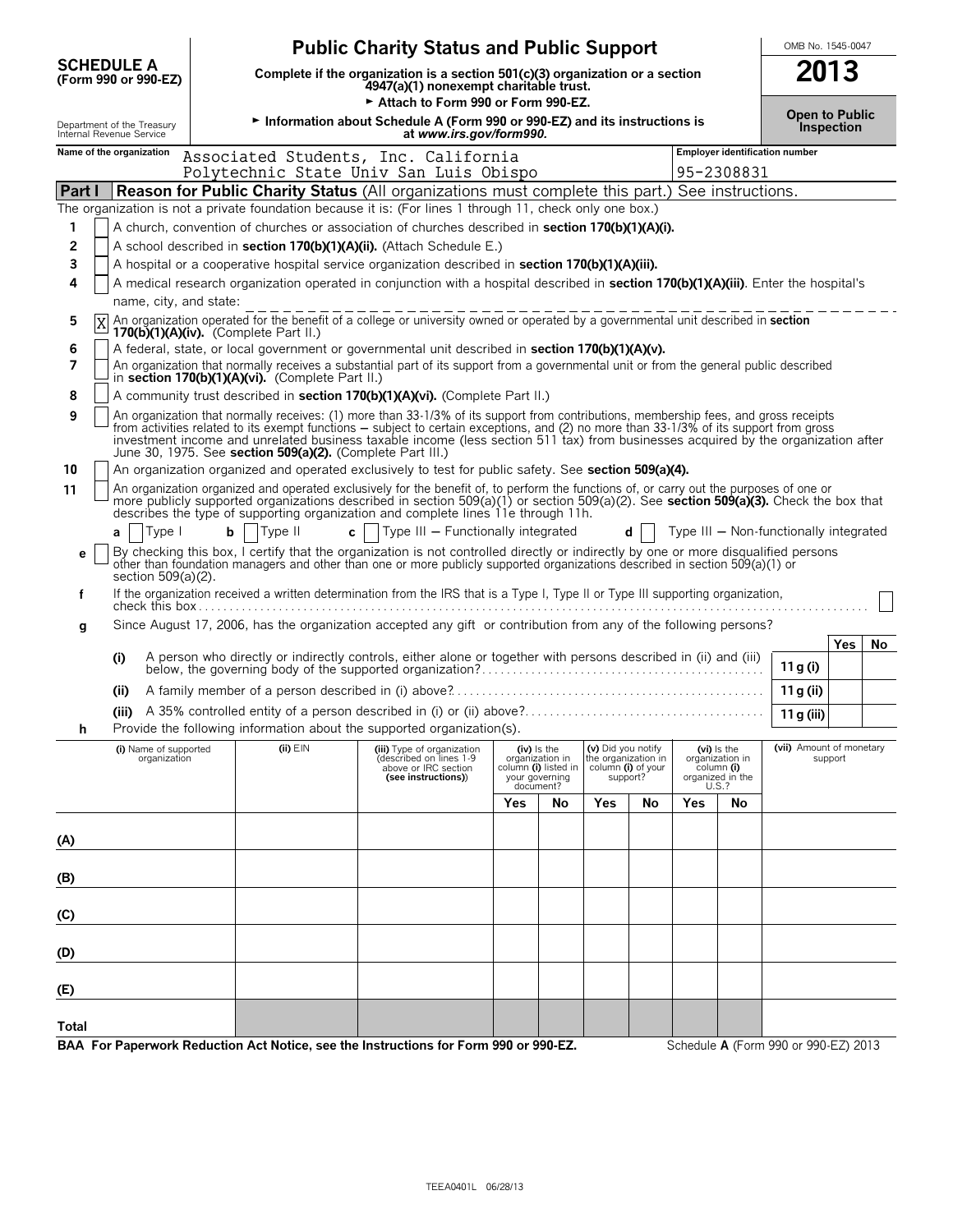#### Schedule **A** (Form 990 or 990-EZ) 2013 Associated Students, Inc. California 95-2308831 Page 2

**Part II Support Schedule for Organizations Described in Sections 170(b)(1)(A)(iv) and 170(b)(1)(A)(vi)** (Complete only if you checked the box on line 5, 7, or 8 of Part I or if the organization failed to qualify under Part III. If the organization fails to qualify under the tests listed below, please complete Part III.)

|    | <b>Section A. Public Support</b>                                                                                                                                                                                                                                                                                                                                                                  |           |            |            |            |            |               |  |  |  |  |  |
|----|---------------------------------------------------------------------------------------------------------------------------------------------------------------------------------------------------------------------------------------------------------------------------------------------------------------------------------------------------------------------------------------------------|-----------|------------|------------|------------|------------|---------------|--|--|--|--|--|
|    | Calendar year (or fiscal year<br>beginning in) ▶                                                                                                                                                                                                                                                                                                                                                  | (a) 2009  | $(b)$ 2010 | $(c)$ 2011 | $(d)$ 2012 | (e) $2013$ | (f) Total     |  |  |  |  |  |
| 1. | Gifts, grants, contributions, and<br>membership fees received. (Do not<br>include any 'unusual grants.')                                                                                                                                                                                                                                                                                          | 10318375. | 9,563,154. | 10811676.  | 11592755.  | 16099236.  | 58, 385, 196. |  |  |  |  |  |
|    | 2 Tax revenues levied for the<br>organization's benefit and<br>either paid to or expended<br>on its behalf                                                                                                                                                                                                                                                                                        |           |            |            |            |            | 0.            |  |  |  |  |  |
|    | <b>3</b> The value of services or<br>facilities furnished by a<br>governmental unit to the<br>organization without charge                                                                                                                                                                                                                                                                         |           |            |            |            |            | 0.            |  |  |  |  |  |
|    | 4 Total. Add lines 1 through 3                                                                                                                                                                                                                                                                                                                                                                    | 10318375. | 9,563,154. | 10811676.  | 11592755.  | 16099236.  | 58, 385, 196. |  |  |  |  |  |
| 5  | The portion of total<br>contributions by each person<br>(other than a governmental<br>unit or publicly supported<br>organization) included on line 1<br>that exceeds 2% of the amount<br>shown on line 11, column (f)                                                                                                                                                                             |           |            |            |            |            | $0$ .         |  |  |  |  |  |
|    | 6 Public support. Subtract line 5<br>from line $4$<br>58, 385, 196.                                                                                                                                                                                                                                                                                                                               |           |            |            |            |            |               |  |  |  |  |  |
|    | <b>Section B. Total Support</b>                                                                                                                                                                                                                                                                                                                                                                   |           |            |            |            |            |               |  |  |  |  |  |
|    | Calendar year (or fiscal year<br>beginning in) $\rightarrow$                                                                                                                                                                                                                                                                                                                                      | (a) 2009  | (b) 2010   | $(c)$ 2011 | $(d)$ 2012 | (e) $2013$ | (f) Total     |  |  |  |  |  |
| 7  | Amounts from line 4                                                                                                                                                                                                                                                                                                                                                                               | 10318375. | 9,563,154. | 10811676.  | 11592755.  | 16099236.  | 58, 385, 196. |  |  |  |  |  |
| 8  | Gross income from interest,<br>dividends, payments received<br>on securities loans, rents,<br>royalties and income from<br>similar sources                                                                                                                                                                                                                                                        | 103,533.  | 77,472.    | 81,959.    | 44,015.    | 22,897.    | 329,876.      |  |  |  |  |  |
| 9  | Net income from unrelated<br>business activities, whether or<br>not the business is regularly<br>carried on                                                                                                                                                                                                                                                                                       |           |            |            |            |            | $0$ .         |  |  |  |  |  |
|    | 10 Other income. Do not include<br>gain or loss from the sale of<br>capital assets (Explain in V.)<br>Part IV.) See Part                                                                                                                                                                                                                                                                          | 112,258.  | 60,896.    | 302,961.   | 85,757.    | 71,777.    | 633,649.      |  |  |  |  |  |
|    | 11 Total support. Add lines 7<br>through $10$                                                                                                                                                                                                                                                                                                                                                     |           |            |            |            |            | 59, 348, 721. |  |  |  |  |  |
| 12 |                                                                                                                                                                                                                                                                                                                                                                                                   |           |            |            |            | 12         | $0$ .         |  |  |  |  |  |
|    | 13 First five years. If the Form 990 is for the organization's first, second, third, fourth, or fifth tax year as a section 501(c)(3)<br>organization, check this box and stop here                                                                                                                                                                                                               |           |            |            |            |            | ► ∣∣          |  |  |  |  |  |
|    | Section C. Computation of Public Support Percentage                                                                                                                                                                                                                                                                                                                                               |           |            |            |            |            |               |  |  |  |  |  |
|    | 14 Public support percentage for 2013 (line 6, column (f) divided by line 11, column (f)).                                                                                                                                                                                                                                                                                                        |           |            |            |            |            | 98.38%        |  |  |  |  |  |
|    |                                                                                                                                                                                                                                                                                                                                                                                                   |           |            |            |            | 15         | 97.56%        |  |  |  |  |  |
|    | 16a 33-1/3% support test - 2013. If the organization did not check the box on line 13, and the line 14 is 33-1/3% or more, check this box<br>$\frac{33-13}{10}$ support test – 2013. If the organization did not check the box of line 15, and the line 14 is 33-11370 of more, check this box and stop here. The organization qualifies as a publicly supported organization.                    |           |            |            |            |            |               |  |  |  |  |  |
|    | <b>b 33-1/3% support test - 2012.</b> If the organization did not check a box on line 13 or 16a, and line 15 is 33-1/3% or more, check this box                                                                                                                                                                                                                                                   |           |            |            |            |            |               |  |  |  |  |  |
|    | 17a 10%-facts-and-circumstances test - 2013. If the organization did not check a box on line 13, 16a, or 16b, and line 14 is 10%<br>or more, and if the organization meets the 'facts-and-circumstances' test, check this box and stop here. Explain in Part IV how<br>the organization meets the 'facts-and-circumstances' test. The organization qualifies as a publicly supported organization |           |            |            |            |            |               |  |  |  |  |  |
|    | <b>b 10%-facts-and-circumstances test - 2012.</b> If the organization did not check a box on line 13, 16a, 16b, or 17a, and line 15 is 10%<br>or more, and if the organization meets the 'facts-and-circumstances' test, check this box and <b>stop here.</b> Explain in Part IV how the organization meets the 'facts-and-circumstances' test. The organization qualifies as a p                 |           |            |            |            |            |               |  |  |  |  |  |
|    | 18 Private foundation. If the organization did not check a box on line 13, 16a, 16b, 17a, or 17b, check this box and see instructions                                                                                                                                                                                                                                                             |           |            |            |            |            |               |  |  |  |  |  |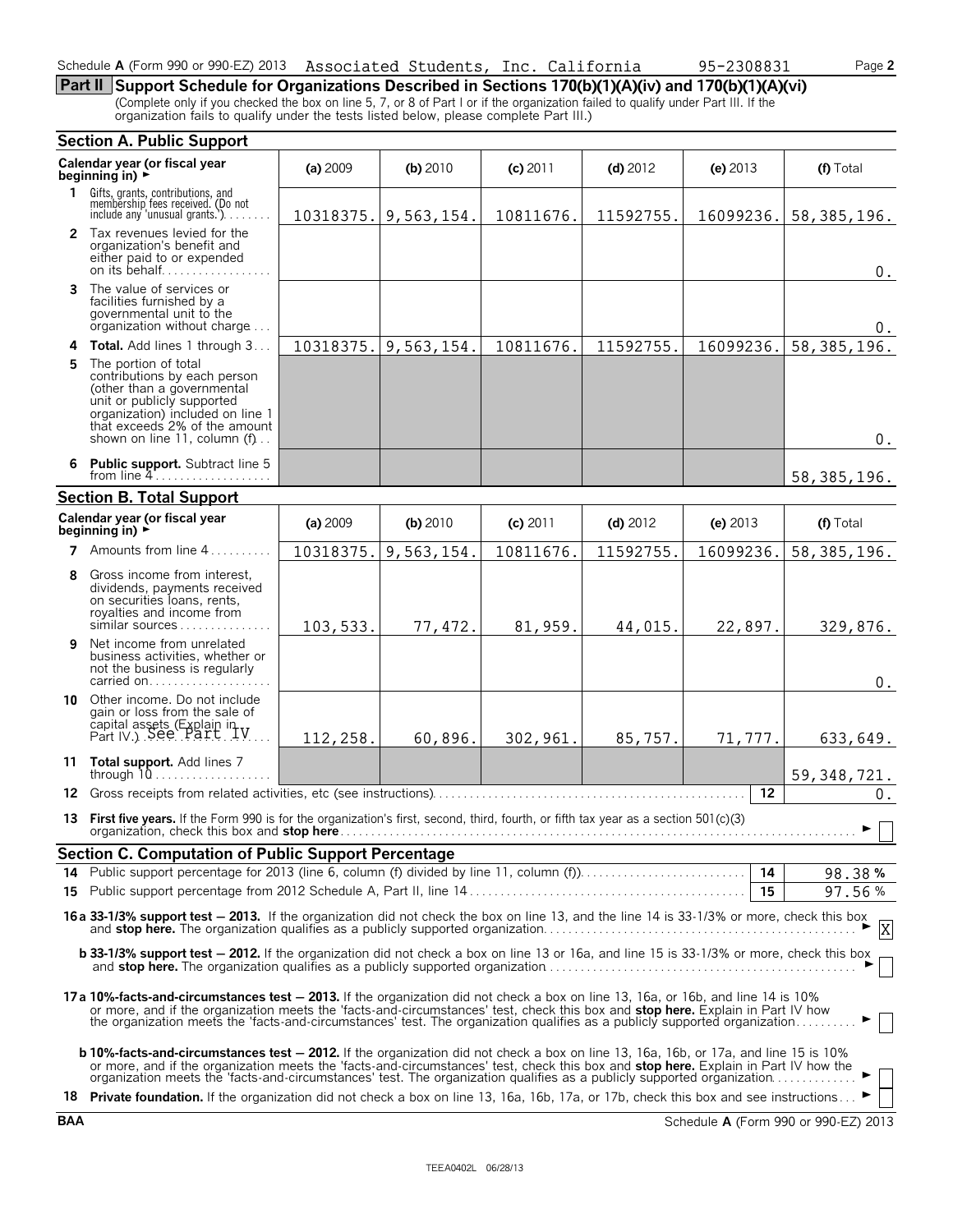#### **Part III Support Schedule for Organizations Described in Section 509(a)(2)**

(Complete only if you checked the box on line 9 of Part I or if the organization failed to qualify under Part II. If the organization fails to qualify under the tests listed below, please complete Part II.)

|    | <b>Section A. Public Support</b>                                                                                                                                                                                                                                                                                                                               |          |          |            |            |            |           |
|----|----------------------------------------------------------------------------------------------------------------------------------------------------------------------------------------------------------------------------------------------------------------------------------------------------------------------------------------------------------------|----------|----------|------------|------------|------------|-----------|
|    | Calendar year (or fiscal yr beginning in) $\blacktriangleright$                                                                                                                                                                                                                                                                                                | (a) 2009 | (b) 2010 | $(c)$ 2011 | (d) $2012$ | (e) $2013$ | (f) Total |
|    | Gifts, grants, contributions<br>and membership fees<br>received. (Do not include<br>any 'unusual grants.')                                                                                                                                                                                                                                                     |          |          |            |            |            |           |
|    | <b>2</b> Gross receipts from admis-<br>sions, merchandise sold or<br>services performed, or facilities<br>furnished in any activity that is<br>related to the organization's<br>tax-exempt purpose                                                                                                                                                             |          |          |            |            |            |           |
|    | Gross receipts from activities<br>that are not an unrelated trade<br>or business under section 513.                                                                                                                                                                                                                                                            |          |          |            |            |            |           |
| 4  | Tax revenues levied for the<br>organization's benefit and<br>either paid to or expended on<br>its behalf                                                                                                                                                                                                                                                       |          |          |            |            |            |           |
| 5. | The value of services or<br>facilities furnished by a<br>governmental unit to the<br>organization without charge                                                                                                                                                                                                                                               |          |          |            |            |            |           |
|    | <b>6 Total.</b> Add lines 1 through 5<br><b>7 a</b> Amounts included on lines 1.<br>2, and 3 received from<br>disqualified persons                                                                                                                                                                                                                             |          |          |            |            |            |           |
|    | <b>b</b> Amounts included on lines 2<br>and 3 received from other than<br>disqualified persons that<br>exceed the greater of \$5,000 or<br>1% of the amount on line 13                                                                                                                                                                                         |          |          |            |            |            |           |
|    | c Add lines 7a and $7b$                                                                                                                                                                                                                                                                                                                                        |          |          |            |            |            |           |
| 8  | <b>Public support</b> (Subtract line<br>7c from line 6.)                                                                                                                                                                                                                                                                                                       |          |          |            |            |            |           |
|    | <b>Section B. Total Support</b>                                                                                                                                                                                                                                                                                                                                |          |          |            |            |            |           |
|    | Calendar year (or fiscal yr beginning in) ►                                                                                                                                                                                                                                                                                                                    | (a) 2009 | (b) 2010 | $(c)$ 2011 | $(d)$ 2012 | (e) $2013$ | (f) Total |
|    | <b>9</b> Amounts from line $6$<br><b>10 a</b> Gross income from interest,<br>dividends, payments received<br>on securities loans, rents,<br>royalties and income from<br>similar sources<br><b>b</b> Unrelated business taxable<br>income (less section 511<br>taxes) from businesses<br>acquired after June 30, 1975<br>c Add lines 10a and 10b $\dots \dots$ |          |          |            |            |            |           |
|    | <b>11</b> Net income from unrelated business<br>activities not included in line 10b,<br>whether or not the business is<br>regularly carried on $\dots\dots\dots\dots\dots$                                                                                                                                                                                     |          |          |            |            |            |           |
|    | 12 Other income. Do not include<br>gain or loss from the sale of<br>capital assets (Explain in                                                                                                                                                                                                                                                                 |          |          |            |            |            |           |
|    | 13 Total Support. (Add Ins 9,10c, 11 and 12.)                                                                                                                                                                                                                                                                                                                  |          |          |            |            |            |           |
| 14 | First five years. If the Form 990 is for the organization's first, second, third, fourth, or fifth tax year as a section 501(c)(3)                                                                                                                                                                                                                             |          |          |            |            |            |           |
|    | <b>Section C. Computation of Public Support Percentage</b>                                                                                                                                                                                                                                                                                                     |          |          |            |            |            |           |
|    |                                                                                                                                                                                                                                                                                                                                                                |          |          |            |            | 15         | %         |
| 16 |                                                                                                                                                                                                                                                                                                                                                                |          |          |            |            | 16         | ४         |
|    | Section D. Computation of Investment Income Percentage                                                                                                                                                                                                                                                                                                         |          |          |            |            |            |           |
|    | 17 Investment income percentage for 2013 (line 10c, column (f) divided by line 13, column (f)                                                                                                                                                                                                                                                                  |          |          |            |            | 17         | %         |
|    |                                                                                                                                                                                                                                                                                                                                                                |          |          |            |            | 18         | ४         |
|    | 19 a 33-1/3% support tests - 2013. If the organization did not check the box on line 14, and line 15 is more than 33-1/3%, and line 17 is not more than 33-1/3%, check this box and stop here. The organization qualifies as a                                                                                                                                 |          |          |            |            |            |           |
|    | <b>b 33-1/3% support tests - 2012.</b> If the organization did not check a box on line 14 or line 19a, and line 16 is more than 33-1/3%, and<br>line 18 is not more than 33-1/3%, check this box and <b>stop here.</b> The organization qualifies as a publicly supported organization                                                                         |          |          |            |            |            |           |
|    | 20 Private foundation. If the organization did not check a box on line 14, 19a, or 19b, check this box and see instructions                                                                                                                                                                                                                                    |          |          |            |            |            |           |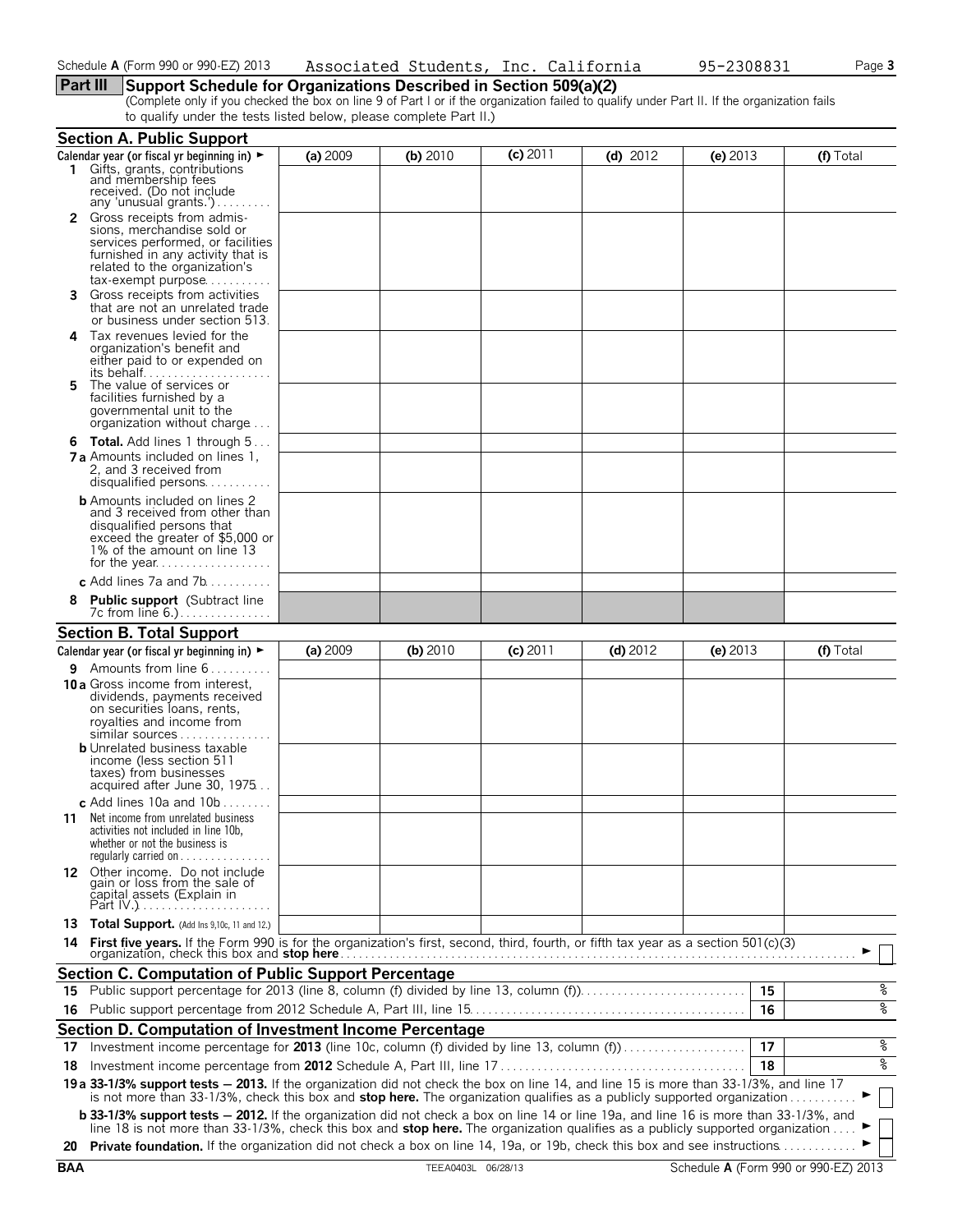|         | Schedule A (Form 990 or 990-EZ) 2013                                                                                                                                                                                       |  | Associated Students, Inc. California | 95-2308831 | Page $4$ |
|---------|----------------------------------------------------------------------------------------------------------------------------------------------------------------------------------------------------------------------------|--|--------------------------------------|------------|----------|
| Part IV | <b>Supplemental Information.</b> Provide the explanations required by Part II, line 10; Part II, line 17a<br>or 17b; and Part III, line 12. Also complete this part for any additional information.<br>(See instructions). |  |                                      |            |          |
|         |                                                                                                                                                                                                                            |  |                                      |            |          |
|         |                                                                                                                                                                                                                            |  |                                      |            |          |
|         |                                                                                                                                                                                                                            |  |                                      |            |          |
|         |                                                                                                                                                                                                                            |  |                                      |            |          |
|         |                                                                                                                                                                                                                            |  |                                      |            |          |
|         |                                                                                                                                                                                                                            |  |                                      |            |          |
|         |                                                                                                                                                                                                                            |  |                                      |            |          |
|         |                                                                                                                                                                                                                            |  |                                      |            |          |
|         |                                                                                                                                                                                                                            |  |                                      |            |          |
|         |                                                                                                                                                                                                                            |  |                                      |            |          |
|         |                                                                                                                                                                                                                            |  |                                      |            |          |
|         |                                                                                                                                                                                                                            |  |                                      |            |          |
|         |                                                                                                                                                                                                                            |  |                                      |            |          |
|         |                                                                                                                                                                                                                            |  |                                      |            |          |
|         |                                                                                                                                                                                                                            |  |                                      |            |          |
|         |                                                                                                                                                                                                                            |  |                                      |            |          |
|         |                                                                                                                                                                                                                            |  |                                      |            |          |
|         |                                                                                                                                                                                                                            |  |                                      |            |          |
|         |                                                                                                                                                                                                                            |  |                                      |            |          |
|         |                                                                                                                                                                                                                            |  |                                      |            |          |
|         |                                                                                                                                                                                                                            |  |                                      |            |          |
|         |                                                                                                                                                                                                                            |  |                                      |            |          |
|         |                                                                                                                                                                                                                            |  |                                      |            |          |
|         |                                                                                                                                                                                                                            |  |                                      |            |          |
|         |                                                                                                                                                                                                                            |  |                                      |            |          |
|         |                                                                                                                                                                                                                            |  |                                      |            |          |
|         |                                                                                                                                                                                                                            |  |                                      |            |          |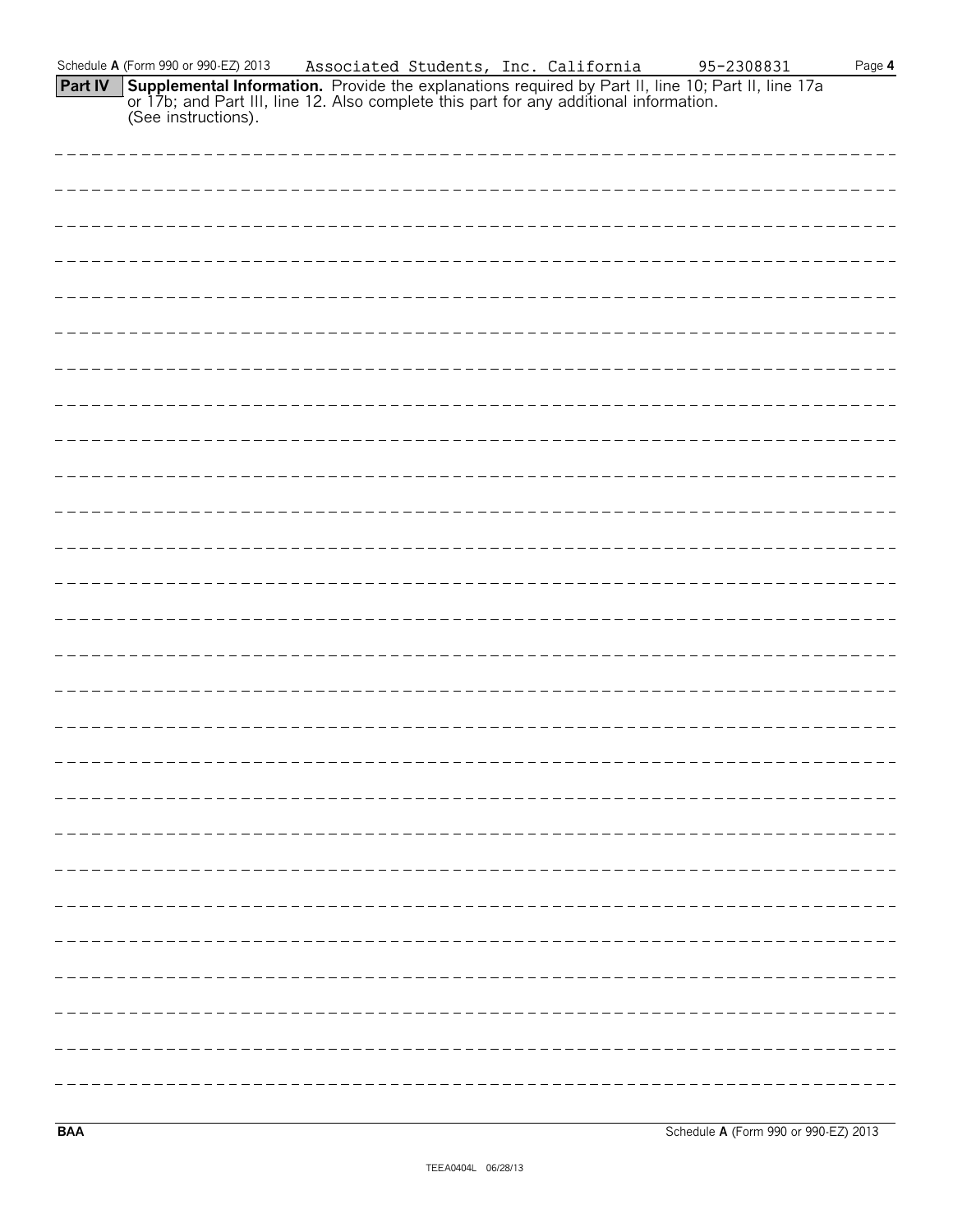# **2013 Schedule A, Part IV - Supplemental Information Page 5**

**Client ASICPSLO Associated Students, Inc. California Polytechnic State Univ San Luis Obispo 95-2308831** 5/04/15 04:10PM **Part II, Line 10 - Other Income** Nature and Source 2013 2012 2011 2010 2010 2009 Other Revenue \$ 71,777. \$ 85,757. \$ 302,961. \$ 60,896. \$ 112,258. Total \$ 71,777. \$ 85,757. \$ 302,961. \$ 60,896. \$ 112,258.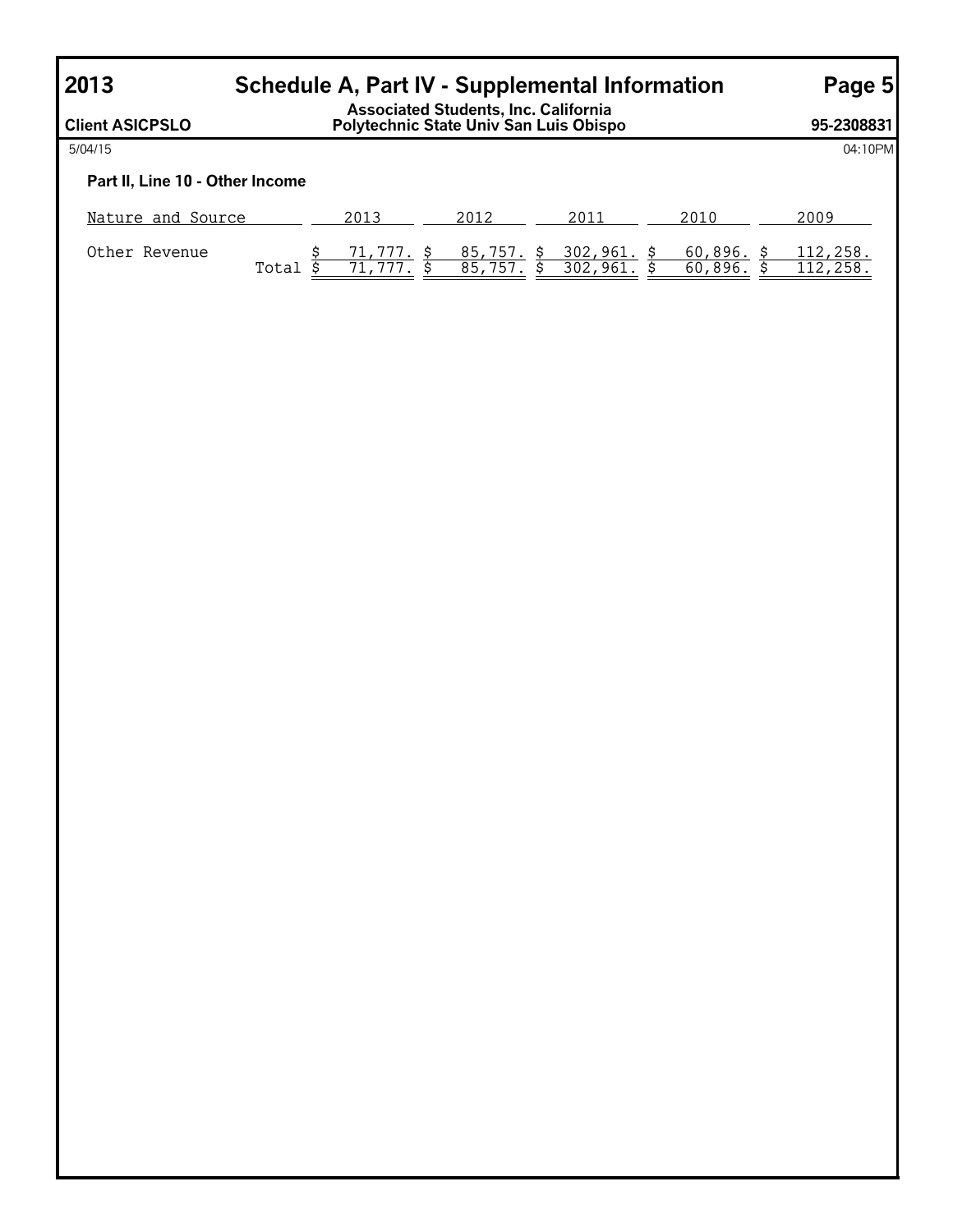|                                                                                                                                                                                                           | <b>SCHEDULE D</b>                                                                                                                                                                                           |                                                                               | <b>Supplemental Financial Statements</b>                                                                                                                                                                                                                                                                                                                                                       |                                                     |                |                              | OMB No. 1545-0047                          |  |    |  |
|-----------------------------------------------------------------------------------------------------------------------------------------------------------------------------------------------------------|-------------------------------------------------------------------------------------------------------------------------------------------------------------------------------------------------------------|-------------------------------------------------------------------------------|------------------------------------------------------------------------------------------------------------------------------------------------------------------------------------------------------------------------------------------------------------------------------------------------------------------------------------------------------------------------------------------------|-----------------------------------------------------|----------------|------------------------------|--------------------------------------------|--|----|--|
|                                                                                                                                                                                                           | (Form 990)                                                                                                                                                                                                  |                                                                               | ► Complete if the organization answered 'Yes,' to Form 990,<br>Part IV, lines 6, 7, 8, 9, 10, 11a, 11b, 11c, 11d, 11e, 11f, 12a, or 12b.                                                                                                                                                                                                                                                       |                                                     |                |                              | 2013                                       |  |    |  |
|                                                                                                                                                                                                           | Department of the Treasury<br>Internal Revenue Service                                                                                                                                                      |                                                                               | Attach to Form 990.<br>Information about Schedule D (Form 990) and its instructions is at www.irs.gov/form990.                                                                                                                                                                                                                                                                                 |                                                     |                |                              | <b>Open to Public</b><br><b>Inspection</b> |  |    |  |
|                                                                                                                                                                                                           | Name of the organization                                                                                                                                                                                    | Associated Students, Inc. California                                          |                                                                                                                                                                                                                                                                                                                                                                                                |                                                     |                |                              | <b>Employer identification number</b>      |  |    |  |
|                                                                                                                                                                                                           |                                                                                                                                                                                                             | Polytechnic State Univ San Luis Obispo                                        | Organizations Maintaining Donor Advised Funds or Other Similar Funds or Accounts.                                                                                                                                                                                                                                                                                                              |                                                     |                | 95-2308831                   |                                            |  |    |  |
| Part I                                                                                                                                                                                                    |                                                                                                                                                                                                             |                                                                               | Complete if the organization answered 'Yes' to Form 990, Part IV, line 6.                                                                                                                                                                                                                                                                                                                      |                                                     |                |                              |                                            |  |    |  |
|                                                                                                                                                                                                           |                                                                                                                                                                                                             |                                                                               | (a) Donor advised funds                                                                                                                                                                                                                                                                                                                                                                        |                                                     |                | (b) Funds and other accounts |                                            |  |    |  |
| 1                                                                                                                                                                                                         |                                                                                                                                                                                                             | Total number at end of year                                                   |                                                                                                                                                                                                                                                                                                                                                                                                |                                                     |                |                              |                                            |  |    |  |
| 2                                                                                                                                                                                                         |                                                                                                                                                                                                             | Aggregate contributions to (during year)                                      |                                                                                                                                                                                                                                                                                                                                                                                                |                                                     |                |                              |                                            |  |    |  |
| 3                                                                                                                                                                                                         | Aggregate grants from (during year)                                                                                                                                                                         |                                                                               |                                                                                                                                                                                                                                                                                                                                                                                                |                                                     |                |                              |                                            |  |    |  |
| 4                                                                                                                                                                                                         |                                                                                                                                                                                                             | Aggregate value at end of year                                                |                                                                                                                                                                                                                                                                                                                                                                                                |                                                     |                |                              |                                            |  |    |  |
| 5                                                                                                                                                                                                         | Did the organization inform all donors and donor advisors in writing that the assets held in donor advised funds<br>are the organization's property, subject to the organization's exclusive legal control? |                                                                               |                                                                                                                                                                                                                                                                                                                                                                                                |                                                     |                |                              |                                            |  |    |  |
| 6                                                                                                                                                                                                         |                                                                                                                                                                                                             |                                                                               | Did the organization inform all grantees, donors, and donor advisors in writing that grant funds can be used only<br>for charitable purposes and not for the benefit of the donor or donor advisor, or for any other purpose conferring                                                                                                                                                        |                                                     |                |                              |                                            |  |    |  |
|                                                                                                                                                                                                           |                                                                                                                                                                                                             |                                                                               |                                                                                                                                                                                                                                                                                                                                                                                                |                                                     |                |                              | Yes                                        |  | No |  |
| Part II                                                                                                                                                                                                   |                                                                                                                                                                                                             | <b>Conservation Easements.</b>                                                |                                                                                                                                                                                                                                                                                                                                                                                                |                                                     |                |                              |                                            |  |    |  |
|                                                                                                                                                                                                           |                                                                                                                                                                                                             |                                                                               | Complete if the organization answered 'Yes' to Form 990, Part IV, line 7.                                                                                                                                                                                                                                                                                                                      |                                                     |                |                              |                                            |  |    |  |
| 1                                                                                                                                                                                                         |                                                                                                                                                                                                             |                                                                               | Purpose(s) of conservation easements held by the organization (check all that apply).                                                                                                                                                                                                                                                                                                          |                                                     |                |                              |                                            |  |    |  |
|                                                                                                                                                                                                           |                                                                                                                                                                                                             | Preservation of land for public use (e.g., recreation or education)           |                                                                                                                                                                                                                                                                                                                                                                                                | Preservation of an historically important land area |                |                              |                                            |  |    |  |
|                                                                                                                                                                                                           |                                                                                                                                                                                                             | Protection of natural habitat                                                 |                                                                                                                                                                                                                                                                                                                                                                                                | Preservation of a certified historic structure      |                |                              |                                            |  |    |  |
| 2                                                                                                                                                                                                         |                                                                                                                                                                                                             | Preservation of open space                                                    |                                                                                                                                                                                                                                                                                                                                                                                                |                                                     |                |                              |                                            |  |    |  |
| Complete lines 2a through 2d if the organization held a qualified conservation contribution in the form of a conservation easement on the<br>last day of the tax year.<br>Held at the End of the Tax Year |                                                                                                                                                                                                             |                                                                               |                                                                                                                                                                                                                                                                                                                                                                                                |                                                     |                |                              |                                            |  |    |  |
|                                                                                                                                                                                                           |                                                                                                                                                                                                             |                                                                               |                                                                                                                                                                                                                                                                                                                                                                                                |                                                     | 2a             |                              |                                            |  |    |  |
|                                                                                                                                                                                                           |                                                                                                                                                                                                             |                                                                               |                                                                                                                                                                                                                                                                                                                                                                                                |                                                     | 2 <sub>b</sub> |                              |                                            |  |    |  |
|                                                                                                                                                                                                           |                                                                                                                                                                                                             |                                                                               | <b>c</b> Number of conservation easements on a certified historic structure included in (a)                                                                                                                                                                                                                                                                                                    |                                                     | 2c             |                              |                                            |  |    |  |
|                                                                                                                                                                                                           |                                                                                                                                                                                                             |                                                                               | <b>d</b> Number of conservation easements included in (c) acquired after 8/17/06, and not on a historic                                                                                                                                                                                                                                                                                        |                                                     | 2d             |                              |                                            |  |    |  |
| 3                                                                                                                                                                                                         | tax year $\blacktriangleright$                                                                                                                                                                              |                                                                               | Number of conservation easements modified, transferred, released, extinguished, or terminated by the organization during the                                                                                                                                                                                                                                                                   |                                                     |                |                              |                                            |  |    |  |
| 4                                                                                                                                                                                                         |                                                                                                                                                                                                             | Number of states where property subject to conservation easement is located ► |                                                                                                                                                                                                                                                                                                                                                                                                |                                                     |                |                              |                                            |  |    |  |
| 5                                                                                                                                                                                                         |                                                                                                                                                                                                             |                                                                               | Does the organization have a written policy regarding the periodic monitoring, inspection, handling of violations,                                                                                                                                                                                                                                                                             |                                                     |                |                              | Yes                                        |  | No |  |
| 6                                                                                                                                                                                                         |                                                                                                                                                                                                             |                                                                               | Staff and volunteer hours devoted to monitoring, inspecting, and enforcing conservation easements during the year                                                                                                                                                                                                                                                                              |                                                     |                |                              |                                            |  |    |  |
| 7                                                                                                                                                                                                         |                                                                                                                                                                                                             |                                                                               | Amount of expenses incurred in monitoring, inspecting, and enforcing conservation easements during the year                                                                                                                                                                                                                                                                                    |                                                     |                |                              |                                            |  |    |  |
|                                                                                                                                                                                                           | ►\$                                                                                                                                                                                                         |                                                                               |                                                                                                                                                                                                                                                                                                                                                                                                |                                                     |                |                              |                                            |  |    |  |
| 8                                                                                                                                                                                                         |                                                                                                                                                                                                             |                                                                               | Does each conservation easement reported on line 2(d) above satisfy the requirements of section 170(h)(4)(B)(i)                                                                                                                                                                                                                                                                                |                                                     |                |                              | Yes                                        |  | No |  |
| 9                                                                                                                                                                                                         | conservation easements.                                                                                                                                                                                     |                                                                               | In Part XIII, describe how the organization reports conservation easements in its revenue and expense statement, and balance sheet, and<br>include, if applicable, the text of the footnote to the organization's financial statements that describes the organization's accounting for                                                                                                        |                                                     |                |                              |                                            |  |    |  |
| <b>Part III</b>                                                                                                                                                                                           |                                                                                                                                                                                                             |                                                                               | Organizations Maintaining Collections of Art, Historical Treasures, or Other Similar Assets.<br>Complete if the organization answered 'Yes' to Form 990, Part IV, line 8.                                                                                                                                                                                                                      |                                                     |                |                              |                                            |  |    |  |
|                                                                                                                                                                                                           |                                                                                                                                                                                                             |                                                                               | 1a If the organization elected, as permitted under SFAS 116 (ASC 958), not to report in its revenue statement and balance sheet works of<br>art, historical treasures, or other similar assets held for public exhibition, education, or research in furtherance of public service, provide,<br>in Part XIII, the text of the footnote to its financial statements that describes these items. |                                                     |                |                              |                                            |  |    |  |
|                                                                                                                                                                                                           |                                                                                                                                                                                                             | following amounts relating to these items:                                    | b If the organization elected, as permitted under SFAS 116 (ASC 958), to report in its revenue statement and balance sheet works of art, historical treasures, or other similar assets held for public exhibition, education,                                                                                                                                                                  |                                                     |                |                              |                                            |  |    |  |
|                                                                                                                                                                                                           |                                                                                                                                                                                                             |                                                                               |                                                                                                                                                                                                                                                                                                                                                                                                |                                                     |                | ►s                           |                                            |  |    |  |
|                                                                                                                                                                                                           |                                                                                                                                                                                                             |                                                                               |                                                                                                                                                                                                                                                                                                                                                                                                |                                                     |                | ►క                           |                                            |  |    |  |
| $\mathbf{z}$                                                                                                                                                                                              |                                                                                                                                                                                                             |                                                                               | If the organization received or held works of art, historical treasures, or other similar assets for financial gain, provide the following<br>amounts required to be reported under SFAS 116 (ASC 958) relating to these items:                                                                                                                                                                |                                                     |                | ►Ŝ                           |                                            |  |    |  |
|                                                                                                                                                                                                           |                                                                                                                                                                                                             |                                                                               |                                                                                                                                                                                                                                                                                                                                                                                                |                                                     |                | ►Ś                           |                                            |  |    |  |
|                                                                                                                                                                                                           |                                                                                                                                                                                                             |                                                                               | BAA For Paperwork Reduction Act Notice, see the Instructions for Form 990.                                                                                                                                                                                                                                                                                                                     | TEEA3301L 10/02/13                                  |                |                              | Schedule D (Form 990) 2013                 |  |    |  |
|                                                                                                                                                                                                           |                                                                                                                                                                                                             |                                                                               |                                                                                                                                                                                                                                                                                                                                                                                                |                                                     |                |                              |                                            |  |    |  |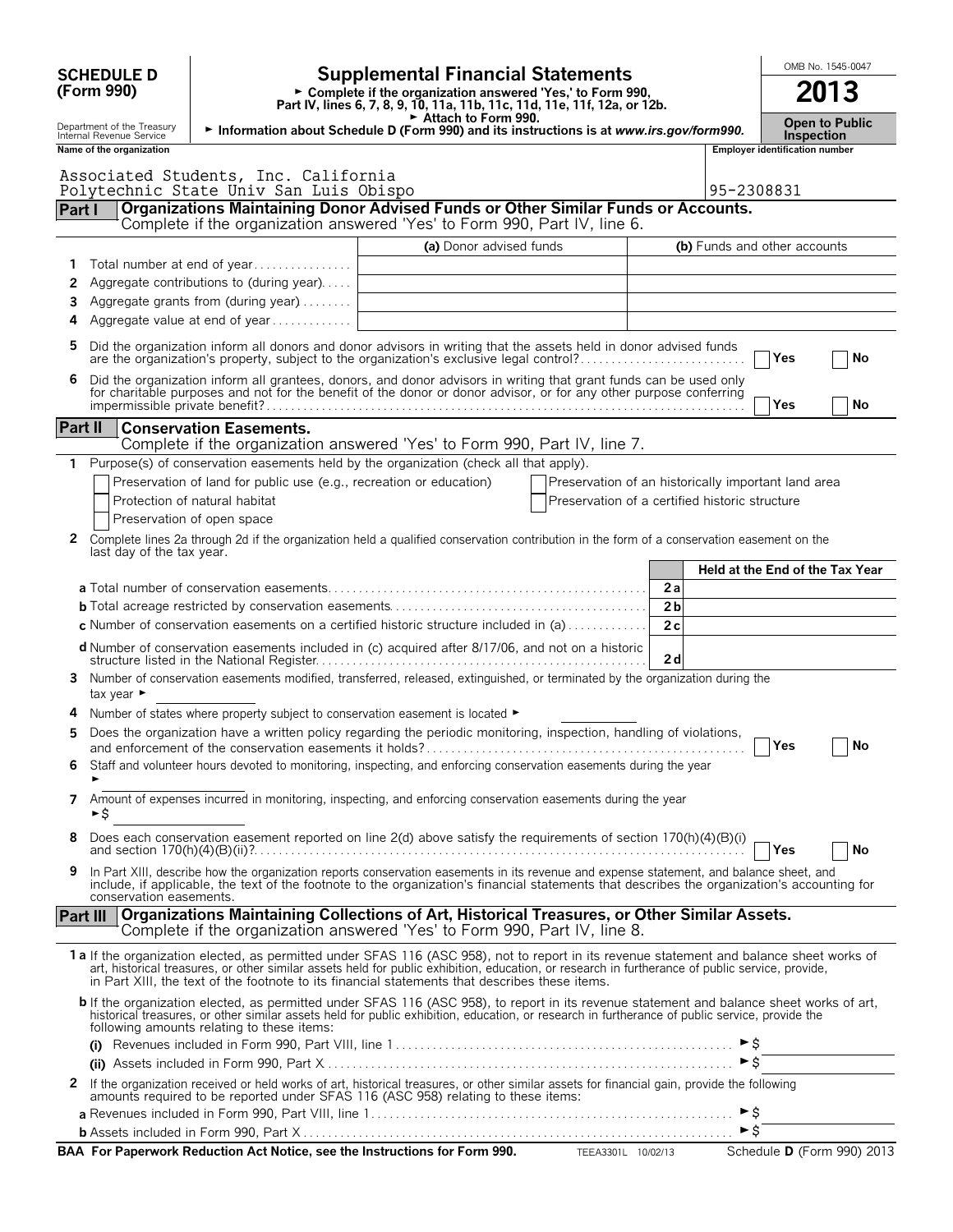| Schedule D (Form 990) 2013 Associated Students, Inc. California                                                                                                                                                                |                  |                                         |                                    | 95-2308831                      |                            | Page 2     |
|--------------------------------------------------------------------------------------------------------------------------------------------------------------------------------------------------------------------------------|------------------|-----------------------------------------|------------------------------------|---------------------------------|----------------------------|------------|
| Organizations Maintaining Collections of Art, Historical Treasures, or Other Similar Assets (continued)<br>Part III                                                                                                            |                  |                                         |                                    |                                 |                            |            |
| Using the organization's acquisition, accession, and other records, check any of the following that are a significant use of its collection<br>3<br>items (check all that apply):                                              |                  |                                         |                                    |                                 |                            |            |
| Public exhibition<br>a                                                                                                                                                                                                         |                  | d                                       | Loan or exchange programs          |                                 |                            |            |
| Scholarly research<br>b                                                                                                                                                                                                        |                  | Other<br>е                              |                                    |                                 |                            |            |
| Preservation for future generations<br>C<br>Provide a description of the organization's collections and explain how they further the organization's exempt purpose in<br>4                                                     |                  |                                         |                                    |                                 |                            |            |
| Part XIII.                                                                                                                                                                                                                     |                  |                                         |                                    |                                 |                            |            |
| During the year, did the organization solicit or receive donations of art, historical treasures, or other similar assets to be sold to raise funds rather than to be maintained as part of the organization's collection?<br>5 |                  |                                         |                                    |                                 | Yes                        | No         |
| <b>Escrow and Custodial Arrangements.</b> Complete if the organization answered 'Yes' to Form 990, Part IV,<br><b>Part IV</b><br>line 9, or reported an amount on Form 990, Part X, line 21.                                   |                  |                                         |                                    |                                 |                            |            |
| 1a Is the organization an agent, trustee, custodian, or other intermediary for contributions or other assets not included                                                                                                      |                  |                                         |                                    |                                 |                            |            |
|                                                                                                                                                                                                                                |                  |                                         |                                    |                                 | Yes                        | No         |
| <b>b</b> If 'Yes,' explain the arrangement in Part XIII and complete the following table:                                                                                                                                      |                  |                                         |                                    |                                 |                            |            |
|                                                                                                                                                                                                                                |                  |                                         |                                    | 1 с                             | Amount                     |            |
|                                                                                                                                                                                                                                |                  |                                         |                                    | 1 <sub>d</sub>                  |                            |            |
|                                                                                                                                                                                                                                |                  |                                         |                                    | 1 e                             |                            |            |
|                                                                                                                                                                                                                                |                  |                                         |                                    | 1f                              |                            |            |
|                                                                                                                                                                                                                                |                  |                                         |                                    |                                 | Yes                        | No         |
|                                                                                                                                                                                                                                |                  |                                         |                                    |                                 |                            |            |
|                                                                                                                                                                                                                                |                  |                                         |                                    |                                 |                            |            |
| <b>Part V</b><br><b>Endowment Funds.</b> Complete if the organization answered 'Yes' to Form 990, Part IV, line 10.                                                                                                            |                  |                                         |                                    |                                 |                            |            |
|                                                                                                                                                                                                                                | (a) Current year | (b) Prior year                          | (c) Two years back                 | (d) Three years back            | (e) Four years back        |            |
| <b>1 a</b> Beginning of year balance                                                                                                                                                                                           |                  |                                         |                                    |                                 |                            |            |
| <b>b</b> Contributions                                                                                                                                                                                                         |                  |                                         |                                    |                                 |                            |            |
| c Net investment earnings, gains,<br>and losses                                                                                                                                                                                |                  |                                         |                                    |                                 |                            |            |
| d Grants or scholarships                                                                                                                                                                                                       |                  |                                         |                                    |                                 |                            |            |
| <b>e</b> Other expenditures for facilities<br>and programs                                                                                                                                                                     |                  |                                         |                                    |                                 |                            |            |
| f Administrative expenses $\ldots \ldots$                                                                                                                                                                                      |                  |                                         |                                    |                                 |                            |            |
| <b>g</b> End of year balance $\ldots \ldots \ldots$                                                                                                                                                                            |                  |                                         |                                    |                                 |                            |            |
| 2 Provide the estimated percentage of the current year end balance (line 1g, column (a)) held as:                                                                                                                              |                  |                                         |                                    |                                 |                            |            |
| a Board designated or quasi-endowment $\blacktriangleright$                                                                                                                                                                    |                  |                                         |                                    |                                 |                            |            |
| <b>b</b> Permanent endowment ►                                                                                                                                                                                                 | ిం               |                                         |                                    |                                 |                            |            |
| c Temporarily restricted endowment ►                                                                                                                                                                                           |                  |                                         |                                    |                                 |                            |            |
| The percentages in lines 2a, 2b, and 2c should equal 100%.                                                                                                                                                                     |                  |                                         |                                    |                                 |                            |            |
| 3a Are there endowment funds not in the possession of the organization that are held and administered for the                                                                                                                  |                  |                                         |                                    |                                 | <b>Yes</b>                 |            |
| organization by:                                                                                                                                                                                                               |                  |                                         |                                    |                                 | 3a(i)                      | No         |
|                                                                                                                                                                                                                                |                  |                                         |                                    |                                 | 3a(ii)                     |            |
|                                                                                                                                                                                                                                |                  |                                         |                                    |                                 | 3b                         |            |
| Describe in Part XIII the intended uses of the organization's endowment funds.<br>4                                                                                                                                            |                  |                                         |                                    |                                 |                            |            |
| Part VI   Land, Buildings, and Equipment.                                                                                                                                                                                      |                  |                                         |                                    |                                 |                            |            |
| Complete if the organization answered 'Yes' to Form 990, Part IV, line 11a. See Form 990, Part X, line 10.                                                                                                                     |                  |                                         |                                    |                                 |                            |            |
| Description of property                                                                                                                                                                                                        |                  | (a) Cost or other basis<br>(investment) | (b) Cost or other<br>basis (other) | (c) Accumulated<br>depreciation | (d) Book value             |            |
|                                                                                                                                                                                                                                |                  |                                         |                                    |                                 |                            |            |
|                                                                                                                                                                                                                                |                  |                                         | 3, 211, 242.                       | 2,484,145.                      |                            | 727,097.   |
| c Leasehold improvements                                                                                                                                                                                                       |                  |                                         |                                    |                                 |                            |            |
|                                                                                                                                                                                                                                |                  |                                         | 2,092,057.                         | 1,813,587.                      |                            | 278,470.   |
|                                                                                                                                                                                                                                |                  |                                         | 11,505                             |                                 |                            | 11,505.    |
|                                                                                                                                                                                                                                |                  |                                         |                                    |                                 |                            | 1,017,072. |
| <b>BAA</b>                                                                                                                                                                                                                     |                  |                                         |                                    |                                 | Schedule D (Form 990) 2013 |            |

TEEA3302L 10/02/13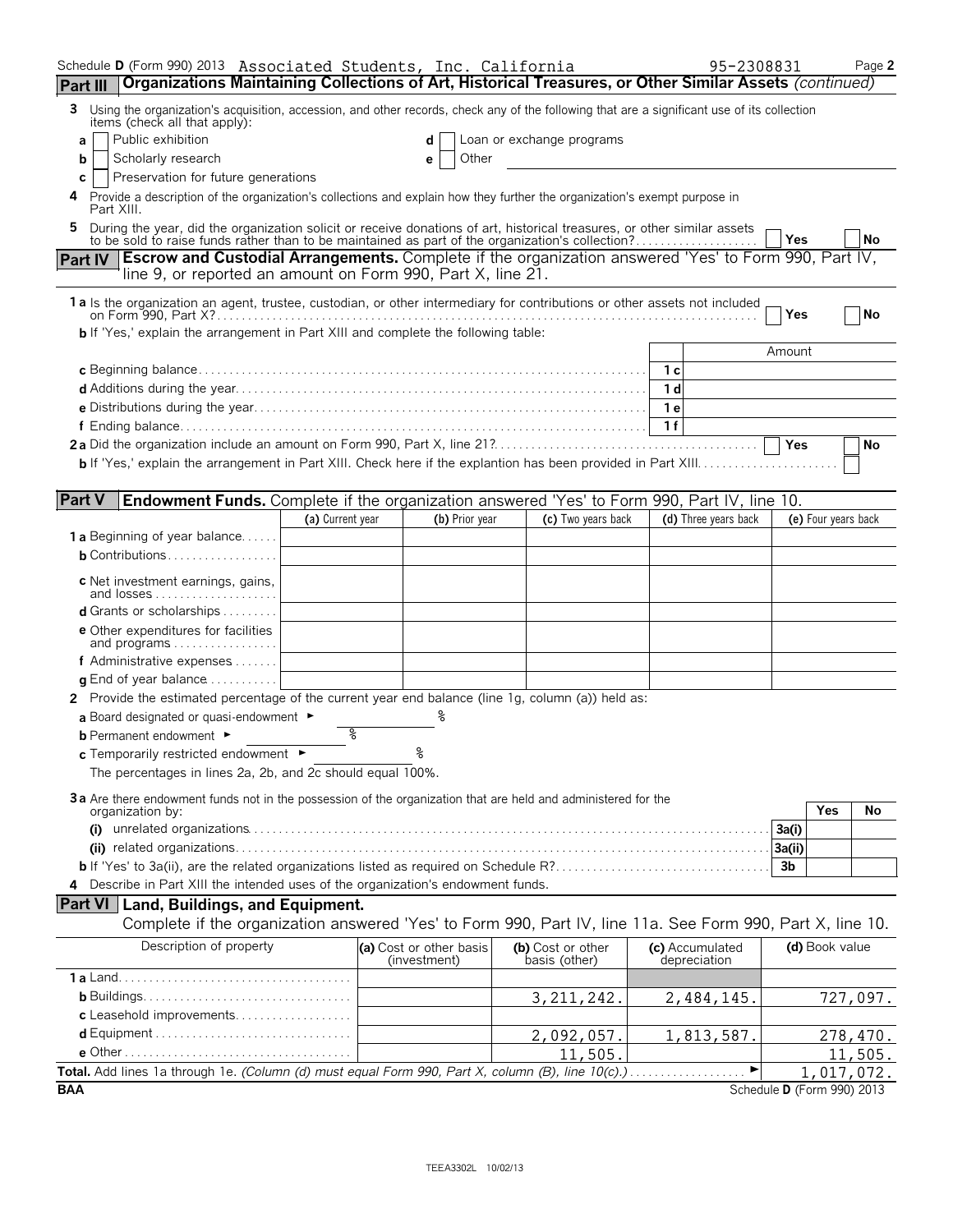| Part VII Investments - Other Securities.<br>N/A<br>Complete if the organization answered 'Yes' to Form 990, Part IV, line 11b. See Form 990, Part X, line 12.<br>(a) Description of security or category (including name of security)<br>(b) Book value<br>(c) Method of valuation: Cost or end-of-year market value<br>(3) Other<br>____________________<br>$\frac{(A)}{(B)}$<br>$\underline{(C)}$<br>$\frac{(D)}{(E)}$<br>(F)<br>(G)<br>(H)<br>$($ l $)$<br>Total. (Column (b) must equal Form 990, Part X, column (B) line 12.). $\Box$<br>Part VIII Investments - Program Related.<br>N/A<br>Complete if the organization answered 'Yes' to Form 990, Part IV, line 11c. See Form 990, Part X, line 13.<br>(a) Description of investment type<br>(c) Method of valuation: Cost or end-of-year market value<br>(b) Book value<br>(1)<br>(2)<br>(3)<br>(4)<br>(5)<br>(6)<br>(7)<br>(8)<br>(9)<br>(10)<br>Total. (Column (b) must equal Form 990, Part X, column (B) line 13.) $\Box$<br><b>Part IX</b><br><b>Other Assets.</b><br>Complete if the organization answered 'Yes' to Form 990, Part IV, line 11d. See Form 990, Part X, line 15.<br>(b) Book value<br>(a) Description<br>(1) Interest Receivable<br>6,982.<br>(2) Related Party Receivable<br>713,023.<br>(3) U.S. Bank SWIFT Pool<br>3,705,770.<br>(4)<br>(5)<br>(6)<br>(7)<br>(8)<br>$\overline{(9)}$<br>(10)<br>4, 425, 775.<br><b>Part X</b><br><b>Other Liabilities.</b><br>Complete if the organization answered 'Yes' to Form 990, Part IV, line 11e or 11f. See Form 990, Part X, line 25<br>(a) Description of liability<br>(b) Book value<br>(1) Federal income taxes<br>(2) Accrued Payroll and Related Liabili<br>475,294<br>1, 145, 853.<br>(3) Funds Held for Others<br>(4) Post-retirement Benefit Payable<br>313,569.<br>227,745.<br>(5) Related Party Payable<br>(6)<br>(7)<br>(8)<br>(9)<br>(10)<br>(11)<br>Total. (Column (b) must equal Form 990, Part X, column (B) line 25.).<br>2, 162, 461<br>▸ | Schedule D (Form 990) 2013 Associated Students, Inc. California |  | Page 3<br>95-2308831 |
|---------------------------------------------------------------------------------------------------------------------------------------------------------------------------------------------------------------------------------------------------------------------------------------------------------------------------------------------------------------------------------------------------------------------------------------------------------------------------------------------------------------------------------------------------------------------------------------------------------------------------------------------------------------------------------------------------------------------------------------------------------------------------------------------------------------------------------------------------------------------------------------------------------------------------------------------------------------------------------------------------------------------------------------------------------------------------------------------------------------------------------------------------------------------------------------------------------------------------------------------------------------------------------------------------------------------------------------------------------------------------------------------------------------------------------------------------------------------------------------------------------------------------------------------------------------------------------------------------------------------------------------------------------------------------------------------------------------------------------------------------------------------------------------------------------------------------------------------------------------------------------------------------------------------------------------------------------------------------------------|-----------------------------------------------------------------|--|----------------------|
|                                                                                                                                                                                                                                                                                                                                                                                                                                                                                                                                                                                                                                                                                                                                                                                                                                                                                                                                                                                                                                                                                                                                                                                                                                                                                                                                                                                                                                                                                                                                                                                                                                                                                                                                                                                                                                                                                                                                                                                       |                                                                 |  |                      |
|                                                                                                                                                                                                                                                                                                                                                                                                                                                                                                                                                                                                                                                                                                                                                                                                                                                                                                                                                                                                                                                                                                                                                                                                                                                                                                                                                                                                                                                                                                                                                                                                                                                                                                                                                                                                                                                                                                                                                                                       |                                                                 |  |                      |
|                                                                                                                                                                                                                                                                                                                                                                                                                                                                                                                                                                                                                                                                                                                                                                                                                                                                                                                                                                                                                                                                                                                                                                                                                                                                                                                                                                                                                                                                                                                                                                                                                                                                                                                                                                                                                                                                                                                                                                                       |                                                                 |  |                      |
|                                                                                                                                                                                                                                                                                                                                                                                                                                                                                                                                                                                                                                                                                                                                                                                                                                                                                                                                                                                                                                                                                                                                                                                                                                                                                                                                                                                                                                                                                                                                                                                                                                                                                                                                                                                                                                                                                                                                                                                       |                                                                 |  |                      |
|                                                                                                                                                                                                                                                                                                                                                                                                                                                                                                                                                                                                                                                                                                                                                                                                                                                                                                                                                                                                                                                                                                                                                                                                                                                                                                                                                                                                                                                                                                                                                                                                                                                                                                                                                                                                                                                                                                                                                                                       |                                                                 |  |                      |
|                                                                                                                                                                                                                                                                                                                                                                                                                                                                                                                                                                                                                                                                                                                                                                                                                                                                                                                                                                                                                                                                                                                                                                                                                                                                                                                                                                                                                                                                                                                                                                                                                                                                                                                                                                                                                                                                                                                                                                                       |                                                                 |  |                      |
|                                                                                                                                                                                                                                                                                                                                                                                                                                                                                                                                                                                                                                                                                                                                                                                                                                                                                                                                                                                                                                                                                                                                                                                                                                                                                                                                                                                                                                                                                                                                                                                                                                                                                                                                                                                                                                                                                                                                                                                       |                                                                 |  |                      |
|                                                                                                                                                                                                                                                                                                                                                                                                                                                                                                                                                                                                                                                                                                                                                                                                                                                                                                                                                                                                                                                                                                                                                                                                                                                                                                                                                                                                                                                                                                                                                                                                                                                                                                                                                                                                                                                                                                                                                                                       |                                                                 |  |                      |
|                                                                                                                                                                                                                                                                                                                                                                                                                                                                                                                                                                                                                                                                                                                                                                                                                                                                                                                                                                                                                                                                                                                                                                                                                                                                                                                                                                                                                                                                                                                                                                                                                                                                                                                                                                                                                                                                                                                                                                                       |                                                                 |  |                      |
|                                                                                                                                                                                                                                                                                                                                                                                                                                                                                                                                                                                                                                                                                                                                                                                                                                                                                                                                                                                                                                                                                                                                                                                                                                                                                                                                                                                                                                                                                                                                                                                                                                                                                                                                                                                                                                                                                                                                                                                       |                                                                 |  |                      |
|                                                                                                                                                                                                                                                                                                                                                                                                                                                                                                                                                                                                                                                                                                                                                                                                                                                                                                                                                                                                                                                                                                                                                                                                                                                                                                                                                                                                                                                                                                                                                                                                                                                                                                                                                                                                                                                                                                                                                                                       |                                                                 |  |                      |
|                                                                                                                                                                                                                                                                                                                                                                                                                                                                                                                                                                                                                                                                                                                                                                                                                                                                                                                                                                                                                                                                                                                                                                                                                                                                                                                                                                                                                                                                                                                                                                                                                                                                                                                                                                                                                                                                                                                                                                                       |                                                                 |  |                      |
|                                                                                                                                                                                                                                                                                                                                                                                                                                                                                                                                                                                                                                                                                                                                                                                                                                                                                                                                                                                                                                                                                                                                                                                                                                                                                                                                                                                                                                                                                                                                                                                                                                                                                                                                                                                                                                                                                                                                                                                       |                                                                 |  |                      |
|                                                                                                                                                                                                                                                                                                                                                                                                                                                                                                                                                                                                                                                                                                                                                                                                                                                                                                                                                                                                                                                                                                                                                                                                                                                                                                                                                                                                                                                                                                                                                                                                                                                                                                                                                                                                                                                                                                                                                                                       |                                                                 |  |                      |
|                                                                                                                                                                                                                                                                                                                                                                                                                                                                                                                                                                                                                                                                                                                                                                                                                                                                                                                                                                                                                                                                                                                                                                                                                                                                                                                                                                                                                                                                                                                                                                                                                                                                                                                                                                                                                                                                                                                                                                                       |                                                                 |  |                      |
|                                                                                                                                                                                                                                                                                                                                                                                                                                                                                                                                                                                                                                                                                                                                                                                                                                                                                                                                                                                                                                                                                                                                                                                                                                                                                                                                                                                                                                                                                                                                                                                                                                                                                                                                                                                                                                                                                                                                                                                       |                                                                 |  |                      |
|                                                                                                                                                                                                                                                                                                                                                                                                                                                                                                                                                                                                                                                                                                                                                                                                                                                                                                                                                                                                                                                                                                                                                                                                                                                                                                                                                                                                                                                                                                                                                                                                                                                                                                                                                                                                                                                                                                                                                                                       |                                                                 |  |                      |
|                                                                                                                                                                                                                                                                                                                                                                                                                                                                                                                                                                                                                                                                                                                                                                                                                                                                                                                                                                                                                                                                                                                                                                                                                                                                                                                                                                                                                                                                                                                                                                                                                                                                                                                                                                                                                                                                                                                                                                                       |                                                                 |  |                      |
|                                                                                                                                                                                                                                                                                                                                                                                                                                                                                                                                                                                                                                                                                                                                                                                                                                                                                                                                                                                                                                                                                                                                                                                                                                                                                                                                                                                                                                                                                                                                                                                                                                                                                                                                                                                                                                                                                                                                                                                       |                                                                 |  |                      |
|                                                                                                                                                                                                                                                                                                                                                                                                                                                                                                                                                                                                                                                                                                                                                                                                                                                                                                                                                                                                                                                                                                                                                                                                                                                                                                                                                                                                                                                                                                                                                                                                                                                                                                                                                                                                                                                                                                                                                                                       |                                                                 |  |                      |
|                                                                                                                                                                                                                                                                                                                                                                                                                                                                                                                                                                                                                                                                                                                                                                                                                                                                                                                                                                                                                                                                                                                                                                                                                                                                                                                                                                                                                                                                                                                                                                                                                                                                                                                                                                                                                                                                                                                                                                                       |                                                                 |  |                      |
|                                                                                                                                                                                                                                                                                                                                                                                                                                                                                                                                                                                                                                                                                                                                                                                                                                                                                                                                                                                                                                                                                                                                                                                                                                                                                                                                                                                                                                                                                                                                                                                                                                                                                                                                                                                                                                                                                                                                                                                       |                                                                 |  |                      |
|                                                                                                                                                                                                                                                                                                                                                                                                                                                                                                                                                                                                                                                                                                                                                                                                                                                                                                                                                                                                                                                                                                                                                                                                                                                                                                                                                                                                                                                                                                                                                                                                                                                                                                                                                                                                                                                                                                                                                                                       |                                                                 |  |                      |
|                                                                                                                                                                                                                                                                                                                                                                                                                                                                                                                                                                                                                                                                                                                                                                                                                                                                                                                                                                                                                                                                                                                                                                                                                                                                                                                                                                                                                                                                                                                                                                                                                                                                                                                                                                                                                                                                                                                                                                                       |                                                                 |  |                      |
|                                                                                                                                                                                                                                                                                                                                                                                                                                                                                                                                                                                                                                                                                                                                                                                                                                                                                                                                                                                                                                                                                                                                                                                                                                                                                                                                                                                                                                                                                                                                                                                                                                                                                                                                                                                                                                                                                                                                                                                       |                                                                 |  |                      |
|                                                                                                                                                                                                                                                                                                                                                                                                                                                                                                                                                                                                                                                                                                                                                                                                                                                                                                                                                                                                                                                                                                                                                                                                                                                                                                                                                                                                                                                                                                                                                                                                                                                                                                                                                                                                                                                                                                                                                                                       |                                                                 |  |                      |
|                                                                                                                                                                                                                                                                                                                                                                                                                                                                                                                                                                                                                                                                                                                                                                                                                                                                                                                                                                                                                                                                                                                                                                                                                                                                                                                                                                                                                                                                                                                                                                                                                                                                                                                                                                                                                                                                                                                                                                                       |                                                                 |  |                      |
|                                                                                                                                                                                                                                                                                                                                                                                                                                                                                                                                                                                                                                                                                                                                                                                                                                                                                                                                                                                                                                                                                                                                                                                                                                                                                                                                                                                                                                                                                                                                                                                                                                                                                                                                                                                                                                                                                                                                                                                       |                                                                 |  |                      |
|                                                                                                                                                                                                                                                                                                                                                                                                                                                                                                                                                                                                                                                                                                                                                                                                                                                                                                                                                                                                                                                                                                                                                                                                                                                                                                                                                                                                                                                                                                                                                                                                                                                                                                                                                                                                                                                                                                                                                                                       |                                                                 |  |                      |
|                                                                                                                                                                                                                                                                                                                                                                                                                                                                                                                                                                                                                                                                                                                                                                                                                                                                                                                                                                                                                                                                                                                                                                                                                                                                                                                                                                                                                                                                                                                                                                                                                                                                                                                                                                                                                                                                                                                                                                                       |                                                                 |  |                      |
|                                                                                                                                                                                                                                                                                                                                                                                                                                                                                                                                                                                                                                                                                                                                                                                                                                                                                                                                                                                                                                                                                                                                                                                                                                                                                                                                                                                                                                                                                                                                                                                                                                                                                                                                                                                                                                                                                                                                                                                       |                                                                 |  |                      |
|                                                                                                                                                                                                                                                                                                                                                                                                                                                                                                                                                                                                                                                                                                                                                                                                                                                                                                                                                                                                                                                                                                                                                                                                                                                                                                                                                                                                                                                                                                                                                                                                                                                                                                                                                                                                                                                                                                                                                                                       |                                                                 |  |                      |
|                                                                                                                                                                                                                                                                                                                                                                                                                                                                                                                                                                                                                                                                                                                                                                                                                                                                                                                                                                                                                                                                                                                                                                                                                                                                                                                                                                                                                                                                                                                                                                                                                                                                                                                                                                                                                                                                                                                                                                                       |                                                                 |  |                      |
|                                                                                                                                                                                                                                                                                                                                                                                                                                                                                                                                                                                                                                                                                                                                                                                                                                                                                                                                                                                                                                                                                                                                                                                                                                                                                                                                                                                                                                                                                                                                                                                                                                                                                                                                                                                                                                                                                                                                                                                       |                                                                 |  |                      |
|                                                                                                                                                                                                                                                                                                                                                                                                                                                                                                                                                                                                                                                                                                                                                                                                                                                                                                                                                                                                                                                                                                                                                                                                                                                                                                                                                                                                                                                                                                                                                                                                                                                                                                                                                                                                                                                                                                                                                                                       |                                                                 |  |                      |
|                                                                                                                                                                                                                                                                                                                                                                                                                                                                                                                                                                                                                                                                                                                                                                                                                                                                                                                                                                                                                                                                                                                                                                                                                                                                                                                                                                                                                                                                                                                                                                                                                                                                                                                                                                                                                                                                                                                                                                                       |                                                                 |  |                      |
|                                                                                                                                                                                                                                                                                                                                                                                                                                                                                                                                                                                                                                                                                                                                                                                                                                                                                                                                                                                                                                                                                                                                                                                                                                                                                                                                                                                                                                                                                                                                                                                                                                                                                                                                                                                                                                                                                                                                                                                       |                                                                 |  |                      |
|                                                                                                                                                                                                                                                                                                                                                                                                                                                                                                                                                                                                                                                                                                                                                                                                                                                                                                                                                                                                                                                                                                                                                                                                                                                                                                                                                                                                                                                                                                                                                                                                                                                                                                                                                                                                                                                                                                                                                                                       |                                                                 |  |                      |
|                                                                                                                                                                                                                                                                                                                                                                                                                                                                                                                                                                                                                                                                                                                                                                                                                                                                                                                                                                                                                                                                                                                                                                                                                                                                                                                                                                                                                                                                                                                                                                                                                                                                                                                                                                                                                                                                                                                                                                                       |                                                                 |  |                      |
|                                                                                                                                                                                                                                                                                                                                                                                                                                                                                                                                                                                                                                                                                                                                                                                                                                                                                                                                                                                                                                                                                                                                                                                                                                                                                                                                                                                                                                                                                                                                                                                                                                                                                                                                                                                                                                                                                                                                                                                       |                                                                 |  |                      |
|                                                                                                                                                                                                                                                                                                                                                                                                                                                                                                                                                                                                                                                                                                                                                                                                                                                                                                                                                                                                                                                                                                                                                                                                                                                                                                                                                                                                                                                                                                                                                                                                                                                                                                                                                                                                                                                                                                                                                                                       |                                                                 |  |                      |
|                                                                                                                                                                                                                                                                                                                                                                                                                                                                                                                                                                                                                                                                                                                                                                                                                                                                                                                                                                                                                                                                                                                                                                                                                                                                                                                                                                                                                                                                                                                                                                                                                                                                                                                                                                                                                                                                                                                                                                                       |                                                                 |  |                      |
|                                                                                                                                                                                                                                                                                                                                                                                                                                                                                                                                                                                                                                                                                                                                                                                                                                                                                                                                                                                                                                                                                                                                                                                                                                                                                                                                                                                                                                                                                                                                                                                                                                                                                                                                                                                                                                                                                                                                                                                       |                                                                 |  |                      |
|                                                                                                                                                                                                                                                                                                                                                                                                                                                                                                                                                                                                                                                                                                                                                                                                                                                                                                                                                                                                                                                                                                                                                                                                                                                                                                                                                                                                                                                                                                                                                                                                                                                                                                                                                                                                                                                                                                                                                                                       |                                                                 |  |                      |
|                                                                                                                                                                                                                                                                                                                                                                                                                                                                                                                                                                                                                                                                                                                                                                                                                                                                                                                                                                                                                                                                                                                                                                                                                                                                                                                                                                                                                                                                                                                                                                                                                                                                                                                                                                                                                                                                                                                                                                                       |                                                                 |  |                      |
|                                                                                                                                                                                                                                                                                                                                                                                                                                                                                                                                                                                                                                                                                                                                                                                                                                                                                                                                                                                                                                                                                                                                                                                                                                                                                                                                                                                                                                                                                                                                                                                                                                                                                                                                                                                                                                                                                                                                                                                       |                                                                 |  |                      |
|                                                                                                                                                                                                                                                                                                                                                                                                                                                                                                                                                                                                                                                                                                                                                                                                                                                                                                                                                                                                                                                                                                                                                                                                                                                                                                                                                                                                                                                                                                                                                                                                                                                                                                                                                                                                                                                                                                                                                                                       |                                                                 |  |                      |
|                                                                                                                                                                                                                                                                                                                                                                                                                                                                                                                                                                                                                                                                                                                                                                                                                                                                                                                                                                                                                                                                                                                                                                                                                                                                                                                                                                                                                                                                                                                                                                                                                                                                                                                                                                                                                                                                                                                                                                                       |                                                                 |  |                      |
|                                                                                                                                                                                                                                                                                                                                                                                                                                                                                                                                                                                                                                                                                                                                                                                                                                                                                                                                                                                                                                                                                                                                                                                                                                                                                                                                                                                                                                                                                                                                                                                                                                                                                                                                                                                                                                                                                                                                                                                       |                                                                 |  |                      |
|                                                                                                                                                                                                                                                                                                                                                                                                                                                                                                                                                                                                                                                                                                                                                                                                                                                                                                                                                                                                                                                                                                                                                                                                                                                                                                                                                                                                                                                                                                                                                                                                                                                                                                                                                                                                                                                                                                                                                                                       |                                                                 |  |                      |
|                                                                                                                                                                                                                                                                                                                                                                                                                                                                                                                                                                                                                                                                                                                                                                                                                                                                                                                                                                                                                                                                                                                                                                                                                                                                                                                                                                                                                                                                                                                                                                                                                                                                                                                                                                                                                                                                                                                                                                                       |                                                                 |  |                      |
|                                                                                                                                                                                                                                                                                                                                                                                                                                                                                                                                                                                                                                                                                                                                                                                                                                                                                                                                                                                                                                                                                                                                                                                                                                                                                                                                                                                                                                                                                                                                                                                                                                                                                                                                                                                                                                                                                                                                                                                       |                                                                 |  |                      |

**2.** Liability for uncertain tax positions. In Part XIII, provide the text of the footnote to the organization's financial statements that reports the organization's liability for uncertain tax positions under FIN 48 (ASC 740). Check here if the text of the footnote has been provided in Part XIII. . . . . . . . . . . . . . . . . . . . . . . . . . . . . . . . . . . . . . . . . . . . . . . . . . . . . . See Part XIII <mark>X</mark>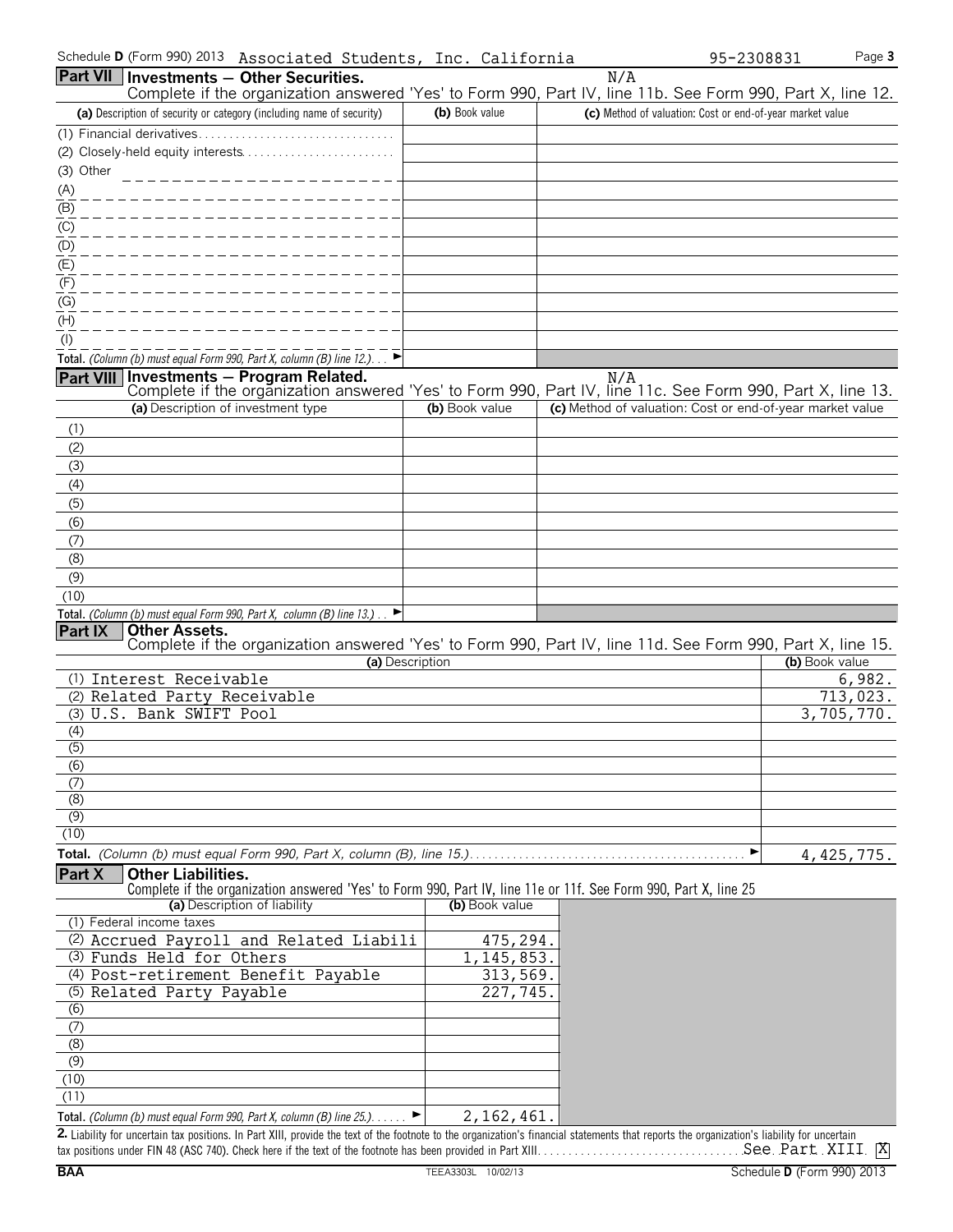| Schedule D (Form 990) 2013 Associated Students, Inc. California                                                               | 95-2308831     | Page 4        |
|-------------------------------------------------------------------------------------------------------------------------------|----------------|---------------|
| Part XI   Reconciliation of Revenue per Audited Financial Statements With Revenue per Return.                                 |                |               |
| Complete if the organization answered 'Yes' to Form 990, Part IV, line 12a.                                                   |                |               |
| 1                                                                                                                             | $\mathbf{1}$   | 18, 433, 803. |
| Amounts included on line 1 but not on Form 990, Part VIII, line 12:<br>$\mathbf{2}^{\prime}$                                  |                |               |
| 2a                                                                                                                            |                |               |
| 2 <sub>b</sub>                                                                                                                |                |               |
| 2c                                                                                                                            |                |               |
|                                                                                                                               |                |               |
|                                                                                                                               | 2e             |               |
| 3.                                                                                                                            | $\overline{3}$ | 18,433,803.   |
| 4 Amounts included on Form 990, Part VIII, line 12, but not on line 1:                                                        |                |               |
|                                                                                                                               |                |               |
| 4 <sub>b</sub>                                                                                                                |                |               |
|                                                                                                                               | 4 c            |               |
| 5 Total revenue. Add lines 3 and 4c. (This must equal Form 990, Part I, line 12.)                                             | 5              | 18,433,803.   |
| Part XII   Reconciliation of Expenses per Audited Financial Statements With Expenses per Return.                              |                |               |
| Complete if the organization answered 'Yes' to Form 990, Part IV, line 12a.                                                   |                |               |
| 1.                                                                                                                            | $\mathbf{1}$   | 16,839,600.   |
| Amounts included on line 1 but not on Form 990, Part IX, line 25:<br>2                                                        |                |               |
| 2al                                                                                                                           |                |               |
| 2 <sub>b</sub>                                                                                                                |                |               |
| 2c                                                                                                                            |                |               |
| 2d                                                                                                                            |                |               |
|                                                                                                                               | 2e             |               |
| 3.                                                                                                                            | $\mathbf{3}$   | 16,839,600.   |
| Amounts included on Form 990, Part IX, line 25, but not on line 1:<br>4                                                       |                |               |
| <b>a</b> Investment expenses not included on Form 990, Part VIII, line 7b. 4a                                                 |                |               |
|                                                                                                                               |                |               |
|                                                                                                                               | 4 c            |               |
|                                                                                                                               | $\overline{5}$ | 16,839,600.   |
| <b>Part XIII   Supplemental Information.</b>                                                                                  |                |               |
| Provide the descriptions required for Part II, lines 3, 5, and 9; Part III, lines 1a and 4; Part IV, lines 1b and 2b; Part V, |                |               |

line 4; Part X, line 2; Part XI, lines 2d and 4b; and Part XII, lines 2d and 4b. Also complete this part to provide any additional information.

#### **Part X - FIN 48 Footnote**

| The |               |  |  | l Students, Inc. has adopted Financial Accounting Standards ] |  |  |
|-----|---------------|--|--|---------------------------------------------------------------|--|--|
|     | _____________ |  |  |                                                               |  |  |

| ACCOUNTING | standards Codification ( | (ASC) | Section | 1 O<br>$140 - 7$<br>$\pm U \cdot$ | whi |  |  |
|------------|--------------------------|-------|---------|-----------------------------------|-----|--|--|
|            |                          |       |         |                                   |     |  |  |

|  | accounting for uncertainty in income taxes. ASC Section 740-10 prescribes a |  |  |  |  |  |  |
|--|-----------------------------------------------------------------------------|--|--|--|--|--|--|
|  |                                                                             |  |  |  |  |  |  |

\_\_ recognition threshold and measurement attribute for the financial statement \_\_\_\_\_\_\_\_\_

|  | recognition and measurement of a tax position taken or expected to be taken in a tax |  |  |  |  |  |  |  |
|--|--------------------------------------------------------------------------------------|--|--|--|--|--|--|--|
|  |                                                                                      |  |  |  |  |  |  |  |

| . ASL | ASC Section 740-10 requires that an organization recognize in the financial |  |
|-------|-----------------------------------------------------------------------------|--|
|       |                                                                             |  |

|            | statements the impact of the tax position if that position will more likely than not |  |  |  |  |  |                                   |  |
|------------|--------------------------------------------------------------------------------------|--|--|--|--|--|-----------------------------------|--|
| <b>BAA</b> |                                                                                      |  |  |  |  |  | Schedule <b>D</b> (Form 990) 2013 |  |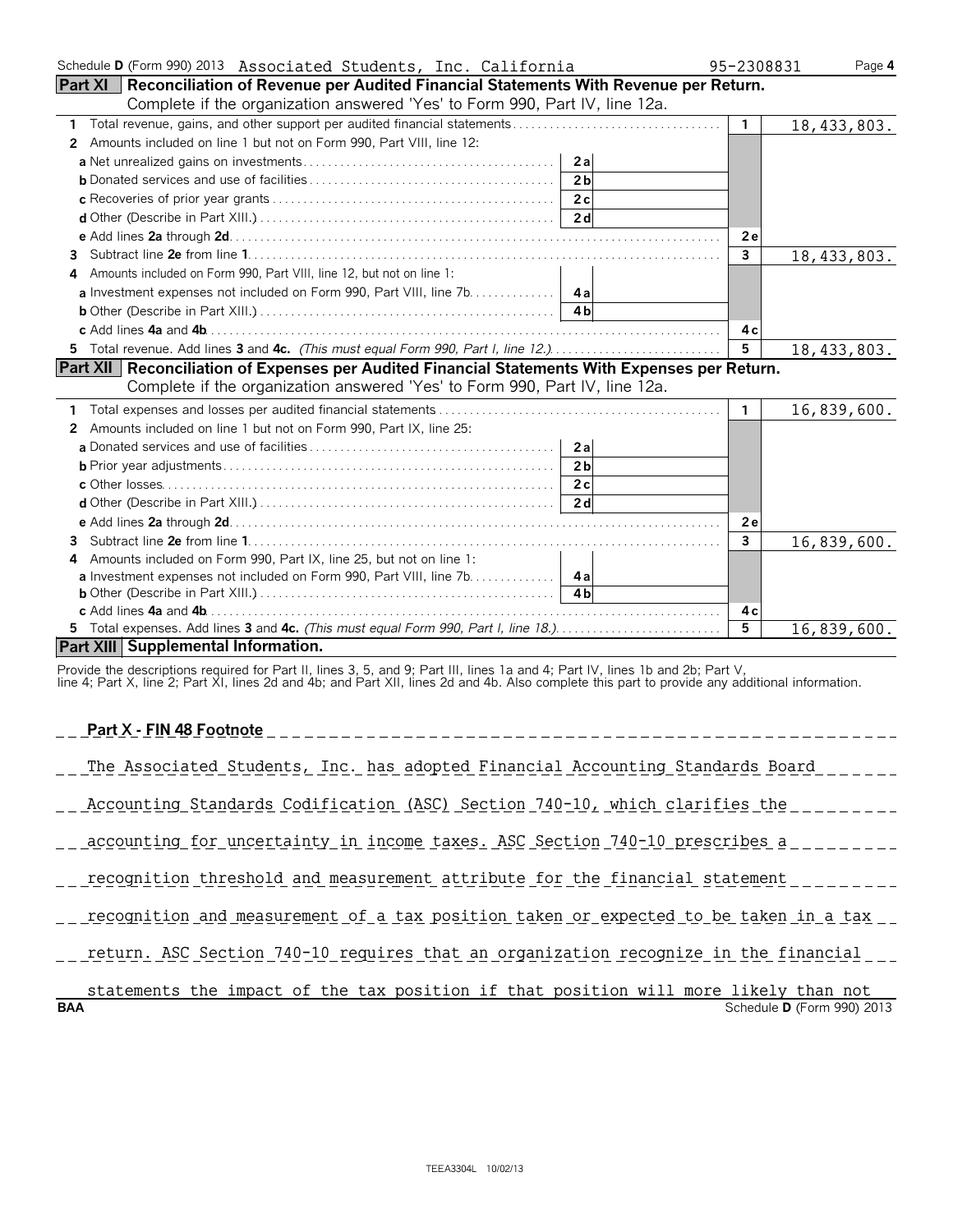|  | Schedule <b>D</b> (Form 990) 2013 Associated Students, Inc. California |  | 95-2308831 | Page 5 |
|--|------------------------------------------------------------------------|--|------------|--------|
|  | <b>Part XIII Supplemental Information (continued)</b>                  |  |            |        |

| <u>Part X - FIN 48 Footnote (continued)</u>                                         |
|-------------------------------------------------------------------------------------|
| be sustained on audit, based on the technical merits of the position. As of and for |
| the year ended June 30, 2014, the Associated Students, Inc. had no material         |
| unrecognized tax benefits, tax penalties or interest.                               |
|                                                                                     |
|                                                                                     |
|                                                                                     |
|                                                                                     |
|                                                                                     |
|                                                                                     |
|                                                                                     |
|                                                                                     |
|                                                                                     |
|                                                                                     |
|                                                                                     |
|                                                                                     |
|                                                                                     |
|                                                                                     |
|                                                                                     |
|                                                                                     |
|                                                                                     |
|                                                                                     |
|                                                                                     |
|                                                                                     |
|                                                                                     |
|                                                                                     |
|                                                                                     |
|                                                                                     |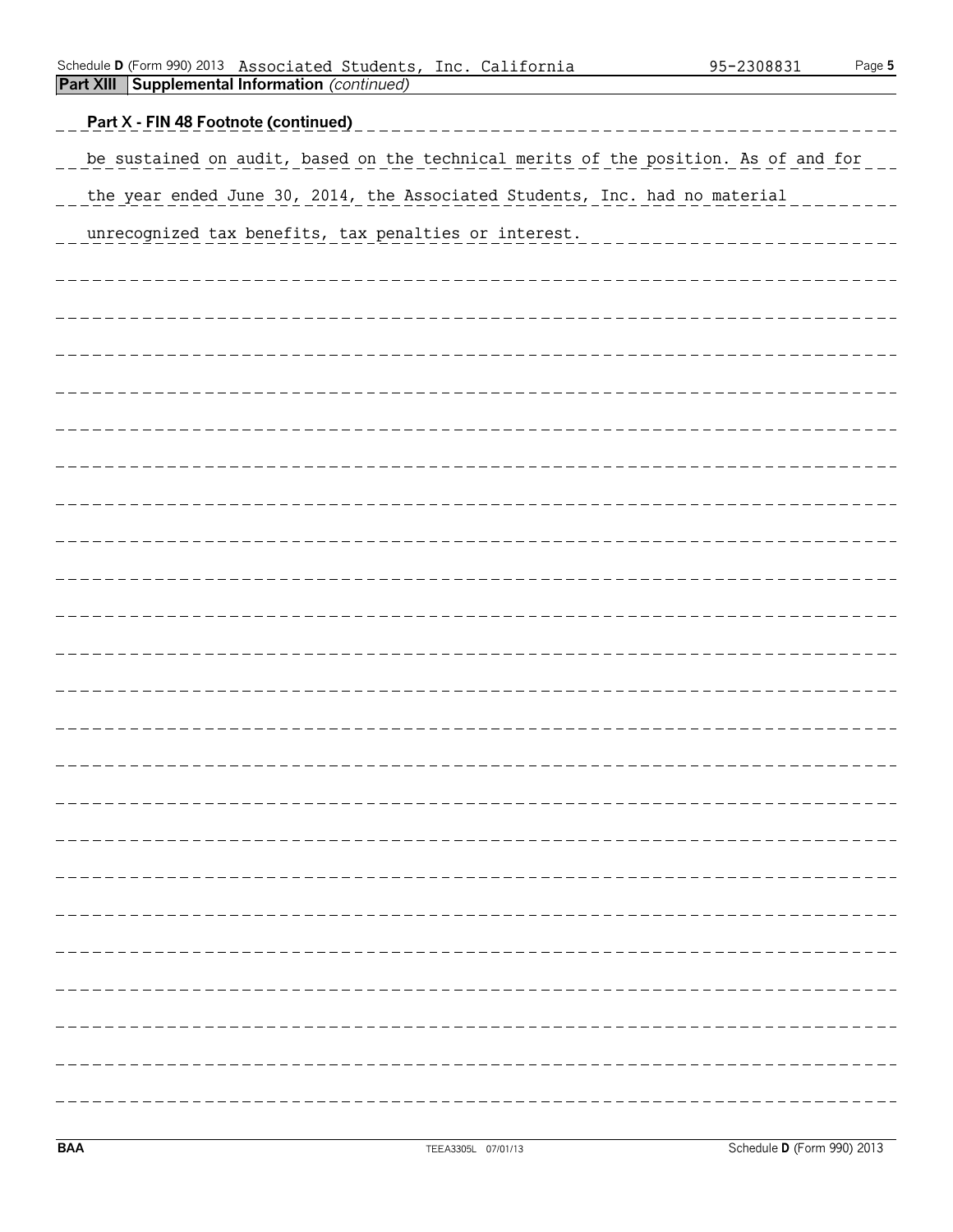| <b>Compensation Information</b><br>OMB No. 1545-0047<br><b>SCHEDULE J</b>                                                                                                                                                          |                            |                                                                                                                                                                                                                                          |                                       |                            |                   |             |  |
|------------------------------------------------------------------------------------------------------------------------------------------------------------------------------------------------------------------------------------|----------------------------|------------------------------------------------------------------------------------------------------------------------------------------------------------------------------------------------------------------------------------------|---------------------------------------|----------------------------|-------------------|-------------|--|
| (Form 990)                                                                                                                                                                                                                         |                            | For certain Officers, Directors, Trustees, Key Employees, and Highest Compensated Employees<br>Complete if the organization answered 'Yes' on Form 990, Part IV, line 23.<br>Attach to Form 990. See separate instructions.              |                                       |                            | 2013              |             |  |
| Department of the Treasury<br>Internal Revenue Service                                                                                                                                                                             |                            | Information about Schedule J (Form 990) and its instructions is<br>at www.irs.gov/form990.                                                                                                                                               |                                       | <b>Open to Public</b>      | <b>Inspection</b> |             |  |
| Name of the organization                                                                                                                                                                                                           |                            |                                                                                                                                                                                                                                          | <b>Employer identification number</b> |                            |                   |             |  |
|                                                                                                                                                                                                                                    |                            | Associated Students, Inc. California                                                                                                                                                                                                     | 95-2308831                            |                            |                   |             |  |
| Part I                                                                                                                                                                                                                             |                            | <b>Questions Regarding Compensation</b>                                                                                                                                                                                                  |                                       |                            |                   |             |  |
|                                                                                                                                                                                                                                    |                            |                                                                                                                                                                                                                                          |                                       |                            | <b>Yes</b>        | No          |  |
|                                                                                                                                                                                                                                    |                            | 1 a Check the appropriate box(es) if the organization provided any of the following to or for a person listed in Form 990, Part<br>VII, Section A, line 1a. Complete Part III to provide any relevant information regarding these items. |                                       |                            |                   |             |  |
|                                                                                                                                                                                                                                    |                            | First-class or charter travel<br>Housing allowance or residence for personal use                                                                                                                                                         |                                       |                            |                   |             |  |
|                                                                                                                                                                                                                                    | Travel for companions      | Payments for business use of personal residence                                                                                                                                                                                          |                                       |                            |                   |             |  |
|                                                                                                                                                                                                                                    |                            | Tax indemnification and gross-up payments<br>Health or social club dues or initiation fees                                                                                                                                               |                                       |                            |                   |             |  |
|                                                                                                                                                                                                                                    |                            | Personal services (e.g., maid, chauffeur, chef)<br>Discretionary spending account                                                                                                                                                        |                                       |                            |                   |             |  |
|                                                                                                                                                                                                                                    |                            |                                                                                                                                                                                                                                          |                                       |                            |                   |             |  |
| <b>b</b> If any of the boxes on line 1a are checked, did the organization follow a written policy regarding payment or<br>reimbursement or provision of all of the expenses described above? If 'No,' complete Part III to explain |                            |                                                                                                                                                                                                                                          |                                       |                            |                   |             |  |
|                                                                                                                                                                                                                                    |                            |                                                                                                                                                                                                                                          |                                       | 1 b                        |                   |             |  |
| 2                                                                                                                                                                                                                                  |                            | Did the organization require substantiation prior to reimbursing or allowing expenses incurred by all officers, directors,<br>trustees, and officers, including the CEO/Executive Director, regarding the items checked in line 1a?      |                                       | $\overline{2}$             |                   |             |  |
| 3                                                                                                                                                                                                                                  |                            | Indicate which, if any, of the following the filing organization used to establish the compensation of the organization's<br>CEO/Executive Director. Check all that apply. Do not check any boxes for methods used by a related o        |                                       |                            |                   |             |  |
|                                                                                                                                                                                                                                    |                            | establish compensation of the CEO/Executive Director, but explain in Part III.                                                                                                                                                           |                                       |                            |                   |             |  |
| X                                                                                                                                                                                                                                  |                            | Compensation committee<br>Written employment contract                                                                                                                                                                                    |                                       |                            |                   |             |  |
| Independent compensation consultant<br>Compensation survey or study                                                                                                                                                                |                            |                                                                                                                                                                                                                                          |                                       |                            |                   |             |  |
|                                                                                                                                                                                                                                    |                            | Form 990 of other organizations<br>$X$ Approval by the board or compensation committee                                                                                                                                                   |                                       |                            |                   |             |  |
|                                                                                                                                                                                                                                    |                            |                                                                                                                                                                                                                                          |                                       |                            |                   |             |  |
| 4                                                                                                                                                                                                                                  | or a related organization: | During the year, did any person listed in Form 990, Part VII, Section A, line 1a with respect to the filing organization                                                                                                                 |                                       |                            |                   |             |  |
|                                                                                                                                                                                                                                    |                            |                                                                                                                                                                                                                                          |                                       | 4a                         |                   | Χ           |  |
|                                                                                                                                                                                                                                    |                            |                                                                                                                                                                                                                                          |                                       | 4 <sub>b</sub>             |                   | $\mathbf X$ |  |
|                                                                                                                                                                                                                                    |                            | c Participate in, or receive payment from, an equity-based compensation arrangement?                                                                                                                                                     |                                       | 4c                         |                   | X           |  |
|                                                                                                                                                                                                                                    |                            | If 'Yes' to any of lines 4a-c, list the persons and provide the applicable amounts for each item in Part III.                                                                                                                            |                                       |                            |                   |             |  |
|                                                                                                                                                                                                                                    |                            |                                                                                                                                                                                                                                          |                                       |                            |                   |             |  |
|                                                                                                                                                                                                                                    |                            | Only section 501(c)(3) and 501(c)(4) organizations must complete lines 5-9.                                                                                                                                                              |                                       |                            |                   |             |  |
|                                                                                                                                                                                                                                    |                            | 5 For persons listed in Form 990, Part VII, Section A, line 1a, did the organization pay or accrue any compensation<br>contingent on the revenues of:                                                                                    |                                       |                            |                   |             |  |
|                                                                                                                                                                                                                                    |                            |                                                                                                                                                                                                                                          |                                       | 5 a                        |                   | Χ           |  |
|                                                                                                                                                                                                                                    |                            | If 'Yes' to line 5a or 5b, describe in Part III.                                                                                                                                                                                         |                                       | 5 b                        |                   | X           |  |
|                                                                                                                                                                                                                                    |                            |                                                                                                                                                                                                                                          |                                       |                            |                   |             |  |
| 6                                                                                                                                                                                                                                  |                            | For persons listed in Form 990, Part VII, Section A, line 1a, did the organization pay or accrue any compensation<br>contingent on the net earnings of:                                                                                  |                                       |                            |                   |             |  |
|                                                                                                                                                                                                                                    |                            |                                                                                                                                                                                                                                          |                                       | 6а                         |                   | X           |  |
|                                                                                                                                                                                                                                    |                            |                                                                                                                                                                                                                                          |                                       | 6b                         |                   | X           |  |
|                                                                                                                                                                                                                                    |                            | If 'Yes' to line 6a or 6b, describe in Part III.                                                                                                                                                                                         |                                       |                            |                   |             |  |
|                                                                                                                                                                                                                                    |                            |                                                                                                                                                                                                                                          |                                       | 7                          |                   | Χ           |  |
| 8                                                                                                                                                                                                                                  |                            | Were any amounts reported in Form 990, Part VII, paid or accrued pursuant to a contract that was subject                                                                                                                                 |                                       |                            |                   |             |  |
|                                                                                                                                                                                                                                    |                            | to the initial contract exception described in Regulations section 53.4958-4(a)(3)?                                                                                                                                                      |                                       | 8                          |                   | X           |  |
| If 'Yes' to line 8, did the organization also follow the rebuttable presumption procedure described in Regulations                                                                                                                 |                            |                                                                                                                                                                                                                                          |                                       |                            |                   |             |  |
| 9                                                                                                                                                                                                                                  |                            |                                                                                                                                                                                                                                          |                                       | 9                          |                   |             |  |
|                                                                                                                                                                                                                                    |                            | BAA For Paperwork Reduction Act Notice, see the Instructions for Form 990.                                                                                                                                                               |                                       | Schedule J (Form 990) 2013 |                   |             |  |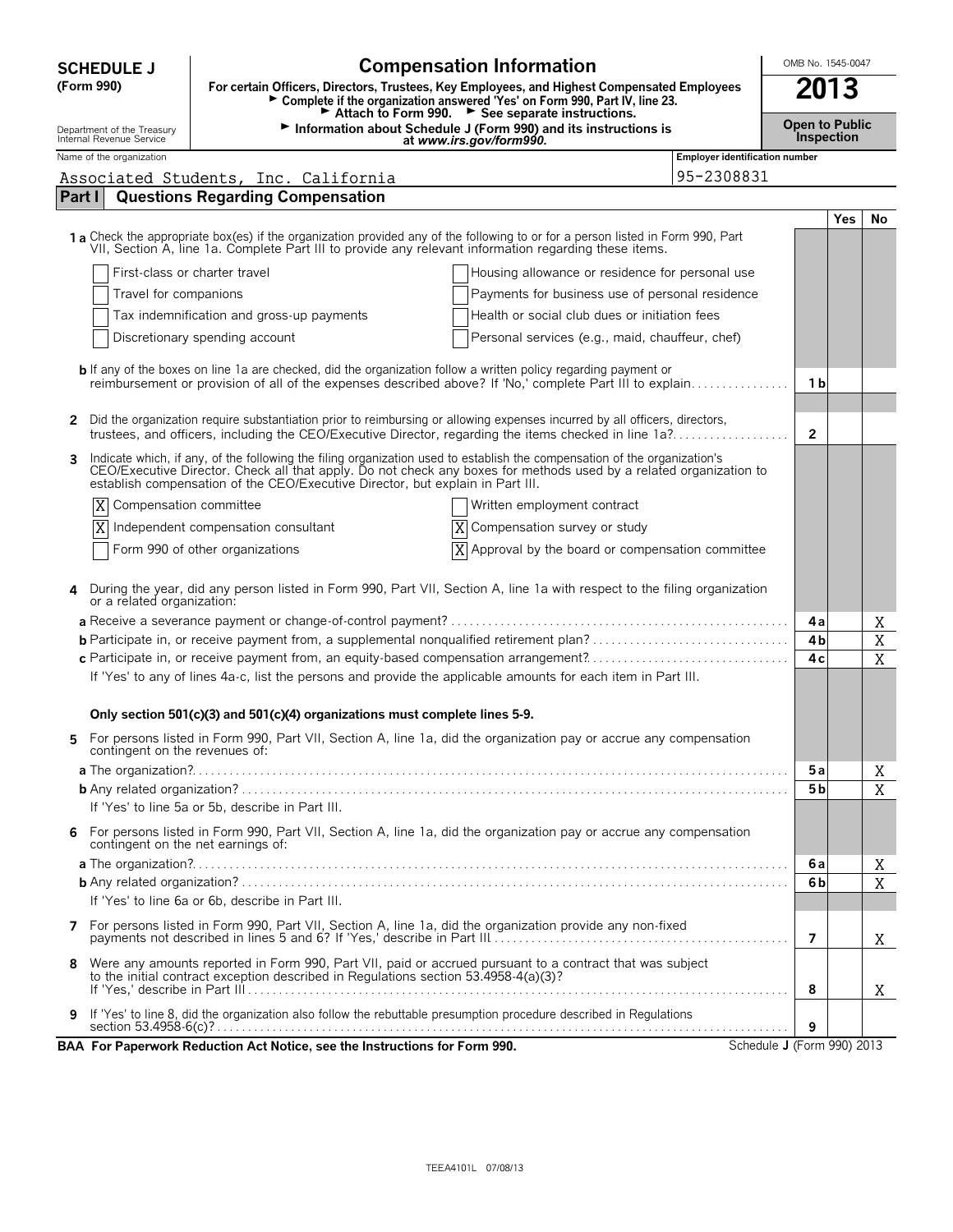#### **Part II** Officers, Directors, Trustees, Key Employees, and Highest Compensated Employees. Use duplicate copies if additional space is needed.

For each individual whose compensation must be reported in Schedule J, report compensation from the organization on row (i) and from related organizations, described in the instructions on<br>row (ii). Do not list any individ

Note. The sum of columns (B)(i)-(iii) for each listed individual must equal the total amount of Form 990, Part VII, Section A, line 1a, applicable columns (D) and (E) amounts for that individual.

|                         |                           |                          | (B) Breakdown of W-2 and/or 1099-MISC compensation |                                           | (C) Retirement                        | (D) Nontaxable | $(E)$ Total of<br>columns $(B)(i)$ - $(D)$ |                                                                  |
|-------------------------|---------------------------|--------------------------|----------------------------------------------------|-------------------------------------------|---------------------------------------|----------------|--------------------------------------------|------------------------------------------------------------------|
| (A) Name and Title      |                           | (i) Base<br>compensation | (ii) Bonus and<br>incentive<br>compensation        | (iii) Other<br>reportable<br>compensation | and other<br>deferred<br>compensation | benefits       |                                            | (F) Compensation<br>reported as<br>deferred in prior<br>Form 990 |
| Marcy Maloney           | (i)                       | 142,814                  | $\mathbf 0$                                        | 569                                       | $\boldsymbol{0}$                      | 42,023.        | 185,406                                    | $0$ .                                                            |
| 1 Executive Dir.        | (i)                       | 0                        | 0                                                  | $\mathbf 0$ .                             | $\mathbf 0$                           | $\mathbf 0$ .  | $\mathbf{0}$                               | $\boldsymbol{0}$ .                                               |
| Dwayne Brummett         | (i)                       | 129, 215                 | $\mathsf{0}$                                       | 569                                       | $\,0\,$                               | 40, 232.       | 170,016                                    | $0$ .                                                            |
| 2 Assoc Exec Dir        | (i)                       | 0                        | $\mathbf 0$                                        | 0                                         | $\mathsf 0$                           | $\mathbf{0}$   | 0                                          | $\boldsymbol{0}$ .                                               |
|                         | (i)                       |                          |                                                    |                                           |                                       |                |                                            |                                                                  |
| $\overline{\mathbf{3}}$ | (i)                       |                          |                                                    |                                           |                                       |                |                                            |                                                                  |
|                         | $\overline{(\mathsf{i})}$ |                          |                                                    |                                           |                                       |                |                                            |                                                                  |
|                         | (i)                       |                          |                                                    |                                           |                                       |                |                                            |                                                                  |
|                         | (i)                       |                          |                                                    |                                           |                                       |                |                                            |                                                                  |
| 5                       | (i)                       |                          |                                                    |                                           |                                       |                |                                            |                                                                  |
|                         | (i)                       |                          |                                                    |                                           |                                       |                |                                            |                                                                  |
| 6                       | (i)                       |                          |                                                    |                                           |                                       |                |                                            |                                                                  |
|                         | (i)                       |                          |                                                    |                                           |                                       |                |                                            |                                                                  |
| 7                       | (i)                       |                          |                                                    |                                           |                                       |                |                                            |                                                                  |
|                         | (i)                       |                          |                                                    |                                           |                                       |                |                                            |                                                                  |
| 8                       | (i)                       |                          |                                                    |                                           |                                       |                |                                            |                                                                  |
|                         | (i)                       |                          |                                                    |                                           |                                       |                |                                            |                                                                  |
| 9                       | (i)                       |                          |                                                    |                                           |                                       |                |                                            |                                                                  |
|                         | (i)                       |                          |                                                    |                                           |                                       |                |                                            |                                                                  |
| $10$                    | (i)                       |                          |                                                    |                                           |                                       |                |                                            |                                                                  |
|                         | (i)                       |                          |                                                    |                                           |                                       |                |                                            |                                                                  |
| 11                      | (ii)                      |                          |                                                    |                                           |                                       |                |                                            |                                                                  |
|                         | (i)                       |                          |                                                    |                                           |                                       |                |                                            |                                                                  |
| 12                      | (i)                       |                          |                                                    |                                           |                                       |                |                                            |                                                                  |
|                         | (i)                       |                          |                                                    |                                           |                                       |                |                                            |                                                                  |
| 13                      | (ii)                      |                          |                                                    |                                           |                                       |                |                                            |                                                                  |
|                         | (i)                       |                          |                                                    |                                           |                                       |                |                                            |                                                                  |
| 14                      | (i)                       |                          |                                                    |                                           |                                       |                |                                            |                                                                  |
|                         | (i)                       |                          |                                                    |                                           |                                       |                |                                            |                                                                  |
| 15                      | (i)                       |                          |                                                    |                                           |                                       |                |                                            |                                                                  |
|                         | (i)                       |                          |                                                    |                                           |                                       |                |                                            |                                                                  |
| 16                      | (i)                       |                          |                                                    |                                           |                                       |                |                                            |                                                                  |
| <b>BAA</b>              |                           |                          | TEEA4102L 07/08/13                                 |                                           |                                       |                |                                            | Schedule J (Form 990) 2013                                       |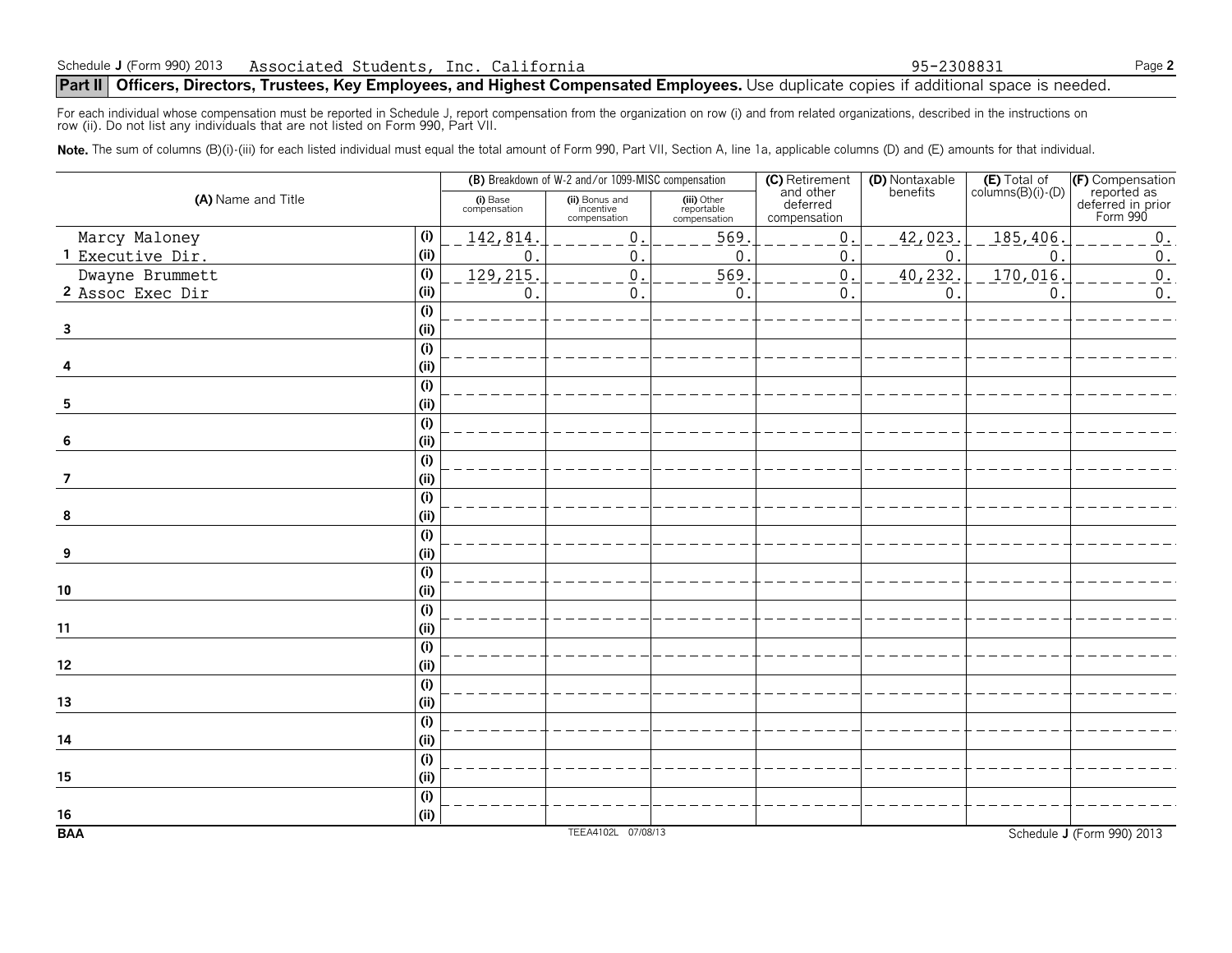| complete and part for any additional imormation. |
|--------------------------------------------------|
|                                                  |
|                                                  |
|                                                  |
|                                                  |
|                                                  |
|                                                  |
|                                                  |
|                                                  |
|                                                  |
|                                                  |
|                                                  |
|                                                  |
|                                                  |
|                                                  |
|                                                  |
|                                                  |
|                                                  |
|                                                  |

#### Schedule **J** (Form 990) 2013 Page **3** Associated Students, Inc. California 95-2308831

#### **Part III Supplemental Information**

Provide the information, explanation, or descriptions required for Part I, lines 1a, 1b, 3, 4a, 4b, 4c, 5a, 5b, 6a, 6b, 7, and 8, for Part II. Also complete this part for any additional information.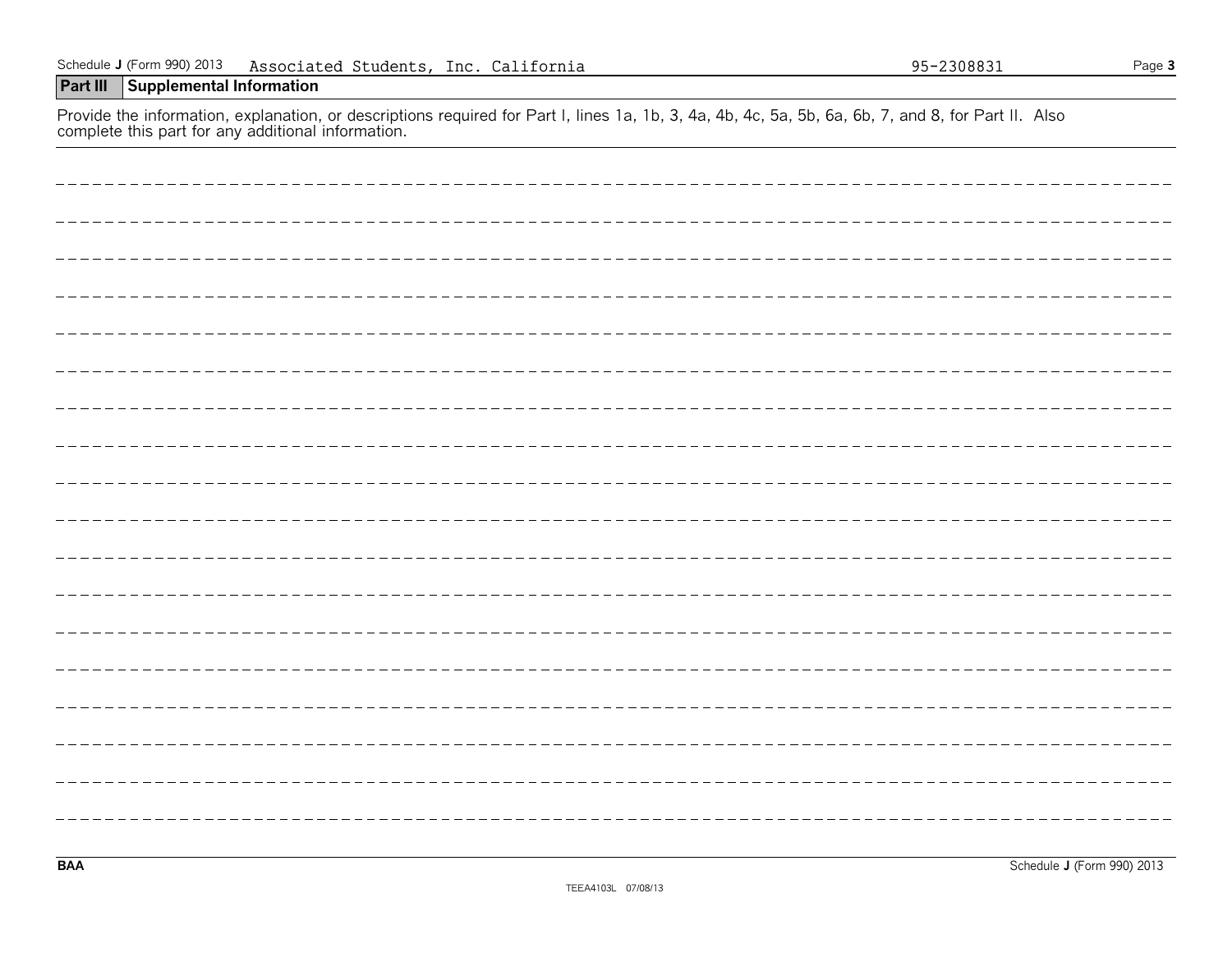| <b>SCHEDULE O</b>                                      | Supplemental Information to Form 990 or 990-EZ                                                                                                 |                                              | OMB No. 1545-0047                   |  |  |  |  |  |  |
|--------------------------------------------------------|------------------------------------------------------------------------------------------------------------------------------------------------|----------------------------------------------|-------------------------------------|--|--|--|--|--|--|
| (Form 990 or 990-EZ)                                   | 2013<br>Complete to provide information for responses to specific questions on<br>Form 990 or 990-EZ or to provide any additional information. |                                              |                                     |  |  |  |  |  |  |
| Department of the Treasury<br>Internal Revenue Service | Attach to Form 990 or 990-EZ.<br>Information about Schedule O (Form 990 or 990-EZ) and its instructions is<br>at www.irs.gov/form990.          |                                              | <b>Open to Public</b><br>Inspection |  |  |  |  |  |  |
| Name of the organization                               | Associated Students, Inc. California<br>Polytechnic State Univ San Luis Obispo                                                                 | Employer identification number<br>95-2308831 |                                     |  |  |  |  |  |  |
|                                                        | Form 990, Part III, Line 1 - Organization Mission                                                                                              |                                              |                                     |  |  |  |  |  |  |
|                                                        | To conduct and sponsor the activities for the convenience of the students, faculty                                                             |                                              |                                     |  |  |  |  |  |  |
|                                                        |                                                                                                                                                |                                              |                                     |  |  |  |  |  |  |
|                                                        | and staff and as a part of the education program of the California Polytechnic State                                                           |                                              |                                     |  |  |  |  |  |  |
|                                                        | University. To provide extra-curricular activities for the convenience of the                                                                  |                                              |                                     |  |  |  |  |  |  |
|                                                        | students, faculty and staff, as a part of the education program of the University.                                                             |                                              |                                     |  |  |  |  |  |  |
|                                                        | Form 990, Part VI, Line 4 - Significant Changes to Organizational Documents                                                                    |                                              |                                     |  |  |  |  |  |  |
|                                                        | 1. Updated bylaw item 4.3.3.1.1, clarifying the process for tie-breaking vote for                                                              |                                              |                                     |  |  |  |  |  |  |
|                                                        | Internal Review committee.                                                                                                                     |                                              |                                     |  |  |  |  |  |  |
|                                                        |                                                                                                                                                |                                              |                                     |  |  |  |  |  |  |
|                                                        | 2. Updated the Titles for Executive Cabinet bylaw, item 7.4.2.7.1, clarifying the                                                              |                                              |                                     |  |  |  |  |  |  |
|                                                        | membership titles for Executive Cabinet.                                                                                                       |                                              |                                     |  |  |  |  |  |  |
|                                                        | Form 990, Part VI, Line 6 - Explanation of Classes of Members or Shareholder                                                                   |                                              |                                     |  |  |  |  |  |  |
|                                                        | Members are limited to individuals regularly admitted and enrolled as matriculating                                                            |                                              |                                     |  |  |  |  |  |  |
|                                                        | students at the University.                                                                                                                    |                                              |                                     |  |  |  |  |  |  |
|                                                        | Form 990, Part VI, Line 7a - How Members or Shareholders Elect Governing Body                                                                  |                                              |                                     |  |  |  |  |  |  |
|                                                        | The election of Directors is handled by an annual general election of Members held                                                             |                                              |                                     |  |  |  |  |  |  |
| each Spring Quarter.                                   | ______________________________                                                                                                                 |                                              |                                     |  |  |  |  |  |  |
|                                                        | Form 990, Part VI, Line 11b - Form 990 Review Process                                                                                          |                                              |                                     |  |  |  |  |  |  |
|                                                        | Internal review committee will meet and review the document and share with the Board                                                           |                                              |                                     |  |  |  |  |  |  |
| of Directors.                                          | __________________________                                                                                                                     |                                              |                                     |  |  |  |  |  |  |
|                                                        | Form 990, Part VI, Line 12c - Explanation of Monitoring and Enforcement of Conflicts                                                           |                                              |                                     |  |  |  |  |  |  |
|                                                        | All transactions involving any board member, officer or key employee are reviewed                                                              |                                              |                                     |  |  |  |  |  |  |
|                                                        | and individuals are notified of any real or perceived conflict.                                                                                |                                              |                                     |  |  |  |  |  |  |
|                                                        | Form 990, Part VI, Line 15b - Compensation Review & Approval Process - Officers & Key Employees                                                |                                              |                                     |  |  |  |  |  |  |
|                                                        |                                                                                                                                                |                                              |                                     |  |  |  |  |  |  |

15a & 15b - The Board of Directors review and approve.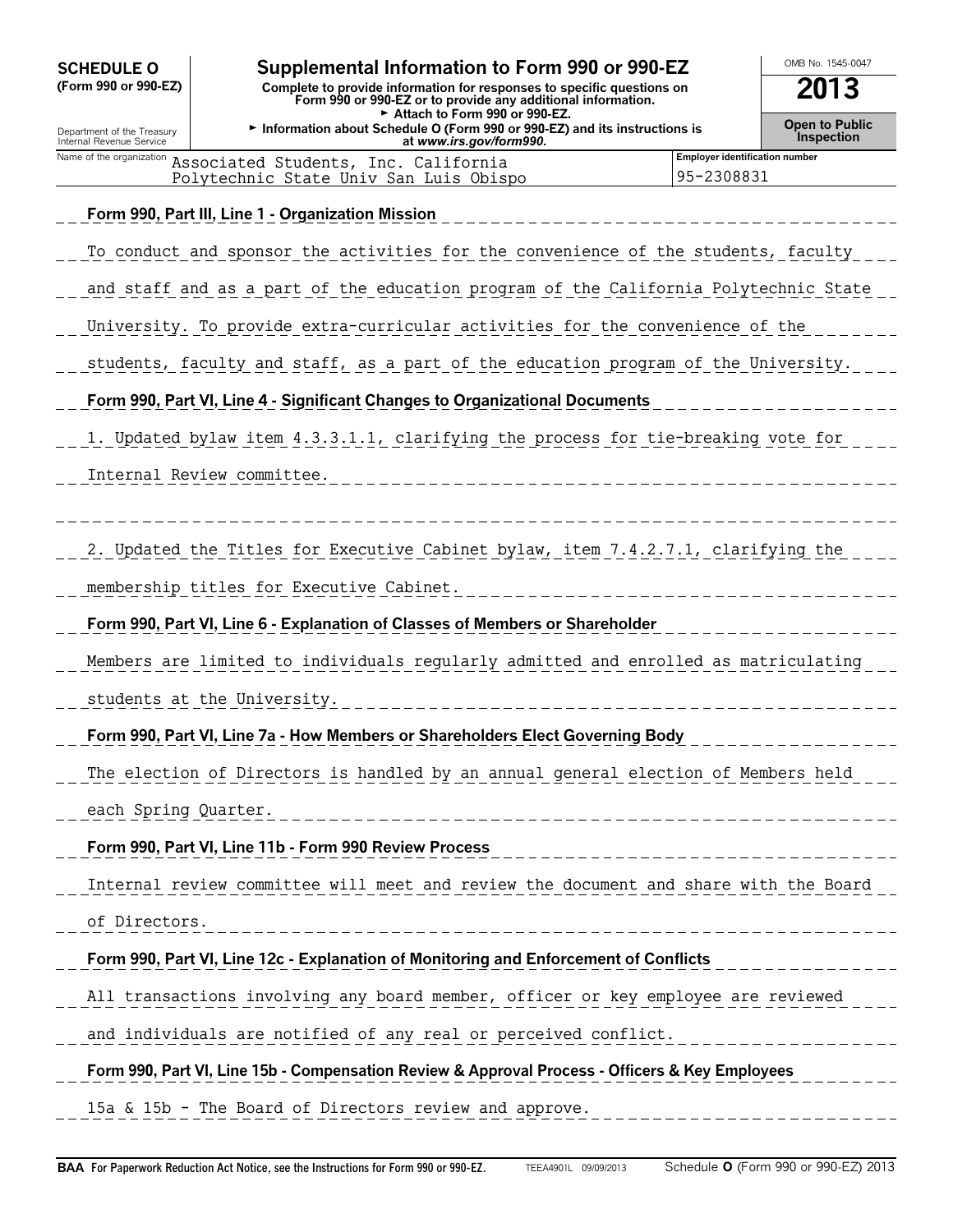| Schedule <b>O</b> (Form 990 or 990-EZ) 2013                                                             | Page 2                                       |
|---------------------------------------------------------------------------------------------------------|----------------------------------------------|
| Name of the organization Associated Students, Inc. California<br>Polytechnic State Univ San Luis Obispo | Employer identification number<br>95-2308831 |
|                                                                                                         |                                              |
| Form 990, Part VI, Line 19 - Other Organization Documents Publicly Available                            |                                              |
| Documents are available on-line at the organization's web site and for physical                         |                                              |
| inspection at corporate offices.                                                                        |                                              |
|                                                                                                         |                                              |
|                                                                                                         |                                              |
|                                                                                                         |                                              |
|                                                                                                         |                                              |
|                                                                                                         |                                              |
|                                                                                                         |                                              |
|                                                                                                         |                                              |
|                                                                                                         |                                              |
|                                                                                                         |                                              |
|                                                                                                         |                                              |
|                                                                                                         |                                              |
|                                                                                                         |                                              |
|                                                                                                         |                                              |
|                                                                                                         |                                              |
|                                                                                                         |                                              |
|                                                                                                         |                                              |
|                                                                                                         |                                              |
|                                                                                                         |                                              |
|                                                                                                         |                                              |
|                                                                                                         |                                              |
|                                                                                                         |                                              |
|                                                                                                         |                                              |
|                                                                                                         |                                              |
|                                                                                                         |                                              |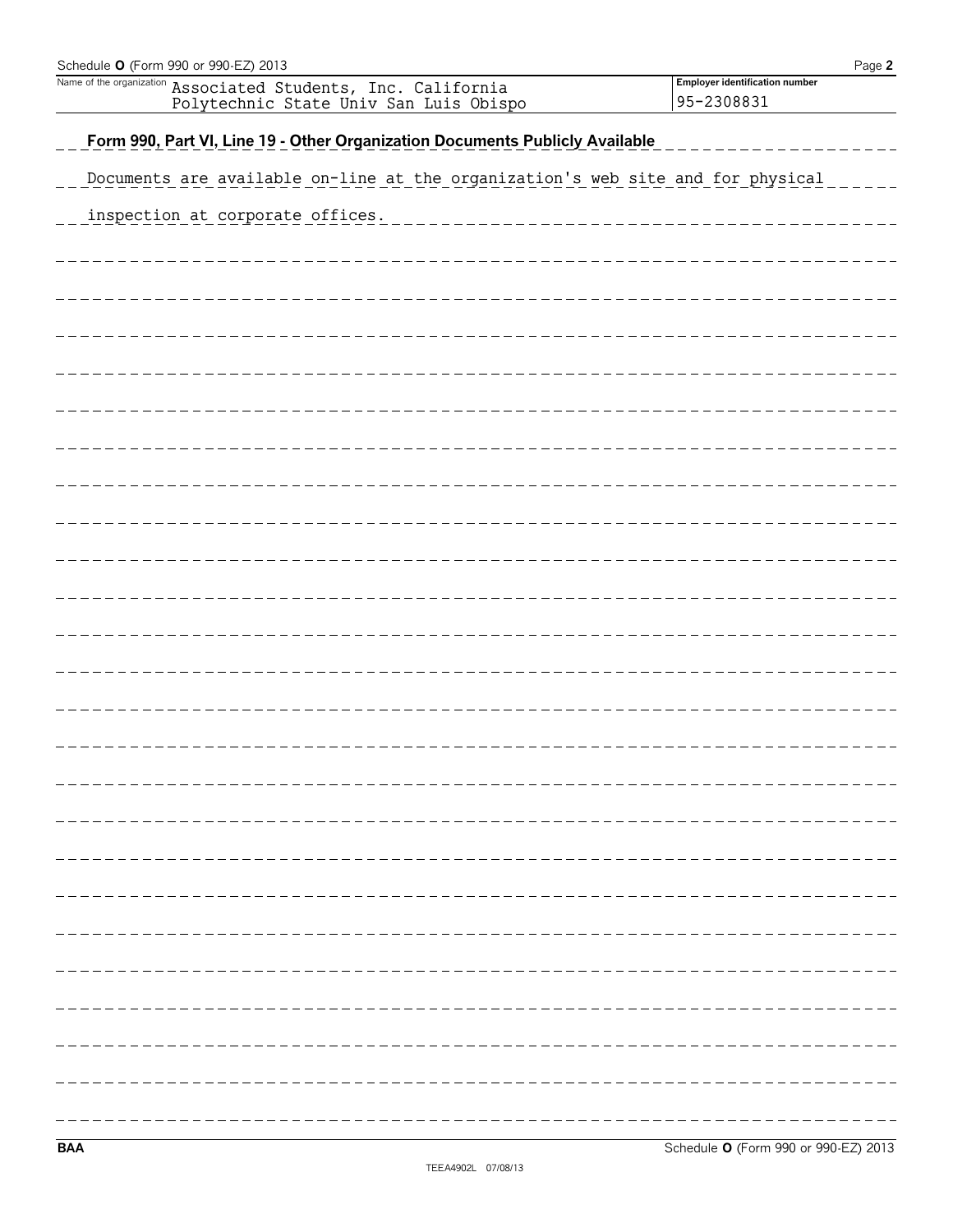# **SCHEDULE R Related Organizations and Unrelated Partnerships**<br>(Form 990) **Related Organization arguered "Yes' on Form 990, Bart IV, line 32, 24, 25h**

Form 990)<br>Form 990, Part IV, line 33, 34, 35b, 36, or 37.<br>Attach to Form 990. P See separate instructions.

G **Open to Public** Department of the Treasury **Information about Schedule R (Form 990) and its instructions is at** *www.irs.gov/form990.* Internal Revenue Service **Inspection**

Name of the organization **Employer identification number** 

Associated Students, Inc. California Polytechnic State Univ San Luis Obispo 95-2308831

#### **Part I Identification of Disregarded Entities** Complete if the organization answered 'Yes' on Form 990, Part IV, line 33.

| (a)<br>Name, address, and EIN (if applicable) of disregarded entity                                                                                        | (b)<br>Primary activity | (c)<br>or foreign country)                          | Legal domicile (state         | (d)<br>Total income                                                                              |  | (e)<br>End-of-year assets                     | (f)<br>Direct controlling<br>entity |    |
|------------------------------------------------------------------------------------------------------------------------------------------------------------|-------------------------|-----------------------------------------------------|-------------------------------|--------------------------------------------------------------------------------------------------|--|-----------------------------------------------|-------------------------------------|----|
| (1)                                                                                                                                                        |                         |                                                     |                               |                                                                                                  |  |                                               |                                     |    |
| (2)                                                                                                                                                        |                         |                                                     |                               |                                                                                                  |  |                                               |                                     |    |
| (3)                                                                                                                                                        |                         |                                                     |                               |                                                                                                  |  |                                               |                                     |    |
| <b>Part II Identification of Related Tax-Exempt Organizations</b> Complete if the organization answered 'Yes' on Form 990, Part IV, line 34 because it had |                         |                                                     |                               |                                                                                                  |  |                                               |                                     |    |
| one or more related tax-exempt organizations during the tax year.                                                                                          |                         |                                                     |                               |                                                                                                  |  |                                               |                                     |    |
| (a)<br>Name, address, and EIN of related organization                                                                                                      | (b)<br>Primary activity | (c)<br>Legal domicile (state<br>or foreign country) | (d)<br>Exempt Code<br>section | (e)<br>Public charity status<br>(f)<br>Direct controlling<br>(if section $501(c)(3)$ )<br>entity |  | (g)<br>Sec $512(b)(13)$<br>controlled entity? |                                     |    |
| (1) CA Polytechnic St Univ, San Luis O                                                                                                                     |                         |                                                     |                               |                                                                                                  |  |                                               | Yes                                 | No |
|                                                                                                                                                            |                         |                                                     |                               |                                                                                                  |  |                                               |                                     |    |

| 1 Grand Avenue            |                  |    |            |     |   |
|---------------------------|------------------|----|------------|-----|---|
| San Luis Obispo, CA 93407 |                  |    |            |     |   |
| 77-0209717                | Higher Education | CA | StofCA Agy | N/A | Χ |
| $\overline{(2)}$          |                  |    |            |     |   |
|                           |                  |    |            |     |   |
|                           |                  |    |            |     |   |
|                           |                  |    |            |     |   |
| $\overline{3}$            |                  |    |            |     |   |
|                           |                  |    |            |     |   |
|                           |                  |    |            |     |   |
|                           |                  |    |            |     |   |
| (4)                       |                  |    |            |     |   |
|                           |                  |    |            |     |   |
|                           |                  |    |            |     |   |
|                           |                  |    |            |     |   |

**BAA For Paperwork Reduction Act Notice, see the Instructions for Form 990.** TEEA5001L 06/26/13 Schedule **R** (Form 990) 2013

OMB No. 1545-0047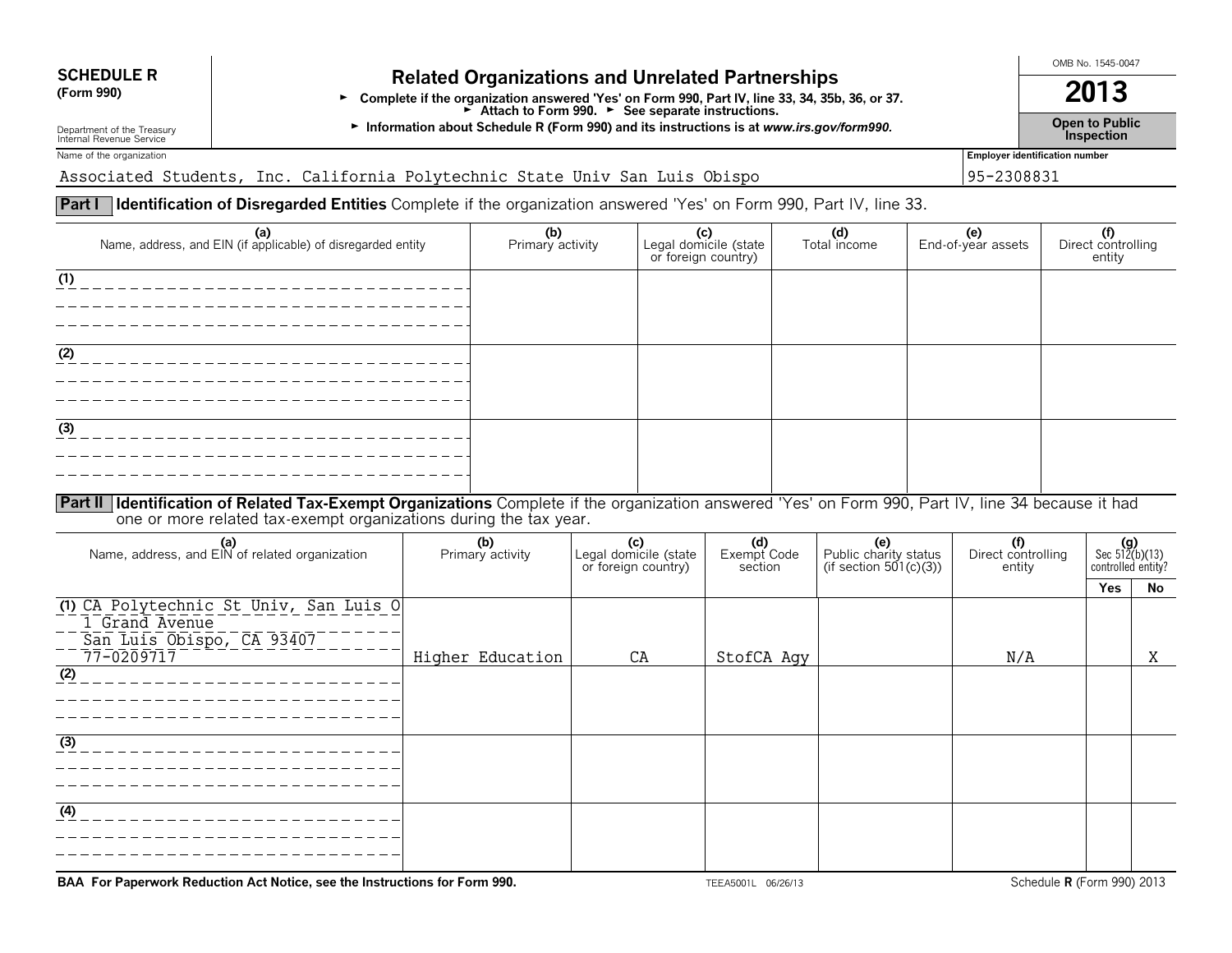#### Schedule **R** (Form 990) 2013 Associated Students, Inc. California 95-2308831 Page 2

Part III Identification of Related Organizations Taxable as a Partnership Complete if the organization answered 'Yes' on Form 990, Part IV, line 34<br>because it had one or more related organizations treated as a partnership

|                                                                    |                                                                                                                                                                                                                               | ີ                                                |                                        |  |                                                                                          |  |                                                     | ັ |                                           |                                 |            |                                              |                                                                   |                                |                               |                                               |
|--------------------------------------------------------------------|-------------------------------------------------------------------------------------------------------------------------------------------------------------------------------------------------------------------------------|--------------------------------------------------|----------------------------------------|--|------------------------------------------------------------------------------------------|--|-----------------------------------------------------|---|-------------------------------------------|---------------------------------|------------|----------------------------------------------|-------------------------------------------------------------------|--------------------------------|-------------------------------|-----------------------------------------------|
| (a)<br>Name, address, and EIN of<br>related organization           | (b)<br>Primary activity                                                                                                                                                                                                       | (c)<br>Legal<br>domicile<br>(state or<br>foreign | (d)<br>Direct<br>controlling<br>entity |  | (e)<br>Predominant income<br>(related, unrelated,<br>excluded from tax<br>under sections |  | $\overline{(\text{f})}$<br>Share of total<br>income |   | (g)<br>Share of<br>end-of-year<br>assets  |                                 |            | (h)<br>Dispropor-<br>tionate<br>allocations? | (i)<br>Code V-UBI<br>amount in box<br>20 of Schedule<br>K-1 (Form | partner?                       | (j)<br>General or<br>managing | (k)<br>Percentage<br>ownership                |
|                                                                    |                                                                                                                                                                                                                               | country)                                         |                                        |  | $512 - 514$                                                                              |  |                                                     |   |                                           |                                 | <b>Yes</b> | No                                           | 1065                                                              | Yes                            | No                            |                                               |
| (1)<br>_ _ _ _ _ _ _ _ _ _ .<br>- - - - - - - - - -<br>$        -$ |                                                                                                                                                                                                                               |                                                  |                                        |  |                                                                                          |  |                                                     |   |                                           |                                 |            |                                              |                                                                   |                                |                               |                                               |
| $\frac{(2)}{2}$ - - - - - - - - - - - -                            |                                                                                                                                                                                                                               |                                                  |                                        |  |                                                                                          |  |                                                     |   |                                           |                                 |            |                                              |                                                                   |                                |                               |                                               |
| (3)                                                                |                                                                                                                                                                                                                               |                                                  |                                        |  |                                                                                          |  |                                                     |   |                                           |                                 |            |                                              |                                                                   |                                |                               |                                               |
|                                                                    |                                                                                                                                                                                                                               |                                                  |                                        |  |                                                                                          |  |                                                     |   |                                           |                                 |            |                                              |                                                                   |                                |                               |                                               |
| <b>Part IV</b>                                                     | Identification of Related Organizations Taxable as a Corporation or Trust Complete if the organization answered 'Yes' on Form 990, Part IV, line 34 because it had one or more related organizations treated as a corporation |                                                  |                                        |  |                                                                                          |  |                                                     |   |                                           |                                 |            |                                              |                                                                   |                                |                               |                                               |
| (a)<br>Name, address, and EIN of related organization              |                                                                                                                                                                                                                               |                                                  | (b)<br>Primary activity                |  | (c)<br>Legal domicile<br>(state or foreign                                               |  | (d)<br>Direct<br>controlling                        |   | (e)<br>Type of entity<br>(C corp, S corp, | (f)<br>Share of<br>total income |            |                                              | (g)<br>Share of end-of-<br>year assets                            | (h)<br>Percentage<br>ownership |                               | $(i)$<br>Sec 512(b)(13)<br>controlled entity? |
|                                                                    |                                                                                                                                                                                                                               |                                                  |                                        |  | country)                                                                                 |  | entity                                              |   | or trust)                                 |                                 |            |                                              |                                                                   |                                |                               | Yes<br>No                                     |
| (1)<br>________________________                                    |                                                                                                                                                                                                                               |                                                  |                                        |  |                                                                                          |  |                                                     |   |                                           |                                 |            |                                              |                                                                   |                                |                               |                                               |
|                                                                    |                                                                                                                                                                                                                               |                                                  |                                        |  |                                                                                          |  |                                                     |   |                                           |                                 |            |                                              |                                                                   |                                |                               |                                               |
| (2)                                                                |                                                                                                                                                                                                                               |                                                  |                                        |  |                                                                                          |  |                                                     |   |                                           |                                 |            |                                              |                                                                   |                                |                               |                                               |
|                                                                    |                                                                                                                                                                                                                               |                                                  |                                        |  |                                                                                          |  |                                                     |   |                                           |                                 |            |                                              |                                                                   |                                |                               |                                               |
| (3)                                                                |                                                                                                                                                                                                                               |                                                  |                                        |  |                                                                                          |  |                                                     |   |                                           |                                 |            |                                              |                                                                   |                                |                               |                                               |
|                                                                    |                                                                                                                                                                                                                               |                                                  |                                        |  |                                                                                          |  |                                                     |   |                                           |                                 |            |                                              |                                                                   |                                |                               |                                               |
| <b>BAA</b>                                                         |                                                                                                                                                                                                                               |                                                  |                                        |  |                                                                                          |  | TEEA5002L 06/27/13                                  |   |                                           |                                 |            |                                              |                                                                   |                                |                               | Schedule R (Form 990) 2013                    |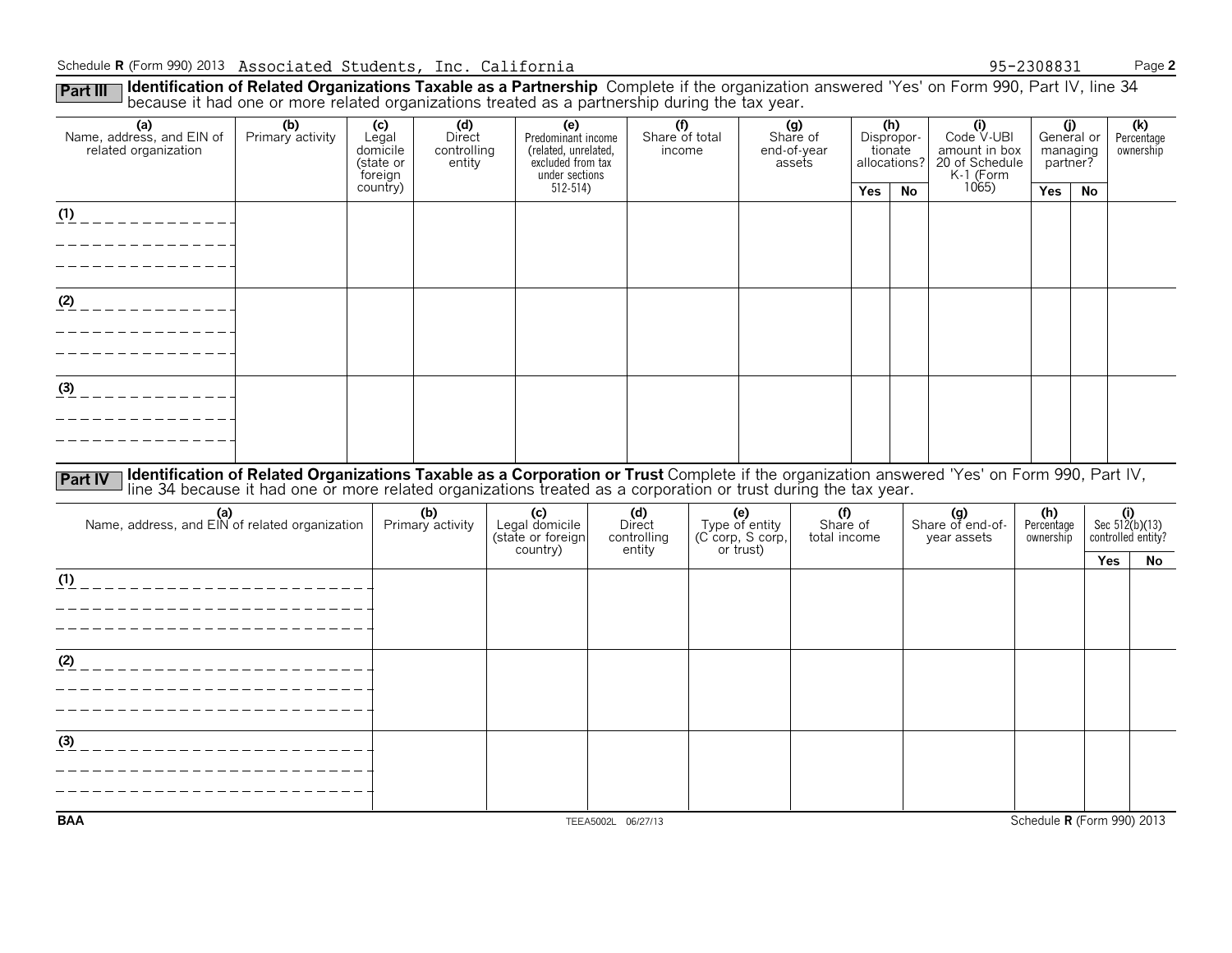### **Part V Transactions With Related Organizations** Complete if the organization answered 'Yes' on Form 990, Part IV, line 34, 35b, or 36.

| During the tax year, did the organization engage in any of the following transactions with one or more related organizations listed in Parts II-IV?<br>1 a<br>1 b<br>1c<br>1 <sub>d</sub><br>1е<br>1f<br>1 g<br>1 h<br>1i.<br>1 i<br>1 <sub>k</sub><br>X<br>11<br>X<br>1 <sub>m</sub><br>1n<br>1 ດ<br>1 p<br>1 <sub>q</sub> | No             |
|-----------------------------------------------------------------------------------------------------------------------------------------------------------------------------------------------------------------------------------------------------------------------------------------------------------------------------|----------------|
|                                                                                                                                                                                                                                                                                                                             |                |
|                                                                                                                                                                                                                                                                                                                             | X              |
|                                                                                                                                                                                                                                                                                                                             | X              |
|                                                                                                                                                                                                                                                                                                                             | X              |
|                                                                                                                                                                                                                                                                                                                             | X              |
|                                                                                                                                                                                                                                                                                                                             | X              |
|                                                                                                                                                                                                                                                                                                                             |                |
|                                                                                                                                                                                                                                                                                                                             | X              |
|                                                                                                                                                                                                                                                                                                                             | $\overline{X}$ |
|                                                                                                                                                                                                                                                                                                                             | X              |
|                                                                                                                                                                                                                                                                                                                             | X              |
|                                                                                                                                                                                                                                                                                                                             | X              |
|                                                                                                                                                                                                                                                                                                                             |                |
|                                                                                                                                                                                                                                                                                                                             | X              |
|                                                                                                                                                                                                                                                                                                                             |                |
|                                                                                                                                                                                                                                                                                                                             |                |
|                                                                                                                                                                                                                                                                                                                             | X              |
|                                                                                                                                                                                                                                                                                                                             | X              |
|                                                                                                                                                                                                                                                                                                                             |                |
|                                                                                                                                                                                                                                                                                                                             | X              |
|                                                                                                                                                                                                                                                                                                                             | X              |
|                                                                                                                                                                                                                                                                                                                             |                |
| 1 r                                                                                                                                                                                                                                                                                                                         | X              |
| 1 <sub>s</sub>                                                                                                                                                                                                                                                                                                              | X              |
| 2 If the answer to any of the above is 'Yes,' see the instructions for information on who must complete this line, including covered relationships and transaction thresholds.                                                                                                                                              |                |
| (b)<br>Transaction<br>$\left  \right $ Method of determining<br>(a)<br>Name of related organization<br>(c)<br>Amount involved                                                                                                                                                                                               |                |
| amount involved<br>type $(a-s)$                                                                                                                                                                                                                                                                                             |                |
|                                                                                                                                                                                                                                                                                                                             |                |
| 415, 727. Payment<br>(1) CA Polytechnic St Univ, San Luis Obispo                                                                                                                                                                                                                                                            |                |

| (2) CA Polytechnic St Univ, San Luis Obispo | m | 1,386,036. Payment |                            |
|---------------------------------------------|---|--------------------|----------------------------|
| (3)                                         |   |                    |                            |
| (4)                                         |   |                    |                            |
| (5)                                         |   |                    |                            |
| (6)                                         |   |                    |                            |
| <b>BAA</b><br>TEEA5003L 06/27/13            |   |                    | Schedule R (Form 990) 2013 |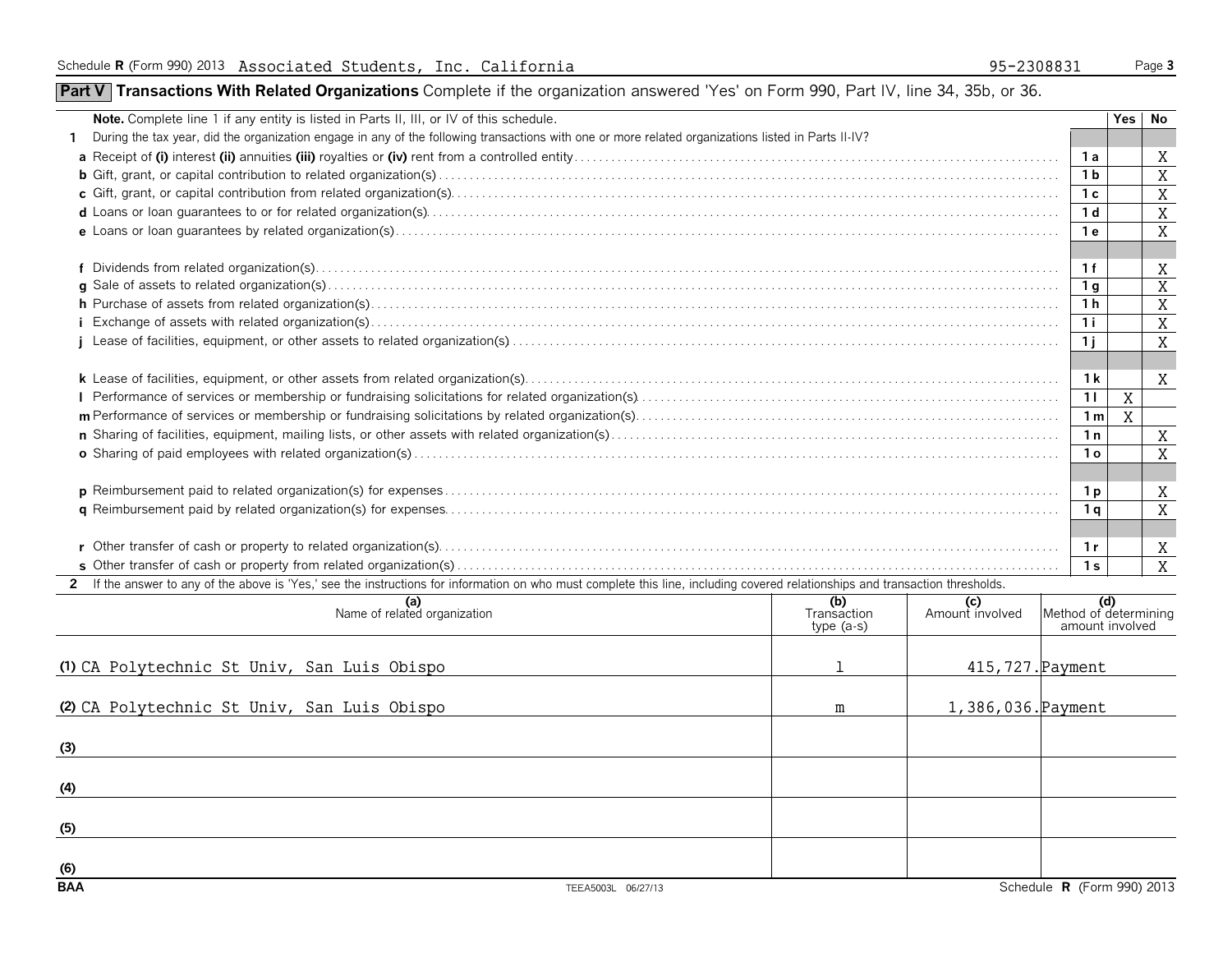#### **Part VI** Unrelated Organizations Taxable as a Partnership Complete if the organization answered 'Yes' on Form 990, Part IV, line 37.

Provide the following information for each entity taxed as a partnership through which the organization conducted more than five percent of its activities (measured by total assets or gross revenue) that was not a related organization. See instructions regarding exclusion for certain investment partnerships.

|                                        | (c)<br>Legal domicile<br>(state or foreign<br>country) | (d) (e)<br>Predominant Are all partners<br>income<br>The Collection of the Collection<br>Interaction State Collection<br>Section 512-514)<br>Tes | $501(c)(3)$<br>organizations? | section | (f)<br>Share of<br>total income | (g)<br>Share of<br>end-of-year<br>assets | (h)<br>Dispropor-<br>tionate<br>allocations? |    | $(i)$<br>Code $\vee$ UBI<br>amount in box<br>20 of Schedule<br>K-1<br>Form (1065) | $\begin{array}{c c} \textbf{(j)} & \textbf{(k)} \\ \textbf{General or } \textbf{Percentage} \end{array}$<br>managing<br>partner? |    | ownership                  |
|----------------------------------------|--------------------------------------------------------|--------------------------------------------------------------------------------------------------------------------------------------------------|-------------------------------|---------|---------------------------------|------------------------------------------|----------------------------------------------|----|-----------------------------------------------------------------------------------|----------------------------------------------------------------------------------------------------------------------------------|----|----------------------------|
|                                        |                                                        |                                                                                                                                                  |                               | No      |                                 |                                          | Yes                                          | No |                                                                                   | Yes                                                                                                                              | No |                            |
| (1)<br>_____________                   |                                                        |                                                                                                                                                  |                               |         |                                 |                                          |                                              |    |                                                                                   |                                                                                                                                  |    |                            |
| $\overline{(2)}$<br>_____________      |                                                        |                                                                                                                                                  |                               |         |                                 |                                          |                                              |    |                                                                                   |                                                                                                                                  |    |                            |
| $\frac{3}{\sqrt{3}}$<br>______________ |                                                        |                                                                                                                                                  |                               |         |                                 |                                          |                                              |    |                                                                                   |                                                                                                                                  |    |                            |
| (4)<br>_____________                   |                                                        |                                                                                                                                                  |                               |         |                                 |                                          |                                              |    |                                                                                   |                                                                                                                                  |    |                            |
| (5)                                    |                                                        |                                                                                                                                                  |                               |         |                                 |                                          |                                              |    |                                                                                   |                                                                                                                                  |    |                            |
| $\overline{(6)}$                       |                                                        |                                                                                                                                                  |                               |         |                                 |                                          |                                              |    |                                                                                   |                                                                                                                                  |    |                            |
| (7)<br>______________                  |                                                        |                                                                                                                                                  |                               |         |                                 |                                          |                                              |    |                                                                                   |                                                                                                                                  |    |                            |
| (8)                                    |                                                        |                                                                                                                                                  |                               |         |                                 |                                          |                                              |    |                                                                                   |                                                                                                                                  |    |                            |
| <b>BAA</b>                             |                                                        |                                                                                                                                                  | TEEA5004L 06/27/13            |         |                                 |                                          |                                              |    |                                                                                   |                                                                                                                                  |    | Schedule R (Form 990) 2013 |